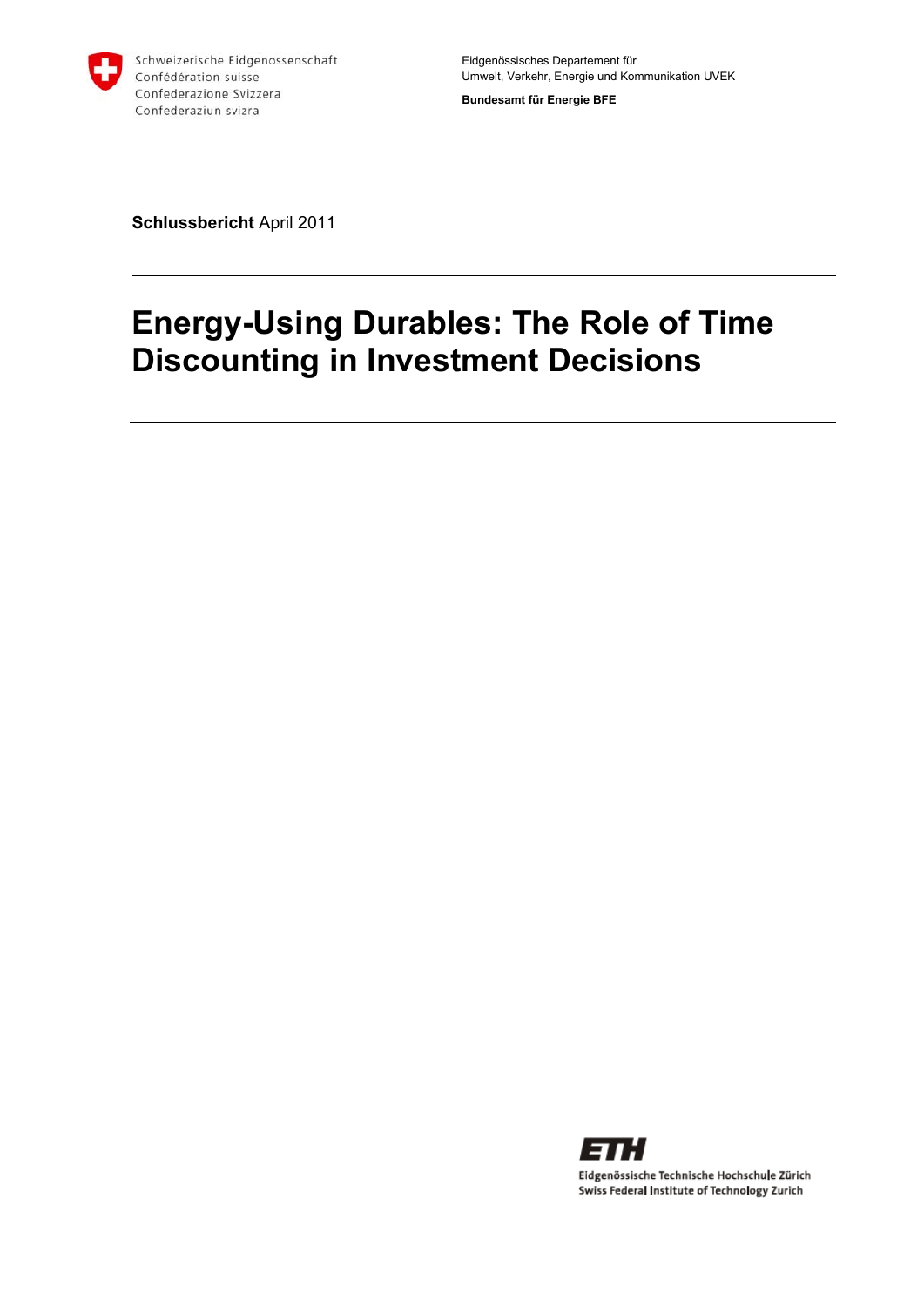#### **Auftraggeber:**

Bundesamt für Energie BFE Forschungsprogramm Energie-Wirtschaft-Gesellschaft CH-3003 Bern www.bfe.admin.ch

#### **Auftragnehmer:**

ETH Zürich Chair of Economics Weinbergstrasse 35 CH-8092 Zürich www.econ.ethz.ch

#### **Autoren:**

Dr. Thomas Epper, ETH Zürich, epper@econ.gess.ethz.ch Dr. Helga Fehr-Duda, ETH Zürich, fehr@econ.gess.ethz.ch Prof. Dr. Renate Schubert, ETH Zürich, schubert@econ.gess.ethz.ch

#### **BFE-Bereichsleiterin** Nicole A. Mathys / **BFE-Programmleiterin** Nicole A. Mathys **BFE-Vertrags- und Projektnummer**: 153615 / SI/500145

Für den Inhalt und die Schlussfolgerungen ist ausschliesslich der Autor dieses Berichts verantwortlich.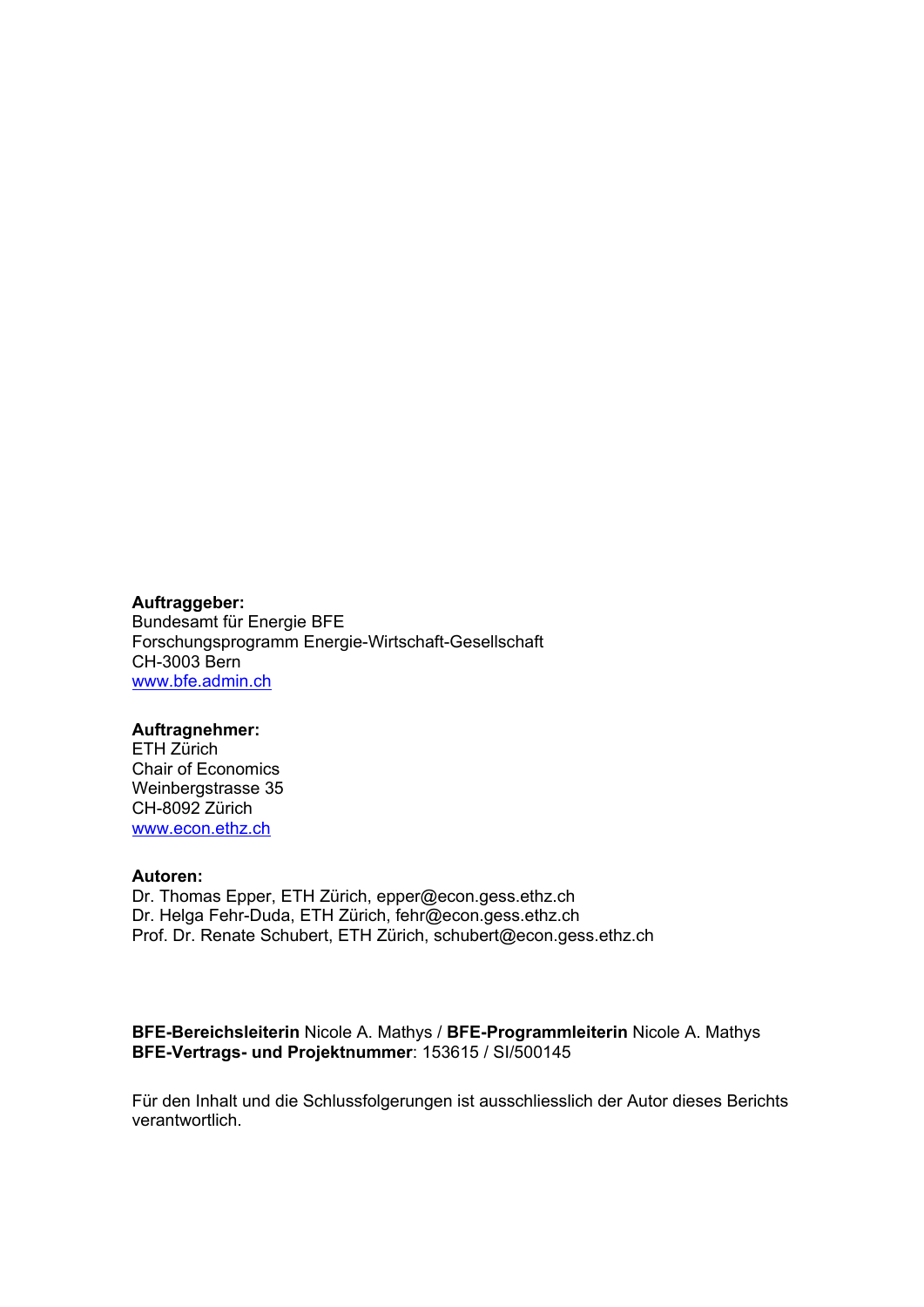### **Executive Summary**

Markets for energy-using durables seem to be characterized by an "energy efficiency gap", the phenomenon that consumers could save on total costs if they bought high-efficiency products but often decide not to do so. This fact has been attributed to consumers undervaluing future cost savings relative to the upfront purchase price, possibly due to their high discount rates.

Factors influencing discounting behavior include the following:

- 1. Individuals' rates of pure time preference, i.e. the rate at which future utility is exchangeable for present utility
- 2. Uncertainty concerning product life, service reliability and future energy costs
- 3. Individuals' limited access to capital markets resulting in liquidity constraints
- 4. Difficulties obtaining and processing information regarding future running costs

The objective of the current research was to develop a descriptive model of discounting behavior which disentangles the effects of pure time preferences from other potentially decisive factors in the context of financial decision making and to test the model with novel experimental data. The data was collected from a representative sample of the German speaking Swiss population. We elicited discount rates, measures of risk aversion and other individual data relevant for decisions on energy-using durables. There were two different treatment groups: One group of the participants responded to hypothetical questions and received a flat participation fee, the other group was paid depending on their decisions in an incentive compatible manner.

The following results emerged:

1. We found a substantial incentive effect: People who responded to hypothetical questions exhibited an average discount rate of 47.5% p.a., compared to 36.4% p.a. of the incentivized group. Model estimates show that there is no significant difference between groups' preference parameters other than their levels of pure time preference. The incentive effect can be traced back to the behaviors of comparatively small subgroups of people in the hypothetical treatment who reacted strongly to two factors: skepticism about the certainty of future payments and liquidity constraints, both of which drove up discount rates considerably.

We did not find any evidence whatsoever that participants in the hypothetical treatment did not do their best to respond conscientiously and honestly. We conjecture that the incentive effect is due to people's inherent difficulty of foreseeing how they will behave when they actually face real consequences of their choices. For this reason we recommend that the design of policy measures should be principally based on the analysis of real decisions.

2. Liquidity constraints are an important factor affecting people's behavior in the incentivized treatment group. We estimate that discount rates are 40% higher for liquidityconstrained individuals than for unconstrained ones who exhibit an average rate of time preference of more than 30% p.a. The magnitudes of these rates suggest that there are considerable obstacles to investment in energy-efficient durables even for people with unlimited access to capital markets.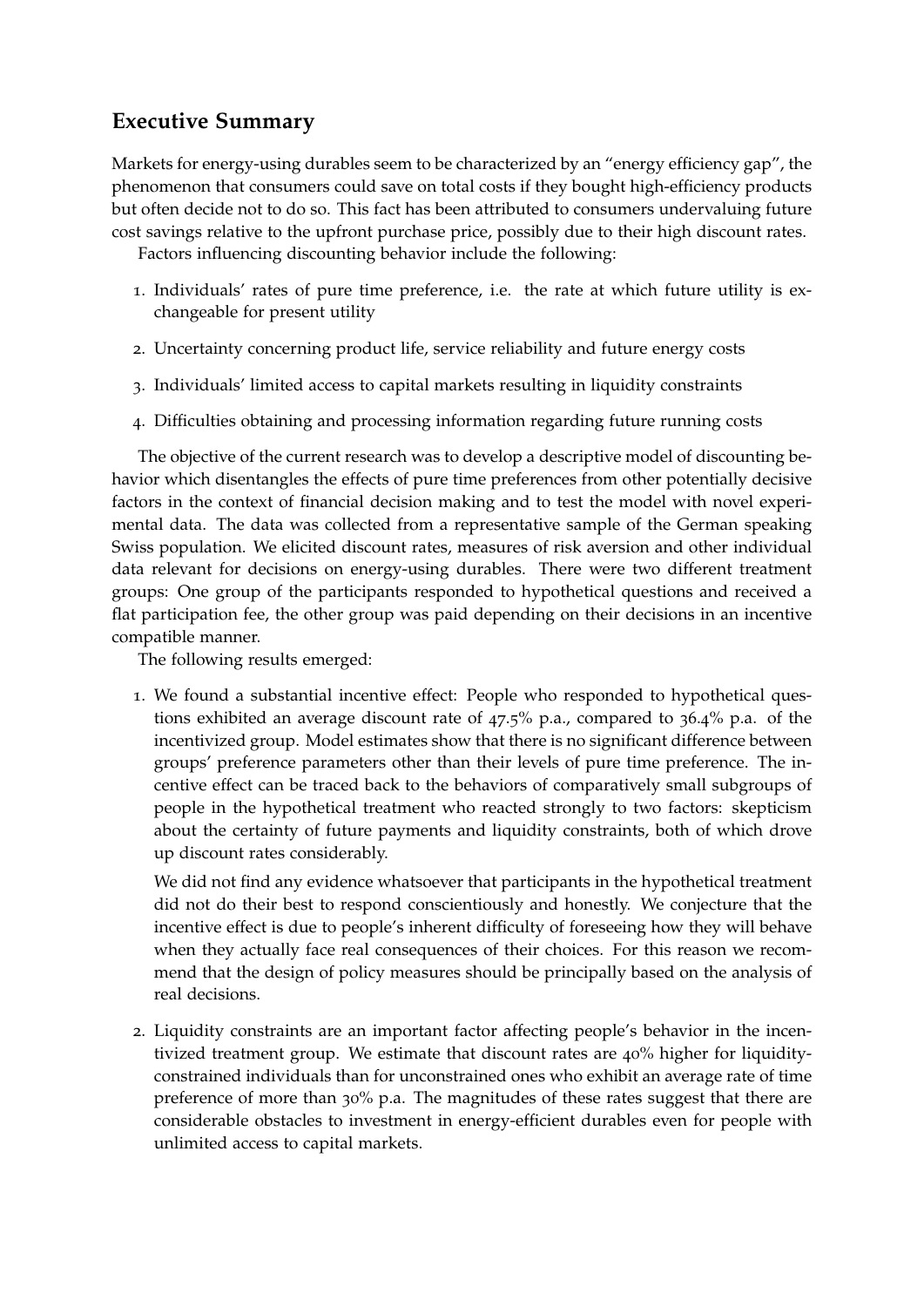- 3. Participants reported to be concerned about uncertain future energy costs and to have difficulties with assessing monthly energy costs. Both factors may play a crucial role in people's undervaluation of future energy cost savings. Product- and consumer-specific information on present values of expected running costs may help consumers in their decision making.
- 4. If our estimates of time preference rates are indeed manifestations of people's innate preferences, information and education will most likely not alter people's behavior. In this case, policy could influence relative prices of high-efficiency and low-efficiency durables directly via feebates, a combination of fees and rebates. This idea can be transferred to other aspects of the purchase decision, such as service, warranty and leasing contracts. In order to be able to quantify the relative magnitudes of fees and rebates, the extent of undervaluation of future costs will have to be assessed on a marketby-market basis.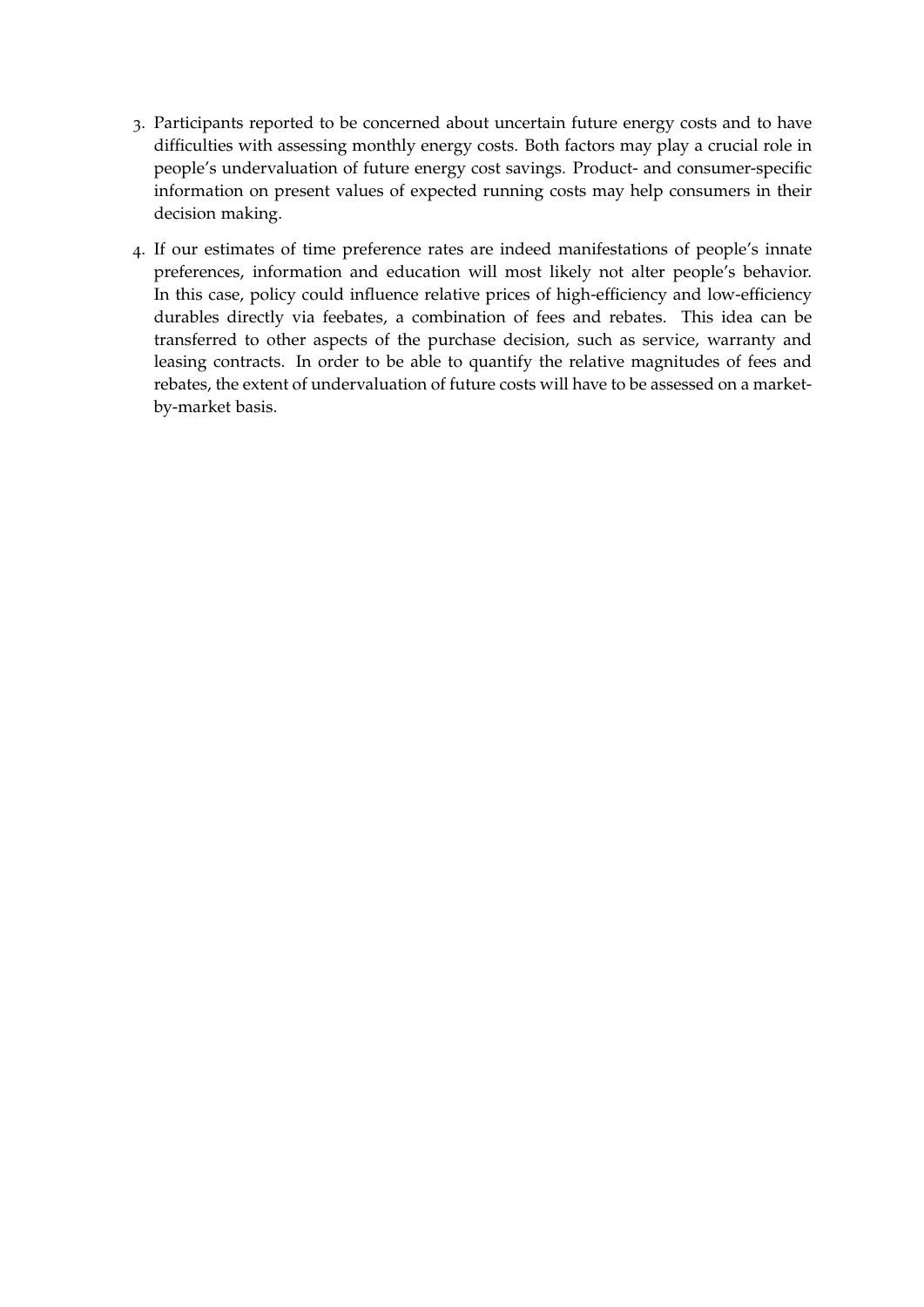## **Contents**

| 1              | Introduction: The Efficiency Gap and the Role of Discounting<br>1       |                                     |  |  |  |
|----------------|-------------------------------------------------------------------------|-------------------------------------|--|--|--|
| $\overline{2}$ | <b>Experimental Design</b>                                              | 4                                   |  |  |  |
| 3              | Theoretical Framework: The Hyperbolic Preference Model                  | 6                                   |  |  |  |
| 4              | Analysis of Experimental Data<br>4.1<br>4.2<br>4.3<br>4.4<br>4.5<br>4.6 | 8<br>8<br>9<br>21<br>26<br>31<br>34 |  |  |  |
| 5              | <b>Policy Implications for Energy-Using Durables</b>                    | 35                                  |  |  |  |
|                | A Socioeconomic Structure of Samples<br>40                              |                                     |  |  |  |
| B              | <b>Choice Menus</b><br>41                                               |                                     |  |  |  |
| C              | <b>Temporal Stability of Risk Preferences</b><br>43                     |                                     |  |  |  |
|                | D Sources of Uncertainty                                                | 44                                  |  |  |  |
| E              | <b>Inherent Uncertainty and Relative Risk Premia</b>                    | 46                                  |  |  |  |
| F              | <b>Energy-Using Durables: Uncertainty and Information Costs</b>         | 47                                  |  |  |  |
|                | <b>G</b> Liquidity Constraints                                          | 49                                  |  |  |  |
|                | H Econometric Specification                                             | 50                                  |  |  |  |
| $\mathbf I$    | The Hazard Rate Model<br>55                                             |                                     |  |  |  |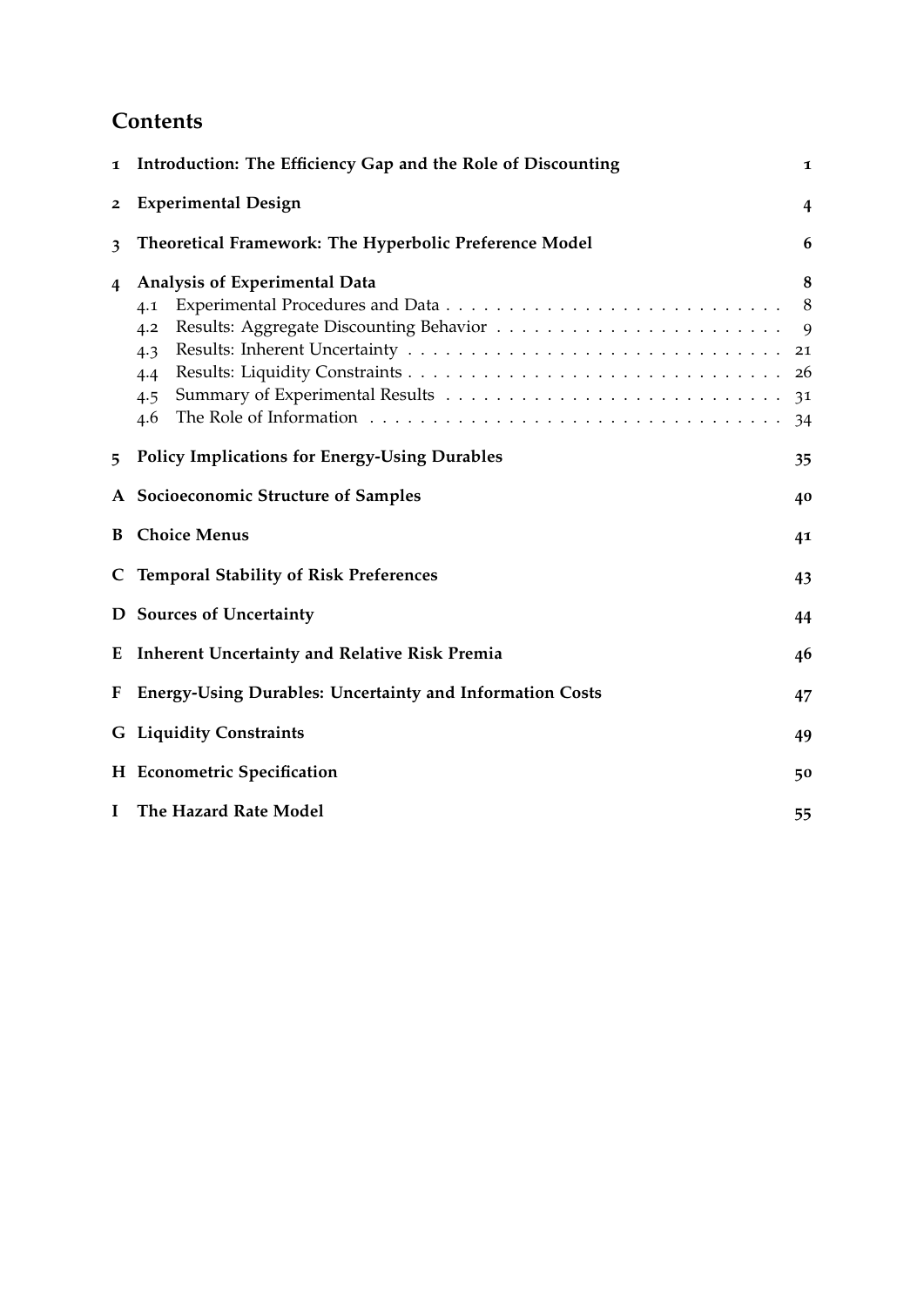### <span id="page-5-0"></span>**1 Introduction: The Efficiency Gap and the Role of Discounting**

Markets for energy-using durables seem to be characterized by an anomaly which has become known as the "efficiency gap" [\(Howarth and Sanstad,](#page-63-0) [1995](#page-63-0)): the level of energy efficiency achieved is lower than the cost-effective level, judged by standard financial criteria. Market participants often do not invest in high-efficiency durables even though the present value of future energy cost savings more than offsets the higher purchase price of these products. Cost effectiveness is assessed by applying some reasonable market interest rate when calculating the present value of cost savings. Obviously, if people use comparatively higher discount rates in their private investment calculations they are less willing to pay a high purchase price upfront.

There is abundant empirical evidence documenting that discounting behavior exhibits a number of robust regularities [\(Frederick, Loewenstein, and O'Donoghue,](#page-62-0) [2002](#page-62-0)):

- Observed discount rates tend to be very high, often exceeding market interest rates by substantial margins, and vary considerably across individuals and across studies.
- Discount rates are not constant but rather decline with the time horizon, i.e. nearpresent events tend to get discounted much more heavily than events in the remote future. This type of behavior has been labeled "hyperbolic discounting" because the discount function does not exhibit an exponential curve degression, associated with constant discount rates, but rather a hyperbolic one, reflecting declining discount rates. Hyperbolic discounting entails extremely high discount rates in the short run. Therefore, observed average discount rates are likely to be very high, too, and depend on the time horizon over which they are measured.
- Discount rates exhibit a magnitude effect, i.e. discount rates for small amounts tend to be much higher than rates for large amounts.

There is also direct evidence of an efficiency gap. A considerable number of studies, the majority of which were conducted in the 1970's and 1980's in the U.S., estimated implicit discount rates inferred from purchase decisions. Table [1](#page-6-0) summarizes these estimates of implicit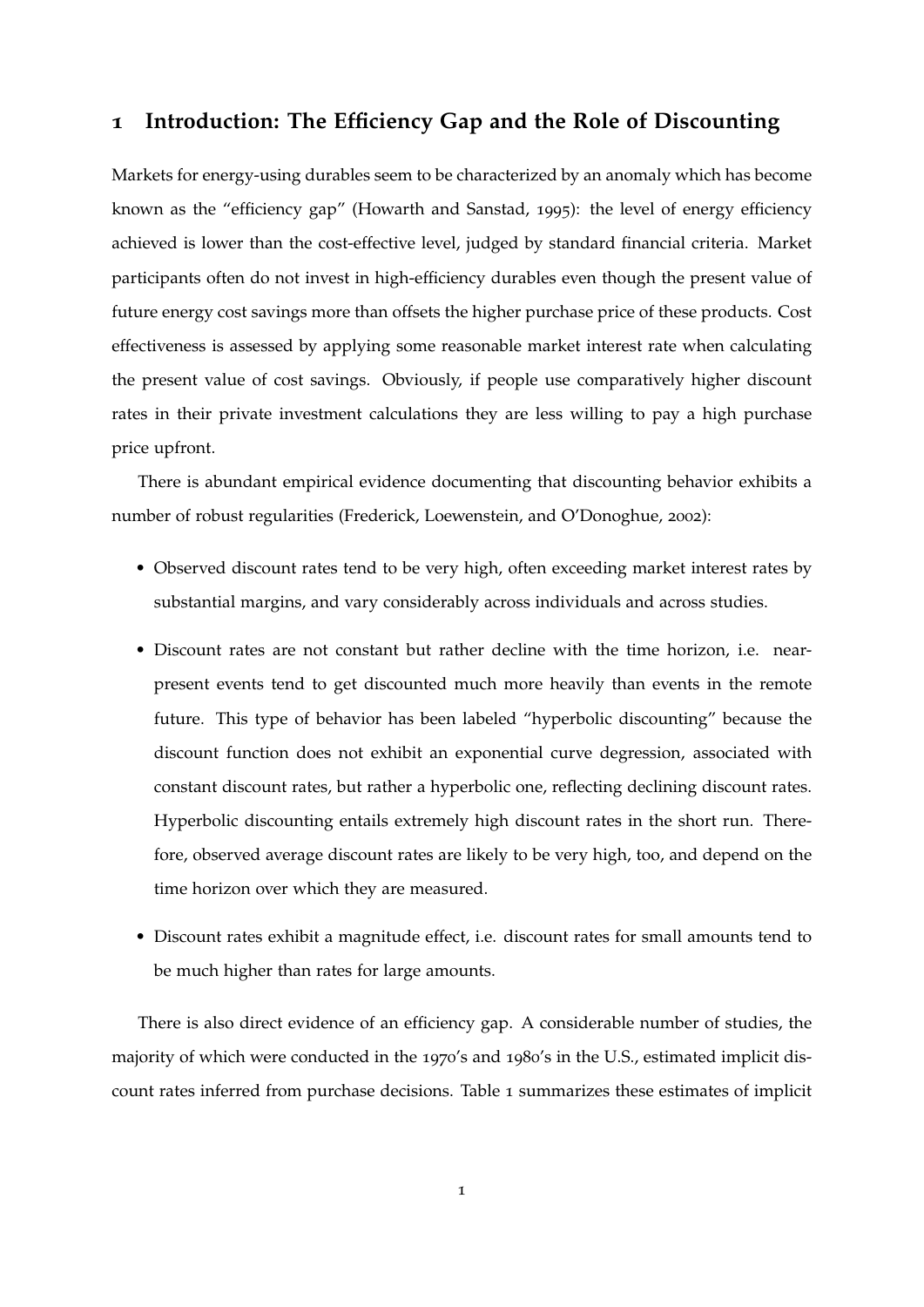discount rates by category of energy-using product.<sup>1</sup> Several observations emerge [\(DEFRA](#page-62-1) ([2010](#page-62-1)), p.15):

- There is a wide range of discount rates, from 2% to 300%, both within and across categories.
- Most of the discount rates are considerably higher than market interest rates.
- <span id="page-6-0"></span>• Discount rates are lower when saving energy is the primary purpose of the investment.

| Category                    | Discount Rate |
|-----------------------------|---------------|
| Thermal insulation          | $10 - 32\%$   |
| Space heating               | $2 - 36\%$    |
| Air conditioning            | $3.2 - 29\%$  |
| Refrigerators               | $39 - 300\%$  |
| Lighting                    | $7 - 17\%$    |
| Automobiles                 | $2 - 45\%$    |
| $\sim$ $\sim$<br>$\epsilon$ |               |

Table 1: Estimated Implicit Discount Rates p.a.

Sources: [Train](#page-64-0) ([1985](#page-64-0)), [DEFRA](#page-62-1) ([2010](#page-62-1)).

The variability of implicit discount rates for energy-using durables, reported in Table [1](#page-6-0), can be interpreted in the light of the empirical facts on discounting behavior discussed above:

- Due to their comparatively low energy intensity, cost savings for refrigerators are relatively small and, because of the magnitude effect discussed above, are likely to get discounted more strongly than cost savings for, say, heating systems.
- Expected lifetimes may differ substantially between different product categories, which may affect estimates of implicit discount rates, particularly if consumers' discount rates are not constant over the time horizon.
- Finally, depending on the specific product, customers may belong to different socioeconomic groups, characterized by different levels of discounting. For instance, there is evi-

<sup>1</sup>For a review of methods used to estimate implicit discount rates see [Train](#page-64-0) ([1985](#page-64-0)). In all studies, assumptions have to be made concerning the lifetime of the product and the development of future energy costs. Consider the following simple stylized example: Suppose a consumer is indifferent between two products, a high-efficiency product H with a purchase price  $p_H$  and running costs  $c_H$ , all accruing in  $t = 1$ , and a low-efficiency product L with price  $p_L$  and running costs  $c_L$  with  $p_H > p_L$  and  $c_H < c_L$ . Assuming linear utility and equating the present value of total costs  $p_H + c_H \exp(-\theta) = p_L + c_L \exp(-\theta)$ , yields an implicit discount rate of  $\theta = -\ln \frac{p_H - p_L}{c_L - c_H}$ .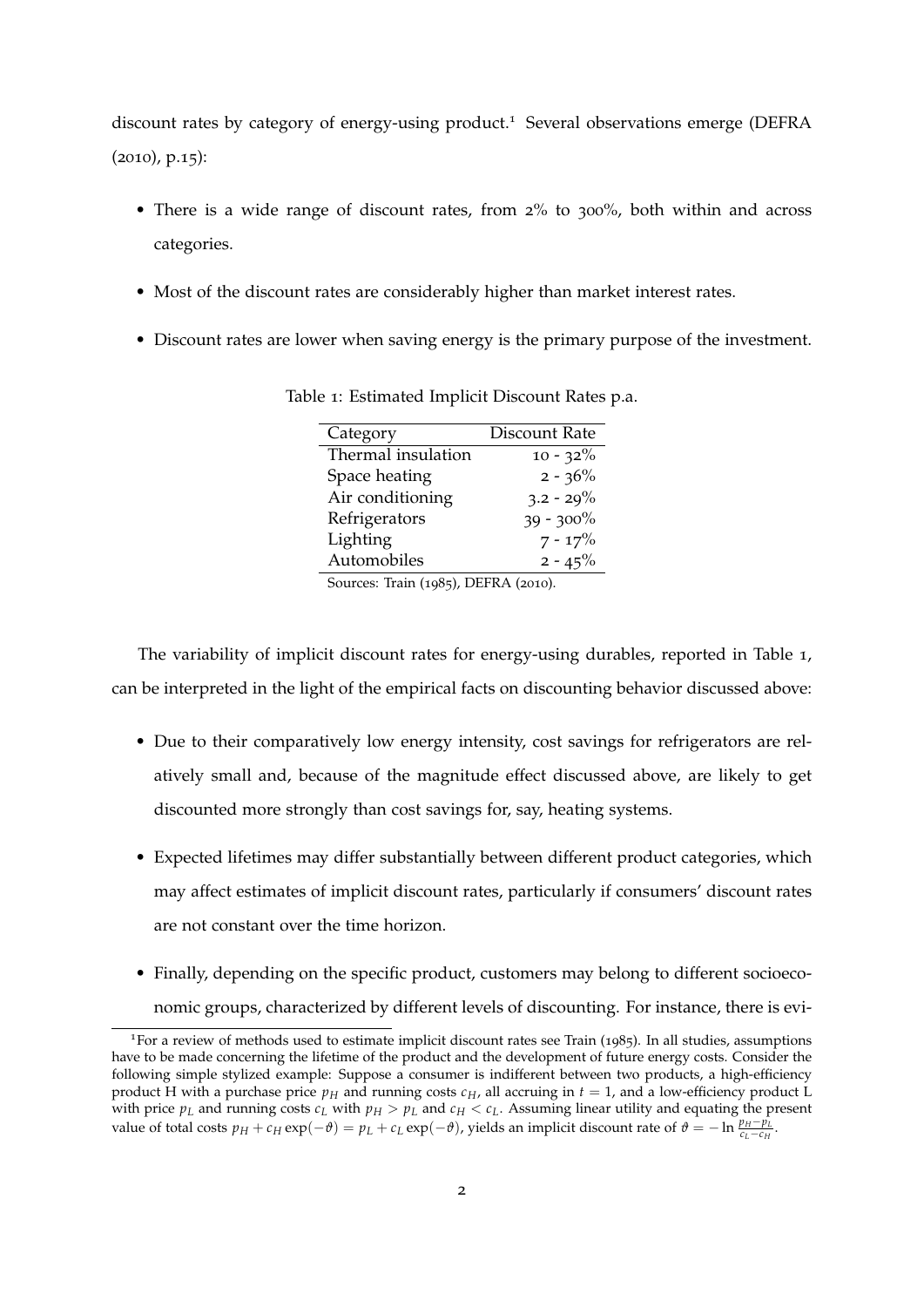dence that low-income households exhibit comparatively high discount rates [\(Lawrance,](#page-63-1) [1991](#page-63-1)).

The prevalence of high and, compared to market interest rates, excessive discount rates suggest that people are likely to focus on the purchase price of the energy-using durable and pay less regard to future energy costs. What are the causes underlying high observed discount rates? Discounting behavior is influenced by conceptionally quite distinct determinants:

- 1. **Pure time preference.** One possible explanation is that measured discount rates reflect people's pure time preferences, i.e. the preferences people have for trading off early versus late consumption. In that case, people's choices are privately optimal and any attempts at changing behavior are bound to fail unless direct incentives are provided that change people's cost-effectiveness calculations in favor of energy-efficient products.
- 2. **Uncertainty.** Neither product lifetimes nor energy costs can be predicted with certainty. Therefore, discount rates are likely to contain a risk premium. This fact *per se* does not pose a problem for energy efficiency because it is rational to use a risk-adjusted discount rate when calculating present values of future running costs.<sup>2</sup>
- 3. **Liquidity constraints.** Typically, consumers do not face a universal constant rate at which they can borrow financial funds. Banks charge differential rates depending on applicants' credit default risk. Therefore, investments in energy-efficient durables may not pay off for consumers with high borrowing costs.
- 4. **Information.** People may ignore or be unable to use information optimally. If people either do not know what the future costs are or have difficulties translating them into meaningful numbers, their cost-effectiveness calculations may be systematically biased towards low-efficiency durables.

If people's discount rates reflect their true underlying time preferences there is *prima facie* no reason for policy intervention. However, the operation of energy-using durables is often associated with negative external effects, for instance  $CO<sub>2</sub>$  emissions from burning

<sup>2</sup>However, recent theoretical contributions have shown [\(Halevy,](#page-62-2) [2008](#page-62-2); [Epper, Fehr-Duda, and Bruhin,](#page-62-3) [2010](#page-62-3)) that uncertainty inherent in the future may not only generate high discount rates but also hyperbolic discounting, thereby leading to excessive short-term discount rates and procrastination.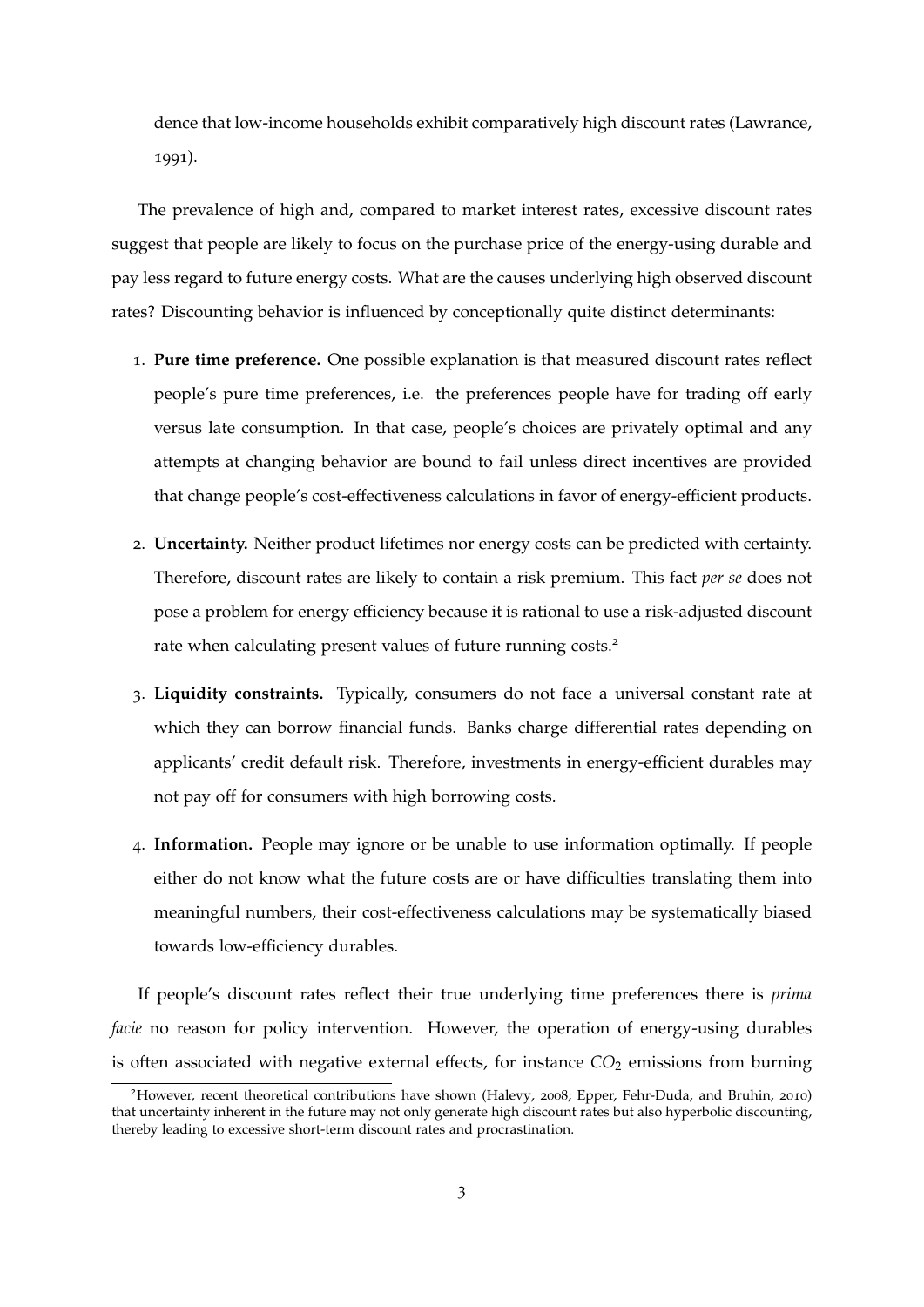fossil fuels, which may justify intervention. On the other hand, individuals' problems of acquiring and processing information constitute a case of bounded rationality leading to suboptimal choices, which not only causes private welfare losses but also exacerbates the extent of negative externalities.

The objective of this study is to develop and test a model of discounting behavior which disentangles the effects of pure time preferences from other decisive determinants and to identify starting points for policy recommendations.

### <span id="page-8-0"></span>**2 Experimental Design**

The majority of studies on discounting behavior is based on university students' responses to hypothetical questions [\(Frederick, Loewenstein, and O'Donoghue,](#page-62-0) [2002](#page-62-0)). There are several potential problems regarding reliability and generalizability of these data. First, discount rates inferred from hypothetical decisions may not reflect people's true preferences. This phenomenon has become known as "hypothetical bias". Whereas there is a large body of evidence on the effects of financial incentives on judgment and decision making suggesting that incentives generally make a difference [\(Camerer and Hogarth,](#page-62-4) [1999](#page-62-4)), studies investigating incentive effects on discounting are scarce and inconclusive. Therefore, we cannot be sure that true discount rates can be reliably inferred from hypothetical choices. Second, young highly educated people's time preferences as well as cognitive abilities may not be representative of the population. Moreover, they may face different constraints affecting their intertemporal choices. For these reasons, we subscribed to the following design principles for this study:

- 1. **Subject pool**: We collected data on discounting behavior of a representative sample of the German speaking Swiss population. Recruitment was conducted by "LINK Institut für Markt- und Sozialforschung".
- 2. **Panel structure**: It is a well-known fact that a considerable percentage of participants choose differently when confronted with identical decision situations at two different points in time [\(Hey and Orme,](#page-62-5) [1994](#page-62-5); [Sayman, Onculer, and Yolu,](#page-63-2) [2007](#page-63-2)). In order to be able to examine stability of aggregate behavior, we conducted two waves of otherwise identical experiments.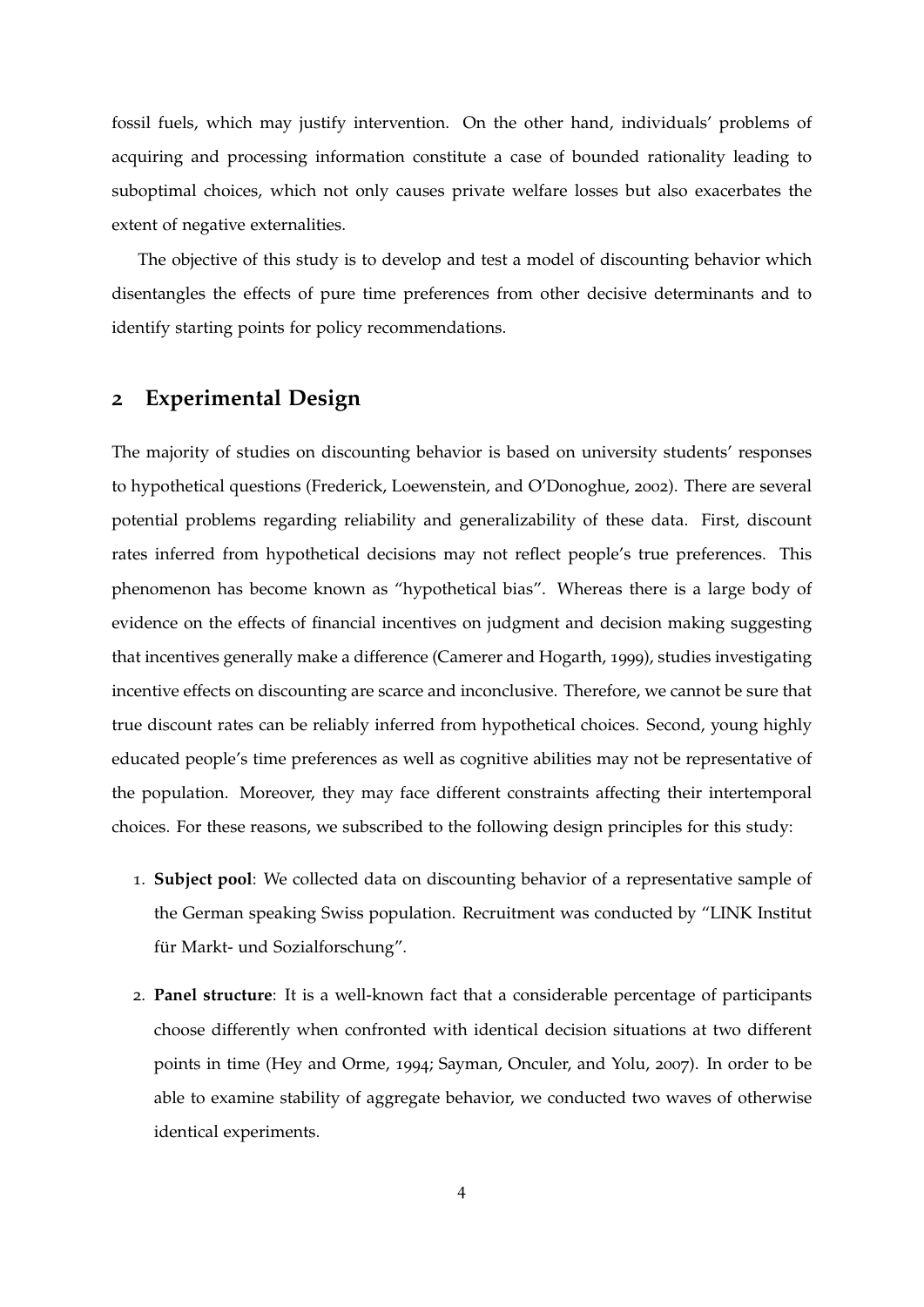3. **Financial incentives**: Due to the possibility of hypothetical bias, economic experiments with monetary incentives are to be preferred to surveys with hypothetical questions. However, experiments on discounting behavior tend to be quite expensive: Financial incentives should be salient, i.e. the difference between delayed and present amounts, the interest payment, has to be comparatively large to induce participants to seriously consider their options. This requirement entails large amounts on the basis of which interest payments are calculated. Since both the principal amounts and the interest payments have to be paid out to participants, incentive costs are considerable. Hence, given the large number of participants necessary for representativity, monetary costs for incentivized experiments are substantial.

In opposition to these requirements, experimental budgets are limited. Therefore, we decided to run two different treatments - a treatment condition *flat* where we only paid a participation fee, which amounted to CHF 20 for the first wave and CHF 50 for the second one, and a treatment condition *incent* where every single participant not only received the participation fee but also got paid in an incentive compatible manner. Real incentives were calibrated such that, on average, participants earned an additional amount of CHF 100 per wave. This approach enabled us to investigate the effects of financial incentives on revealed discount rates.

- 4. **Framing of decisions**: Even though our main focus lies on the underweighting of future energy costs we decided to frame the experimental decisions in abstract monetary terms rather than in energy-specific terms. The reason for our approach is the variability of observed discount rates depending on the nature of the product under consideration (see Table [1](#page-6-0)), suggesting that there are many different potential confounds involved which would have to be identified and controlled for in the experiment. Therefore, we favored a neutral design where subjects were fully informed about their options' consequences.
- 5. **Elicitation of risk preferences**: Since ignoring utility curvature results in biased estimates of discount rates we elicited participants' risk preferences, which are needed to control for diminishing marginal utility of money. Participants in the *incent* condition were paid in an incentive compatible manner also for the risk taking task.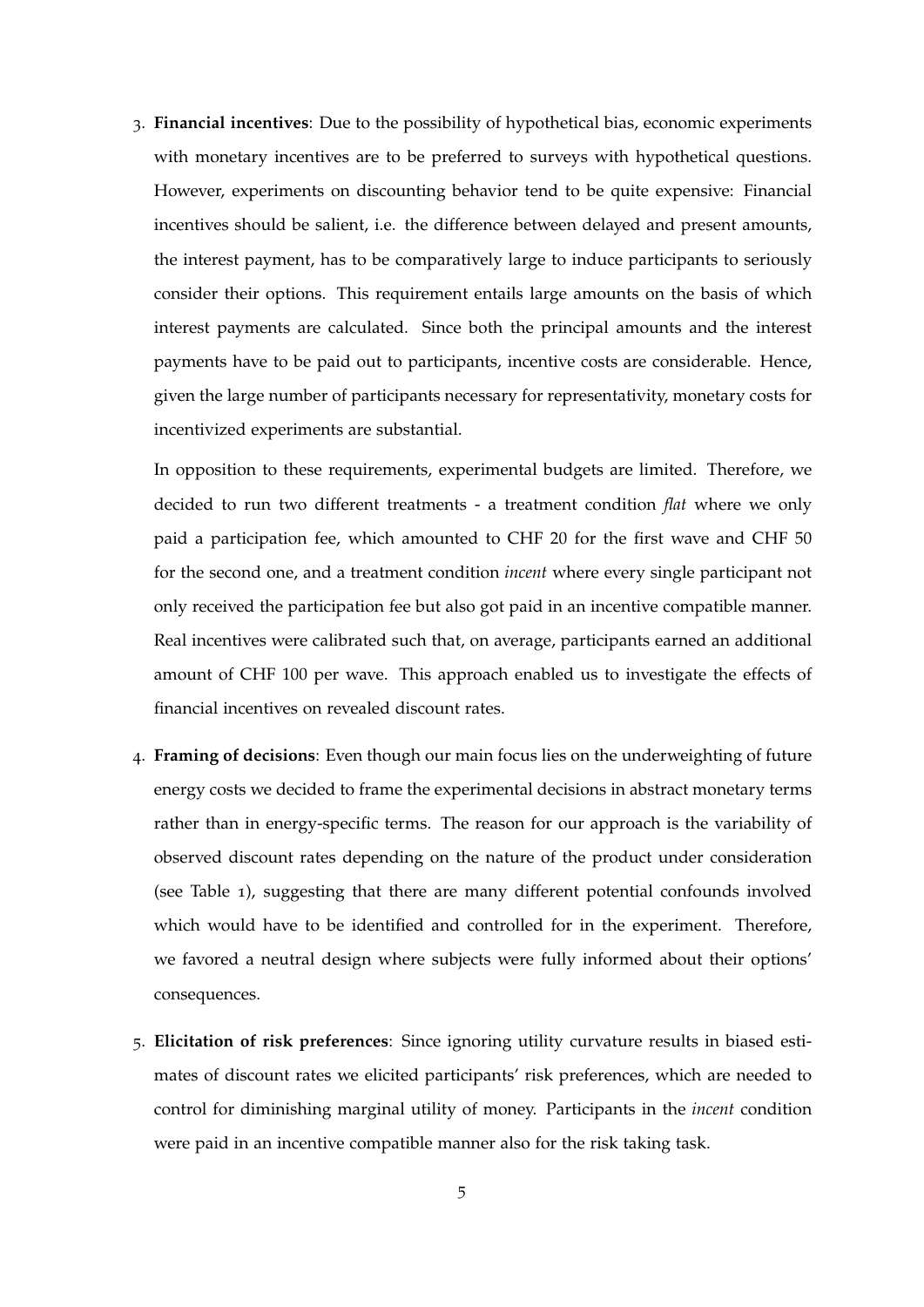6. **Questionnaire**: Aside from risk taking and time discounting tasks, participants were presented with an additional questionnaire after completion of the experimental sections of the survey. The main focus of this questionnaire was to elicit data on factors that are relevant for people's discounting behavior but cannot be directly measured by people's responses in the experiment. In particular, we asked a number of questions concerning purchase decisions for energy-using durables.

The main objective of this research project is developing and testing a descriptive model of discounting behavior which enables us to tease apart pure time preferences from other factors that influence discounting behavior. As potential candidates we have identified uncertainty, liquidity constraints and information deficits. While we are able to study the effects of uncertainty and liquidity constraints on people's discounting behavior, our experimental design is not suited to investigate problems of collecting and judging information, because participants were fully informed about their options' consequences. Therefore, assessment of information problems that are relevant for purchase decisions regarding energy-using durables was delegated to the complementary questionnaire.

### <span id="page-10-0"></span>**3 Theoretical Framework: The Hyperbolic Preference Model**

A descriptively valid model needs to be able to capture the dominant patterns of observed behavior. In the domain of intertemporal choice the dominant pattern is hyperbolic discounting, i.e. discounting at a non-constant rate declining over time. Therefore, we estimated a base model, the *hyperbolic preference model*, which allows for declining discount rates and which can be extended to accommodate effects of uncertainty and liquidity constraints. In the following, we briefly outline how we model discounting behavior.3 Consider a choice between a smaller sooner payoff  $x_1$  at time  $t_1$  and a larger later payoff  $x_2$  at  $t_2$ . At the present, these payoffs are equally valuable to the decision maker if the discounted utility of  $x_1$  equals the discounted utility of  $x_2$ , i.e. if

$$
d(t_1)u(x_1) = d(t_2)u(x_2)
$$
 (1)

<span id="page-10-1"></span><sup>3</sup>Details of the econometric specification are discussed in Appendix [H.](#page-54-0)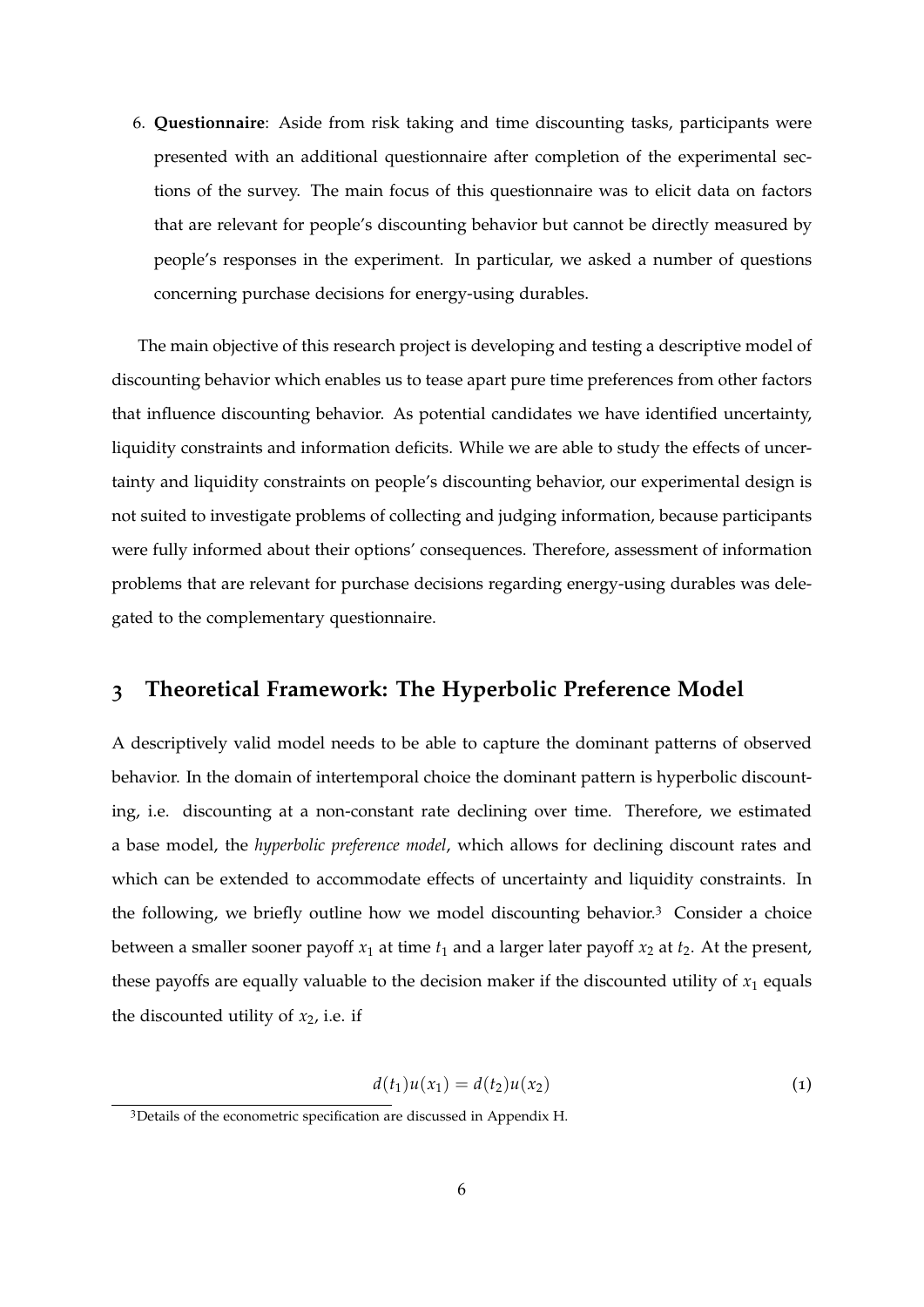holds, where *u*(.) denotes the utility of monetary payoffs and *d*(.) denotes the respective discount function. According to standard economic theory the discount function declines exponentially in time *t*, i.e.  $d(t) = e^{-\eta t}$  with  $\eta$  reflecting the constant rate of time preference. The empirical evidence, however, casts doubt on the assumption of constant discounting. Therefore, the discount function has to be modeled flexibly such that it can accommodate non-constant discounting. In our model, the discount function is specified as

$$
d(t) = \begin{cases} e^{-\eta t^{1-\gamma}} & \text{if } \gamma < 1\\ t^{-\eta} & \text{if } \gamma = 1\\ e^{\eta t^{1-\gamma}} & \text{if } \gamma > 1 \end{cases}
$$
 (2)

where  $\eta > 0$  reflects the level of impatience, the constant component of time preference, and  $\gamma$  captures how impatience evolves over time [\(Bleichrodt, Rohde, and Wakker,](#page-62-6) [2009](#page-62-6)). Hyperbolic discounting, i.e. decreasing impatience, is captured by  $\gamma > 0$ , constant impatience by  $\gamma = 0$ .

As Equation [1](#page-10-1) reveals, the intertemporal tradeoff between  $x_1$  and  $x_2$  also depends on the utility function  $u$ . Generally,  $u$  exhibits diminishing marginal utility, i.e.  $u$  is concave. If, as was done in most previous studies, linearity of utility is assumed when in fact it is concave, discount rates are overestimated. For this reason, we also elicited participants' risk preferences from which we could infer the curvature of the utility function, characterized by the parameter  $\rho$ . In order to isolate marginal utility from probabilistic risk attitudes we also estimated the parameters of a non-linear probability weighting function,  $\alpha$  and  $\beta$ , which capture the often observed dependence of risk taking behavior on the level of probability *p*.

Our model will be extended by assuming that preference parameters depend linearly on observed individual characteristics, such as feeling uncertain about future payments or being liquidity-constrained. When we examine the effects of these characteristics, represented by binary variables *U* (for uncertainty) and *C* (for constraint), respectively, we make the behavioral parameters  $\theta$  linearly dependent on characteristic  $X \in \{U, C\}$ , such that  $\theta =$  $\theta_0 + \theta_X \times X$ , where  $\theta$  may be any one of the utility, discounting or risk parameters  $\rho$ ,  $\eta$ ,  $\gamma$ ,  $\alpha$ ,  $\beta$ . The coefficient of *X*,  $\theta_X$ , measures the effect of *X* on the respective parameter over and above the base level  $\theta_0$ .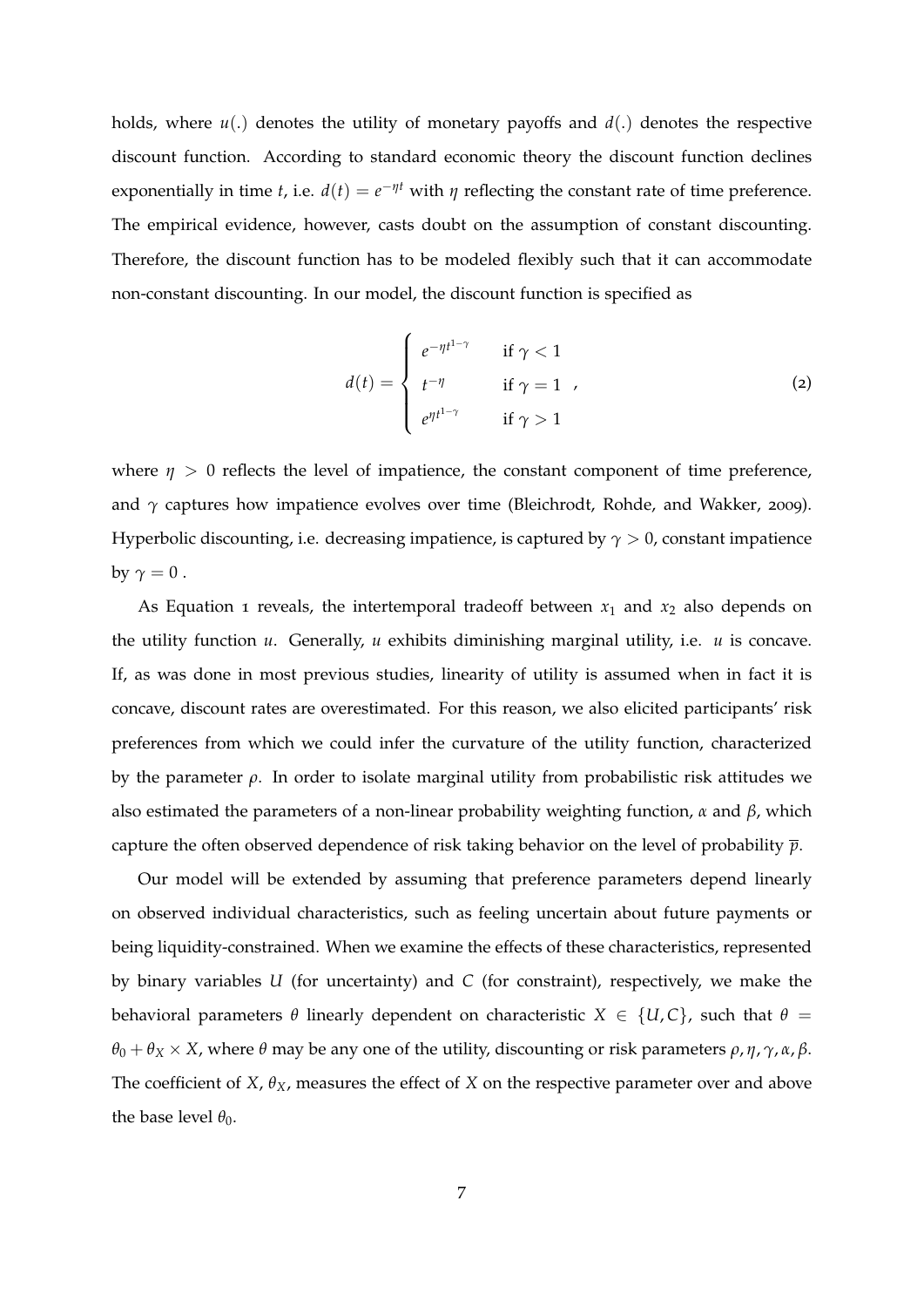#### <span id="page-12-0"></span>**4 Analysis of Experimental Data**

In this section, we use data from a broad sample of the Swiss-German population and examine how individuals discount future outcomes. First, the experimental procedures and data are presented. Second, we analyze aggregate discounting behavior at the descriptive level. Finally, we present parametric estimates of individuals' time preference parameters, accounting for uncertainty and liquidity constraints as additional explanatory factors.

#### <span id="page-12-1"></span>**4.1 Experimental Procedures and Data**

The LINK Institute recruited a total of 554 prospective participants from their internet panel in May and June 2009. Both treatment groups, *flat* and *incent*, were recruited separately according to the same sampling scheme based on three types of socio-economic attributes: gender, age class and employment status. Sampling and actual participation quotas are shown in Table [15](#page-44-1) in Appendix [A.](#page-44-0) Actual quotas by and large agree with sampling quotas. Therefore, selection appears not to have been a problem. About 60% of the persons approached by LINK completed the first wave of the experiments, resulting in 192 participants in the *flat* group and 140 participants in the *incent* group. Participation in the second wave declined to 160 and 114 respondents, respectively.

Shortly after recruitment prospective participants received a letter containing the experimental instructions and instructions how to access the internet platform which enabled them to take part in the experiment. The platform was active during a period of about two weeks.4 People who did not participate were invited again by email.<sup>5</sup>

After participants had logged into the platform, the survey began with either the time discounting or the risk taking experiment first. Participants were assigned randomly to the respective order of the experimental tasks. After completion of the experimental tasks they filled out the questionnaire. When they had finished their inputs they received a confirmation of participation by email and were paid in cash, sent by registered mail, within the following 48 hours. *Flat* participants received a participation fee of CHF 20, which was considered by

<sup>4</sup>In case of technical problems or other issues participants could call our help desk number anytime or contact us via email.

<sup>5</sup>Candidates for the *flat* group were approached a third time if they had not responded earlier. Since the first two *flat* time slots overlapped with school holidays we gave *flat* candidates another opportunity to take part in the study, resulting in a larger number of *flat* participants.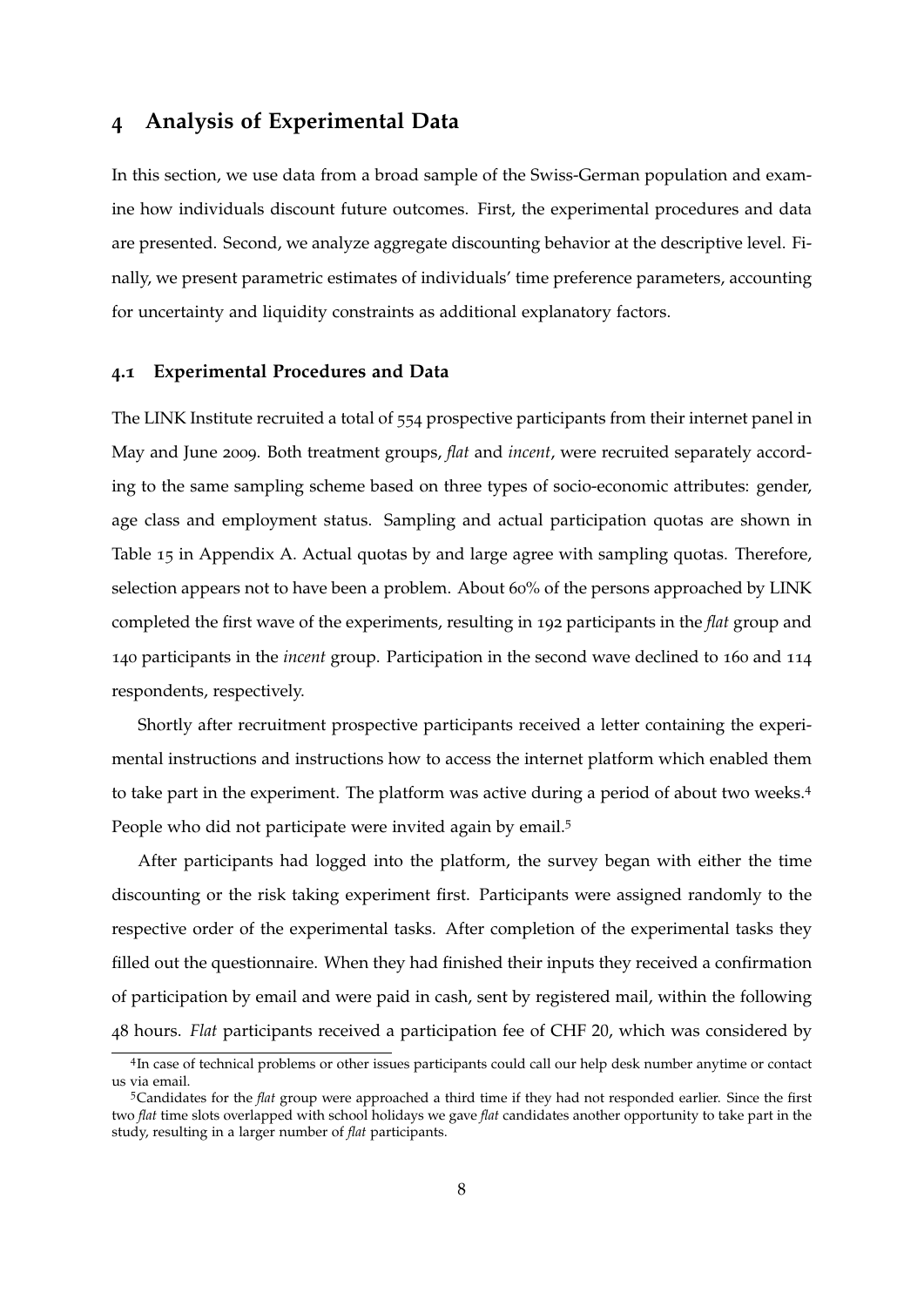LINK to be an adequate compensation for a one-hour experiment. To encourage continued participation this fee was raised to CHF 50 in the second wave. *Incent* participants were paid the same participation fee plus, on average, CHF 100 per wave. The actual amounts were determined by one random draw from participants' responses in each of the two experimental tasks. The outcomes of the selected risky decisions were paid out immediately with the participation fees, whereas participants' delayed earnings were paid out at their due dates.

The experimental tasks, which generated the observations on the relevant variables used for estimating the behavioral model, can be described as follows.

- 1. **Time discounting task**: Participants had to choose between a fixed later outcome *x*<sup>2</sup> at  $t_2$  and a smaller sooner outcome  $x_1$  at  $t_1$  for a total of 21 varying amounts  $x_1$  (see Figure [3](#page-45-1) in Appendix [B](#page-45-0) for an example). This procedure yielded an estimate of the *smaller sooner amount*  $x_1$  which made the participant indifferent to receiving  $x_2$  at the later date. There were 28 decisions of this kind with varying amounts  $x_2 \in [20, 80]$  and timings  ${t_1, t_2} \in [2 \text{days}, 8 \text{ months}]$ . Amounts were chosen to reflect the order of magnitude of potential cost savings of future running costs.
- 2. **Risk taking task**: Participants were presented with 20 different decisions. Each one involved a specific lottery  $(\bar{x}, \bar{p}; \underline{x})$ ,  $\bar{x} > \underline{x}$ , paying off CHF  $\bar{x}$  with probability  $\bar{p}$  and  $\underline{x}$ otherwise, and a list of 21 certain amounts, ranging from  $\bar{x}$  to  $\underline{x}$  (see Figure [4](#page-46-0) in Appendix [B\)](#page-45-0). Participants had to indicate whether they preferred the lottery or the certain amount for each one of these certain amounts on the list. This procedure provided us with an estimate of the lottery's *certainty equivalent y*, the certain amount which generates the same utility as the lottery. The lottery payoffs were commensurate to the respective delayed ones and ranged from CHF 0 to CHF 80, with varying probabilities.

#### <span id="page-13-0"></span>**4.2 Results: Aggregate Discounting Behavior**

We will first present findings for wave 1 of the experiments and then comment on the stability of behavior by comparing wave 1 with wave 2.

<span id="page-13-1"></span>**Result 1 (Descriptive Results on Aggregate Behavior)** *On average, observed behavior features the typical patterns documented in the empirical literature: First, discount rates are considerably*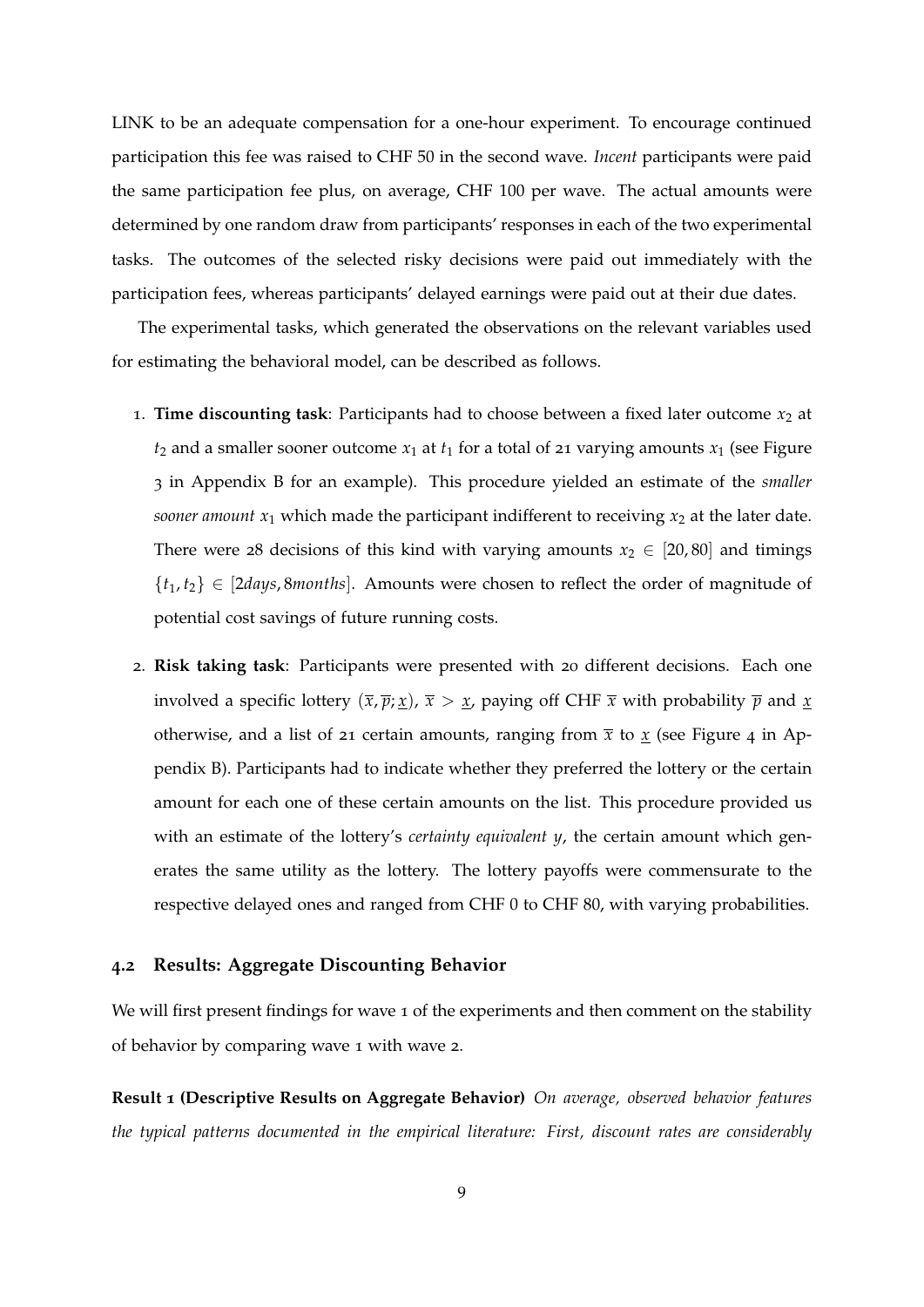*higher than market interest rates and decline in time horizon. Second, there is only moderate average risk aversion in the data, with relative risk premia increasing in the probability of the better outcome.*

*Support.* The median individual discount rate amounts to 46.78% p.a. (median absolute deviation (*mad*): 46.83).<sup>6</sup> The left panel in Figure [1](#page-14-0) shows that observed median discount rates  $adr_{med}$  for tradeoffs  $t_1t_2$  between the sooner date  $t_1 = 0$  (o stands for two days) and later dates  $t_2 \in \{2, 4, 6, 8\}$  months decline in time horizon  $t_2$ , thus rendering support for hyperbolic discounting in our data.7

<span id="page-14-0"></span>Figure 1: Median Discount Rates by Tradeoff and Relative Risk Premia by Probability



The median individual relative risk premium  $rrp_{med}$  is equal to 0.017 (*mad*: 0.055).<sup>8</sup> That is, we find only moderate degrees of average risk aversion in our data. The right panel in Figure

<sup>8</sup>"Normalized" risk premia *rrp* are defined as  $rrp = (ev - y)/abs(ev)$ , with *y* denoting the lottery's certainty equivalent and ev its expected value.

 $6$ The normalized measures for impatience and risk aversion are calculated by first aggregating over all the choices by the participant (median over all observations of a participant) and then aggregating over participants (by taking the median of the individual medians). The reported dispersion measures (*mad*) therefore give an indication about heterogeneity *among* participants in the data. "Normalized" annualized discount rates are defined by  $adr = -(t_2 - t_1)^{-1} \ln (x_1/x_2)$  and aggregated, where  $t_2 - t_1$  denotes the delay between the (given) later amount  $x_2$  and the observed earlier amount  $x_1$ .

<sup>&</sup>lt;sup>7</sup>A similar conclusion can be drawn when comparing tradeoffs  $t_1 t_2$  with a fixed delay  $t_2 - t_1$ , but different locations on the time axis, i.e. the tradeoffs 02, 24, 46 and 68 with a delay of two months each. We do not find any evidence of a magnitude effect at the level of aggregate behavior. Over the range of payoffs used in the experiment, there is no significant relationship between magnitude of payoffs and magnitude of discount rates.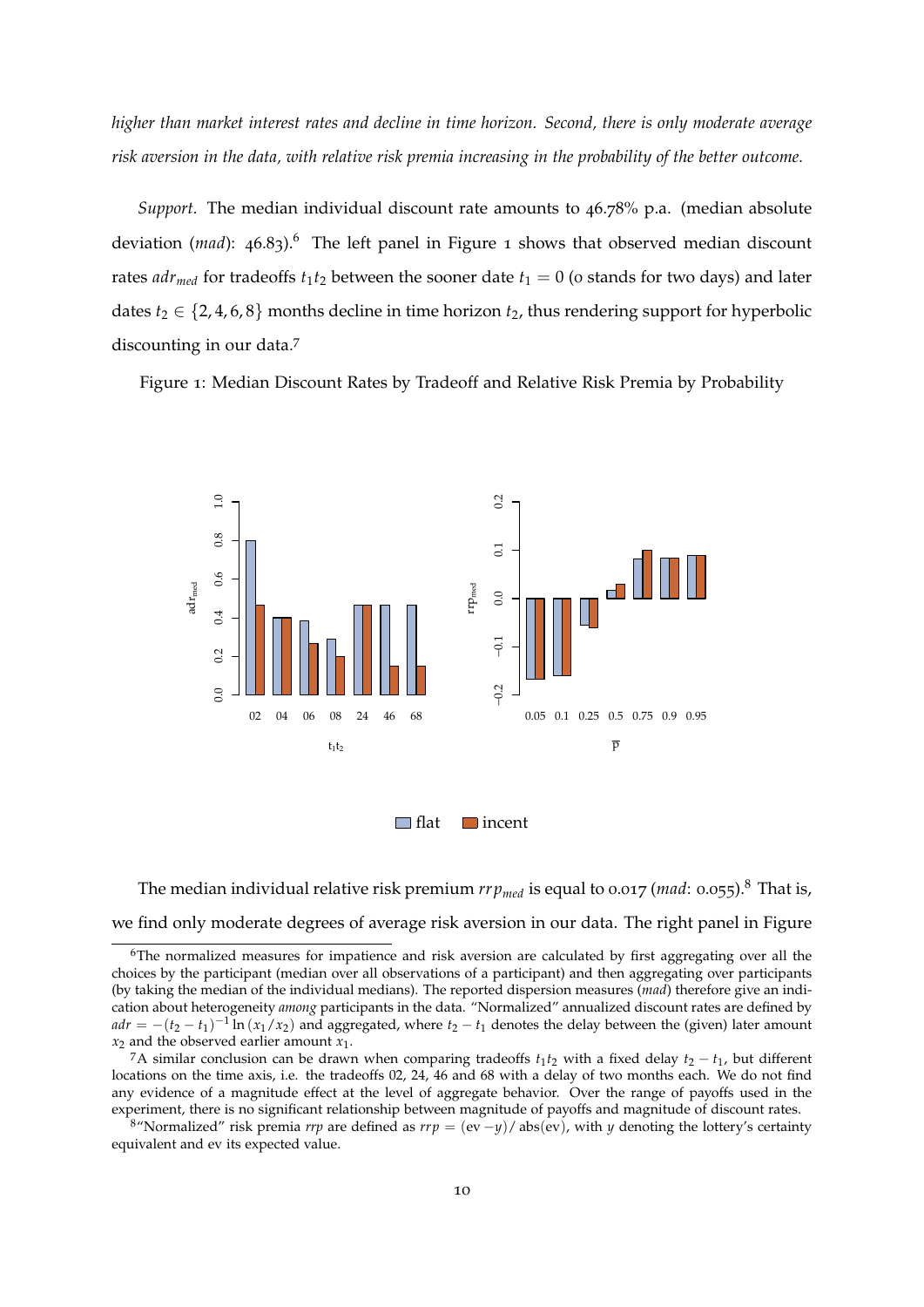[1](#page-14-0) indicates that risk attitudes depend on the probability of the better outcome  $\bar{p}$ , however. Risk seeking for small-probability gains,  $rrp_{med} < 0$ , and risk aversion for high-probability gains, *rrpmed >* 0, is consistent with nonlinear weighting of probabilities, incorporated in modern theories of decision making under risk, such as Rank Dependent Expected Utility Theory [\(Quiggin,](#page-63-3) [1982](#page-63-3)) or Cumulative Prospect Theory [\(Tversky and Kahneman,](#page-64-1) [1992](#page-64-1)).

*Discussion.* So far, our results contain no surprise. Qualitatively, we find the expected patterns for both time discounting and risk taking behavior. Despite being considerably larger than market interest rates, observed discount rates lie in the lower range of previously reported ones [\(Frederick, Loewenstein, and O'Donoghue](#page-62-0) ([2002](#page-62-0)), Table 1). One possible reason for this difference may be differing subject pools. While our participants stem from a representative field sample, most other studies took place at universities or in developing countries and, hence, use either a highly selective sample of participants or subjects facing totally different economic environments. Figure [1](#page-14-0) also reveals quantitative differences in time discounting between the *flat* and *incent* conditions. Our next result is concerned with this finding.

<span id="page-15-0"></span>

|               | $t_1t_2$ | flat $(n=192)$ | incent $(n=140)$ | $\Delta adr_{med}$ | $p$ -value |
|---------------|----------|----------------|------------------|--------------------|------------|
| 1             | 02       | 0.801          | 0.468            | 0.333              | 0.000      |
| 2             | 04       | 0.401          | 0.401            | 0.000              | 0.008      |
| $\mathcal{F}$ | 06       | 0.385          | 0.267            | 0.118              | 0.002      |
| 4             | 08       | 0.289          | 0.200            | 0.088              | 0.001      |
| 5             | 24       | 0.468          | 0.468            | 0.000              | 0.001      |
| 6             | 46       | 0.468          | 0.152            | 0.316              | 0.014      |
| 7             | 68       | 0.468          | 0.152            | 0.316              | 0.110      |

Table 2: Median Discount Rates by Tradeoff  $t_1t_2$ 

*n* denotes number of participants.

 $\Delta a dr_{med}$  denotes the difference between condition-specific discount rates.

**Result 2 (Incentive Effects: Wave 1)** *There is clear evidence for a hypothetical bias in time discounting but not in risk taking, i.e. discounting behavior under real incentives is significantly different from behavior under hypothetical conditions. Participants facing hypothetical rewards in the time discounting task exhibit higher impatience compared with participants facing real monetary incentives. The effect is substantial and statistically significant. It is predominantly a level effect, but appears to be less pronounced when intertemporal tradeoffs involve more distant outcomes. It is improbable that selection caused the systematic condition-specific differences in discounting behavior.*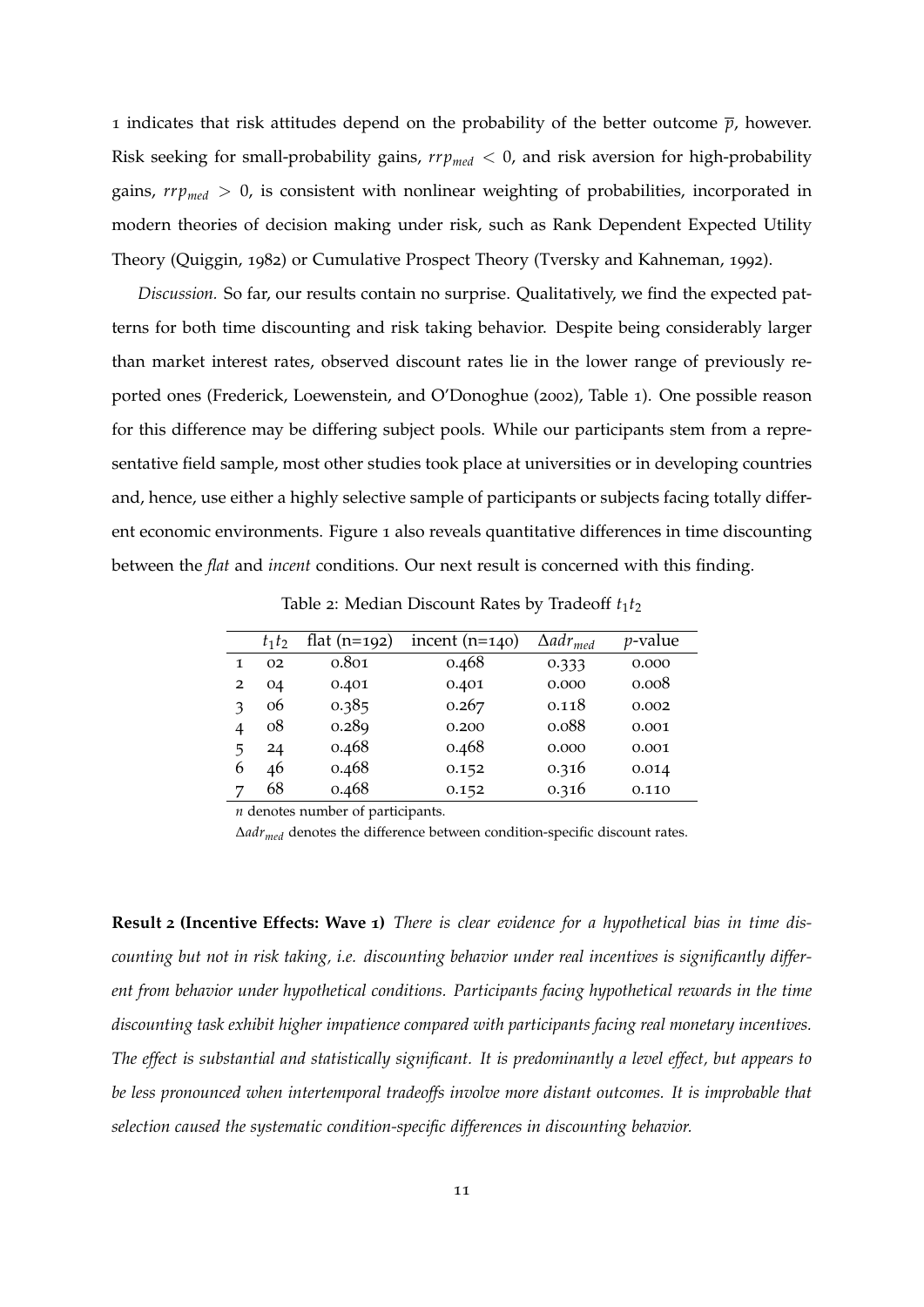|                | p    | flat $(n=192)$ | incent $(n=140)$ | $\Delta r r p_{med}$ | <i>p</i> -value |
|----------------|------|----------------|------------------|----------------------|-----------------|
|                | 0.05 | $-0.167$       | $-0.167$         | 0.000                | 0.103           |
| $\overline{2}$ | 0.10 | $-0.159$       | $-0.159$         | 0.000                | 0.846           |
|                | 0.25 | $-0.056$       | $-0.060$         | 0.004                | 0.431           |
|                | 0.50 | 0.017          | 0.030            | $-0.013$             | 0.345           |
| 5              | 0.75 | 0.082          | 0.100            | $-0.018$             | 0.499           |
| b              | 0.90 | 0.083          | 0.083            | 0.000                | 0.680           |
|                | 0.95 | 0.090          | 0.090            | 0.000                | 0.886           |

Table 3: Median Relative Risk Premia by Probability *p*

 $\bar{p}$  denotes the probability of the better outcome.

*n* denotes number of participants.

 $\Delta r r p_{med}$  denotes the difference between condition-specific risk premia.

*Support.* We conducted two different tests on incentive effects. First, we assessed the differences between group-level medians. Second, we performed statistical tests to evaluate the differences of individual-level measures of impatience and risk attitudes between the two conditions.

Figure [1](#page-14-0) gives a first indication about the effects of real monetary incentives on intertemporal and risky choices. For each intertemporal tradeoff, median annualized discount rates *adrmed* in the *flat* condition are at least as large as in the *incent* condition (left panel).9 There seems to be no treatment effect for risk-taking behavior (right panel). However, these figures only reveal differences in the medians of the distributions and, hence, are not informative of individual-level differences.

Our conclusions are confirmed when comparing individual median discount rates between the two groups. As it turns out, participants facing hypothetical questions show much higher impatience (47.51% p.a. (*mad*: 47.91)) than those facing real monetary incentives (36.41% p.a. (*mad*: 31.45)). The difference is substantial (11.10 percentage points) and of high statistical significance (Wilcoxon rank sum test renders a *p*-value of 0.015; alternative hypothesis: *arpflat > arpincent*). We also carried out the same test for observed risk taking, but did not find a significant incentive effect in this domain (0.017 (*mad*: 0.064) *(flat)* vs. 0.017 (*mad*: 0.047) *(incent)*, *p*-value of 0.636).

Because of the systematic patterns in Figure [1](#page-14-0) it makes sense to conduct these tests for each temporal tradeoff  $t_1t_2$  $t_1t_2$  and probability  $\bar{p}$  separately. The *p*-values in Tables 2 show that the

<sup>&</sup>lt;sup>9</sup>Median differences are listed in the fifth column ( $\Delta adr_{med}$ ) of Table [2](#page-15-0).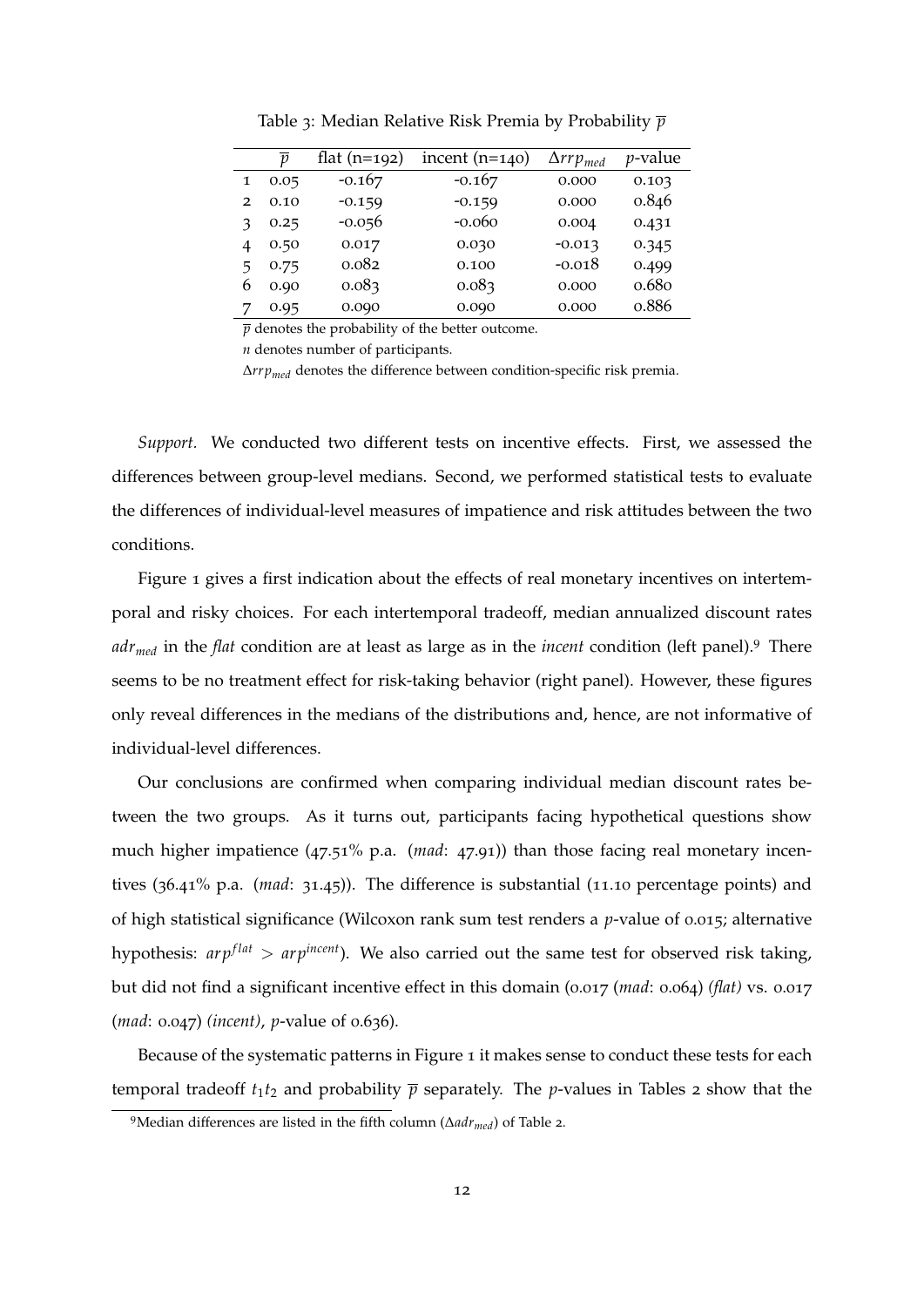distributions of individual discount rates appear not to be equal between the two conditions. Rather, individual median discount rates for participants in the *flat* condition are higher than the rates for participants in the *incent* condition.10 This incentive effect is highly significant for almost every tradeoff. In contrast, there seems to be no such effect for risk taking behavior: For no level of probability do we find significant differences between individual risk premia in the two conditions.

*Discussion.* Our results pose a number of questions. First, and most importantly, is selection responsible for the significant differences between the two groups? Or did the lack of incentives lead participants to exert less effort? Is the incentive effect just an artifact of carelessness or sticking with the default option implemented in the choice menus? Here we address these important questions, and hope to convince the reader that the systematic incentive effect is driven neither by selection nor by lack of effort.

Concerning the issue of selection, there is no plausible reason why more impatient participants should have self-selected into the *flat* condition, rather than into the *incent* condition. Participants were informed about payment procedures at recruitment but were not aware of any other treatment we ran. Moreover, the participants in both conditions seem to represent the sampling quota pretty well, and the socioeconomic characteristics used for sampling do not show significant differences between conditions.<sup>11</sup> These findings suggest that other reasons than selection drive the systematic differences in time discounting behavior.

When we started this study, we did not expect a systematic behavioral effect, but conjectured that, if at all, the lack of incentives might induce people to put less effort in decision making because they did not have to assess and weight real consequences of their decisions. If this hypothesis were true, people confronted with hypothetical choices should be more likely to stick with the default option in the choice menus: To avoid that participants had to click on each line of the choice menu to indicate their preferred choice, we defined the later options and the risky options as respective defaults (see Figures [3](#page-45-1) and [4](#page-46-0) in Appendix [B\)](#page-45-0). Participants then had to change the choices they did not agree with. In the extreme case, a participant who just clicked through the choice menus would therefore reveal perfect patience in the time discounting task and pronounced risk seeking in the risk taking task. This is clearly not the

<sup>&</sup>lt;sup>10</sup> All the tests we performed are two-sided Wilcoxon rank sum tests.

<sup>&</sup>lt;sup>11</sup>Socioeconomic characteristics for each group are listed in Table [15](#page-44-1) in the Appendix.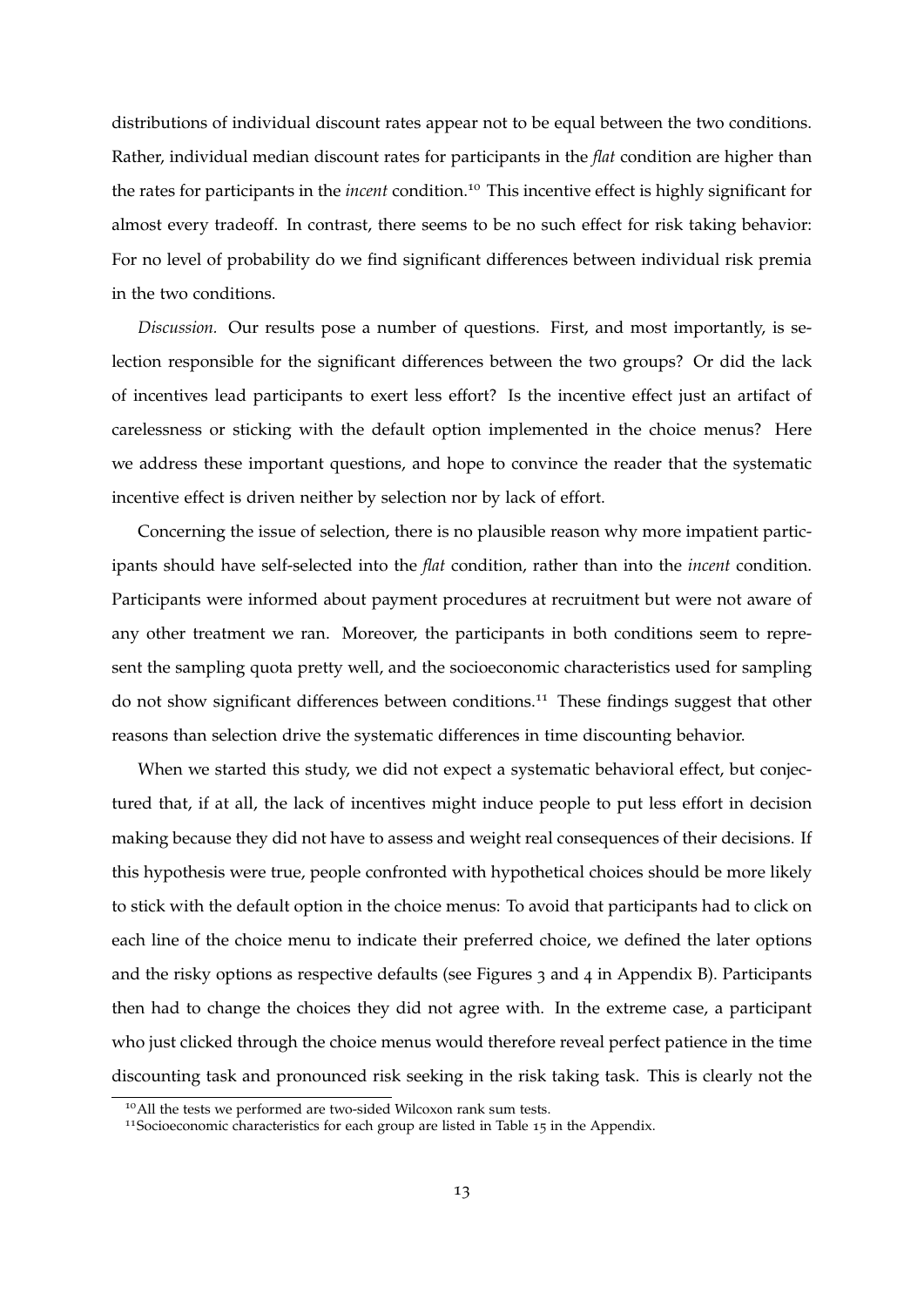case here. Choices at the boundaries of the decision sheets are very rare, and their frequencies do not differ across the two conditions.<sup>12</sup>

Obviously, the lack of incentives need not lead to such extreme responses. Participants facing hypothetical choices may just be "lazier" than others. Given the construction of the choice menus, we would expect that presumably lazier participants in the *flat* condition exhibited more patience than did participants in the *incent* condition. However, the opposite is the case. Moreover, any explanation involving lack of effort would also apply to people's choices in the risk taking task where we do not find any notable difference between the two conditions.

Another argument against lack of effort concerns response times. Presumably, people who do not think thoroughly about their decisions take less time to indicate their choices. If this hypothesis were true, we should find that participants in the *flat* condition needed less time for their choices than participants in the *incent* condition. Once again, the opposite result emerges. Comparing average response times shows that participants in the *flat* condition used more time (13 seconds) than participants in the *incent* condition (12 seconds).13 The difference between the two groups is insubstantial, albeit statistically significant (*p*-value approximately zero, based on a one-sided Wilcoxon rank sum test). Therefore, it is improbable that lack of effort drives the treatment effect.

Why the lack of monetary incentives induces such differences in responses is an open question. We can only speculate here. Presumably, in hypothetical decision situations, it may be difficult for the decision maker to put herself into the shoes of someone who actually faces real monetary consequences.14

In the following, we examine the temporal stability of behavior across the two waves of the experiment, which took place eight months apart from each other.

**Result 3 (Incentive Effects: Temporal Stability)** *When confronted with the same choice tasks eight months later, flat participants exhibit essentially the same behavior as in the first waves, whereas incent participants became significantly more patient over the course of time.*

<sup>122</sup>.61% *(flat)* and 3.19% *(incent)* of all observations in the time discounting task contain a zero discount rate.

<sup>&</sup>lt;sup>13</sup>Obviously, this measure is only a proxy for the time it really took participants to make their choices. Potential confounds are different latencies and breaks during the experiment. These confounding factors, however, should have affected participants in both conditions equally.

<sup>&</sup>lt;sup>14</sup>This is not to say that she does not try to do so.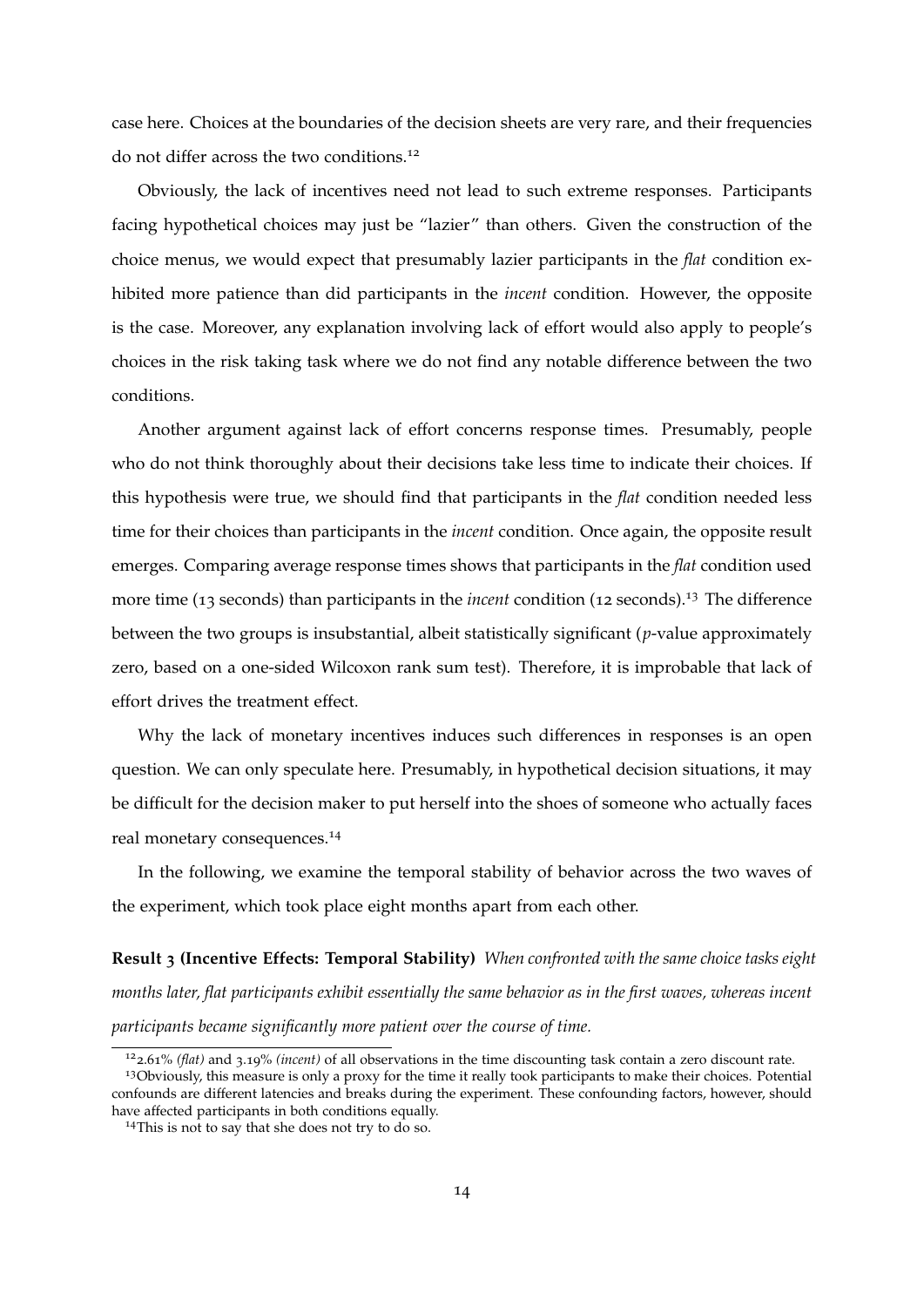*Support.* Participation between wave 1 and wave 2 declined about equally in both conditions (20% (*flat*), 22.8% (*incent*)). Judged by the distribution of socioeconomic characteristics, displayed in Table [16](#page-44-2) in Appendix [A,](#page-44-0) the structure of the samples remained stable across waves.

For the 160 (of 192 in wave 1) participants in the *flat* group, there is no significant difference between observed discount rates in the two waves (47.14% in wave 1 vs. 48.24% in wave 2, *p*-value of 0.573 (two-sided)). For the *incent* participants responding in both waves (114 of 140 participants), median discount rates declined from 29.75% in wave 1 to 20.03% in wave 2 eight months later. The difference between discount rates in the two waves is statistically highly significant and positive (judged by a one-sided Wilcoxon signed-rank test comparing individuals' choices in the first and the second wave we get a *p*-value of approximately zero). $15$ 

Examining changes at the level of tradeoffs, we do not find a consistent pattern for the *flat* condition (see Table [4](#page-19-0)). Therefore, we cannot reject the hypothesis that the differences between wave 1 and wave 2 behaviors are due to random errors on the 5%-level, except for the tradeoff between 6 months and 8 months,  $t_1t_2 = 68$ . Table [5](#page-20-0) documents a systematic change in behavior for the *incent* condition and each tradeoff separately. It provides *p*-values for Wilcoxon rank-sum tests for the alternative hypothesis that individual median discount rates are larger in wave 1 than in wave 2 for each tradeoff.<sup>16</sup>

|   | $t_1t_2$ | wave $(n=160)$ | wave2 $(n=160)$ | $\Delta adr_{med}$ | <i>p</i> -value |
|---|----------|----------------|-----------------|--------------------|-----------------|
| 1 | 02       | 0.801          | 0.801           | 0.000              | 0.396           |
| 2 | 04       | 0.401          | 0.401           | 0.000              | 0.621           |
| 3 | 06       | 0.385          | 0.385           | 0.000              | 0.227           |
| 4 | 08       | 0.289          | 0.289           | 0.000              | 0.130           |
| 5 | 24       | 0.468          | 0.468           | 0.000              | 0.085           |
| 6 | 46       | 0.468          | 0.468           | 0.000              | 0.873           |
| 7 | 68       | 0.468          | 0.468           | 0.000              | 0.995           |

<span id="page-19-0"></span>Table 4: Wave 1 vs. Wave 2: Median Discount Rates for *flat* Condition

*n* denotes number of participants.

 $\Delta$ *adr<sub>med</sub>* denotes the difference between wave-specific discount rates.

<sup>&</sup>lt;sup>15</sup>As Appendix [C](#page-47-0) documents, we do not find systematic differences when comparing risk preferences between the two waves.

<sup>&</sup>lt;sup>16</sup>The *p*-values for the alternative hypothesis that individual median discount rates are smaller in wave 1 than in wave 2 are simply one minus the *p*-values reported in the tables.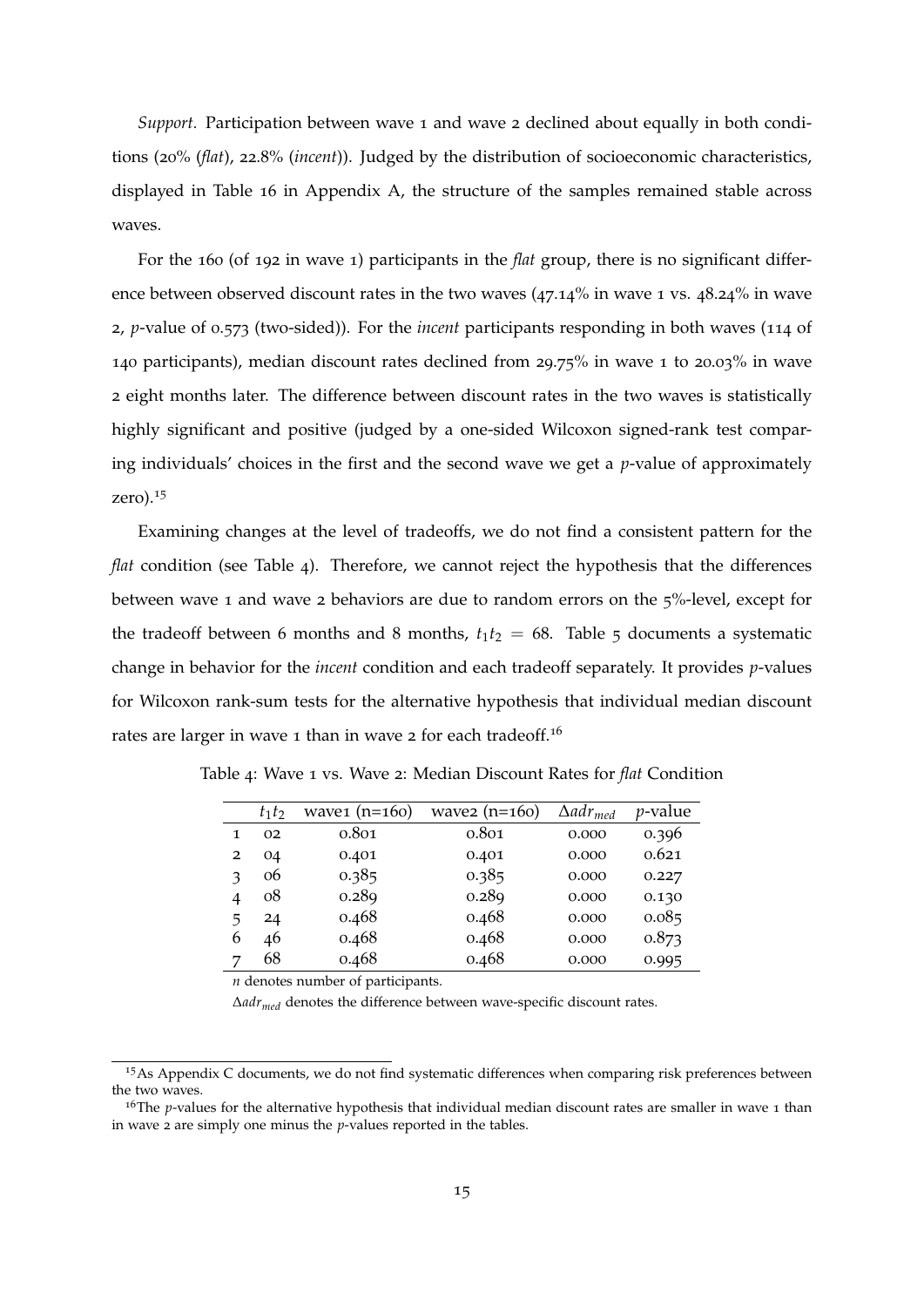|   | $t_1t_2$ | wave $(n=114)$ | wave $(n=114)$ | $\Delta adr_{med}$ | <i>p</i> -value |
|---|----------|----------------|----------------|--------------------|-----------------|
| 1 | 02       | 0.468          | 0.468          | 0.000              | 0.052           |
| 2 | 04       | 0.401          | 0.234          | $-0.167$           | 0.001           |
| ว | 06       | 0.267          | 0.267          | 0.000              | 0.000           |
| 4 | 08       | 0.200          | 0.200          | 0.000              | 0.000           |
| 5 | 24       | 0.152          | 0.152          | 0.000              | 0.000           |
| 6 | 46       | 0.152          | 0.152          | 0.000              | 0.001           |
|   | 68       | 0.152          | 0.152          | 0.000              | 0.003           |

<span id="page-20-0"></span>Table 5: Wave 1 vs. Wave 2: Median Discount Rates for *incent* Condition

*n* denotes number of participants.

 $\Delta$ *adr<sub>med</sub>* denotes the difference between wave-specific discount rates.

*Discussion.* While we cannot present a conclusive reason for the decline of *incent* participants' discount rates, we hypothesize that participants reacted to changes in their economic environment. We conducted the first wave of our experiment in June and August 2009, a period of economic crisis in which participants may have felt uncertain about their future prospects. When the second wave took place, the overall economic situation had already improved considerably. Obviously, in times where there is much uncertainty about future employment or labor income, or, maybe even worse, when the economic situation restricts households' scope of action, people may be better off opting for earlier rather than later payment. These changes in the economic environment seems to have had no effect on *flat* participants' hypothetical choices. In our view, this finding underscores the complexity of factors that impact behavior in real decision situations but seem to make little difference to hypothetical choices.

In the following we employ a descriptive model on the wave 1 data, the base *hyperbolic preference model*, which allows a compact representation of group-level behavior.<sup>1[7](#page-22-0)</sup> Table 7 lists all the parameters used in both the base model and its extensions.

<sup>17</sup>While responses in wave 2 are different from wave 1 for the *incent* group, qualitative insights remain unchanged. Therefore, we only present estimates for wave 1 for which we have a larger number of observations.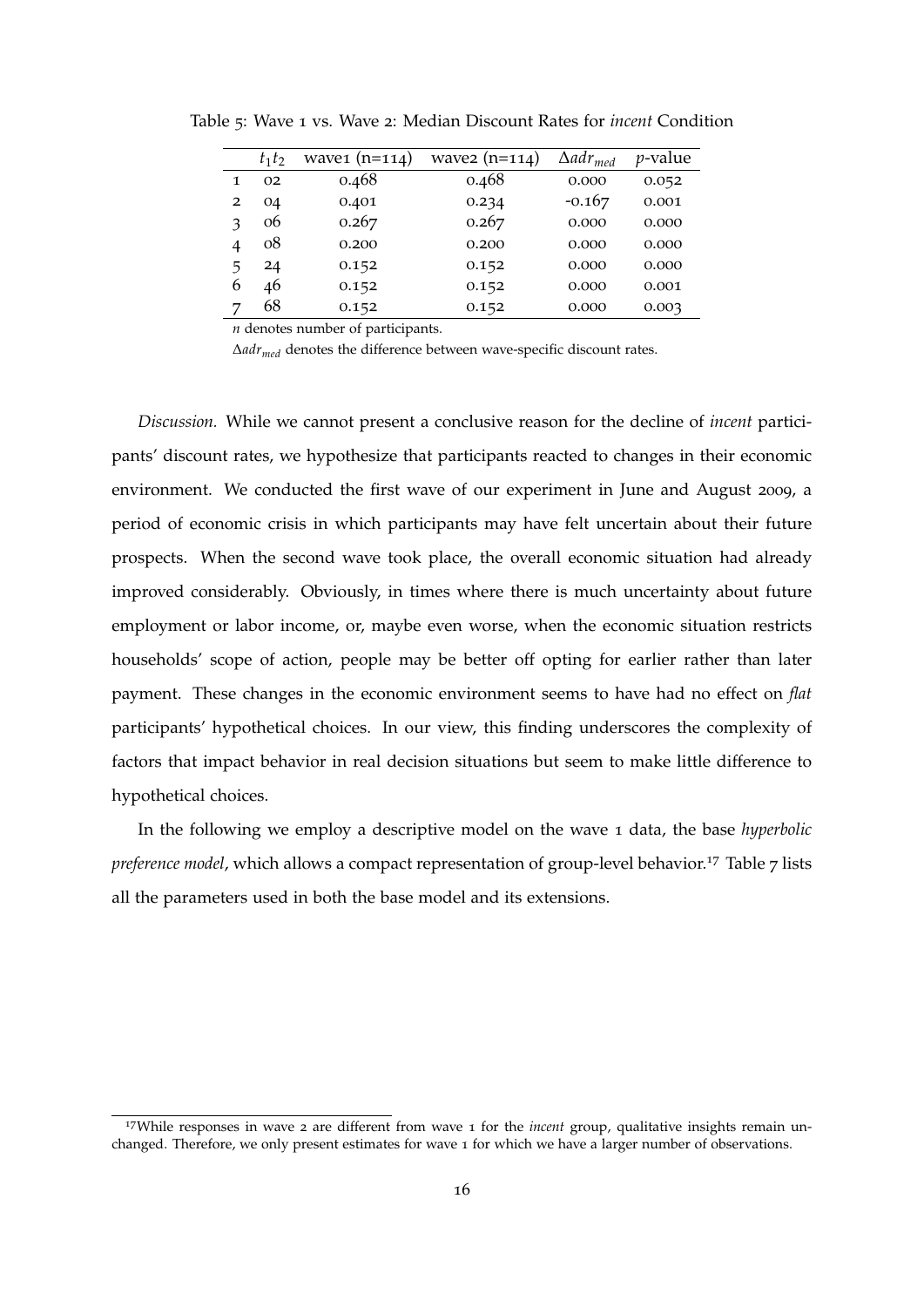| . .<br>×<br>×<br>۰,<br>۰,<br>- -<br>- - |
|-----------------------------------------|
|-----------------------------------------|

<span id="page-21-0"></span>

|              | p.e.  | s.e.  | z      | <i>p</i> -value |
|--------------|-------|-------|--------|-----------------|
| ρ            | 0.112 | 0.036 | 3.092  | 0.002           |
| п            | 0.457 | 0.022 | 20.895 | 0.000           |
|              | 0.230 | 0.037 | 6.166  | 0.000           |
| $\alpha$     | 0.637 | 0.011 | 60.495 | 0.000           |
| ß            | 0.158 | 0.016 | 10.044 | 0.000           |
| participants |       |       |        | 192             |
| parameters   |       |       |        | 7               |
| observations |       |       |        | 8873            |
| log L        |       |       |        | -31353          |

p.e.: parameter estimate, s.e.: standard error.

| incent |
|--------|
|        |
|        |

|                  | p.e.  | s.e.  | z      | <i>p</i> -value |
|------------------|-------|-------|--------|-----------------|
| $\varrho$        | 0.152 | 0.039 | 3.916  | 0.000           |
| η                | 0.366 | 0.021 | 17.666 | 0.000           |
| $\gamma$         | 0.166 | 0.049 | 3.378  | 0.001           |
| $\alpha$         | 0.630 | 0.012 | 53.177 | 0.000           |
| В                | 0.167 | 0.017 | 9.699  | 0.000           |
| participants     |       |       |        | 140             |
| parameters       |       |       |        |                 |
| observations     |       |       |        | 6446            |
| $log\mathcal{L}$ |       |       |        | -22334          |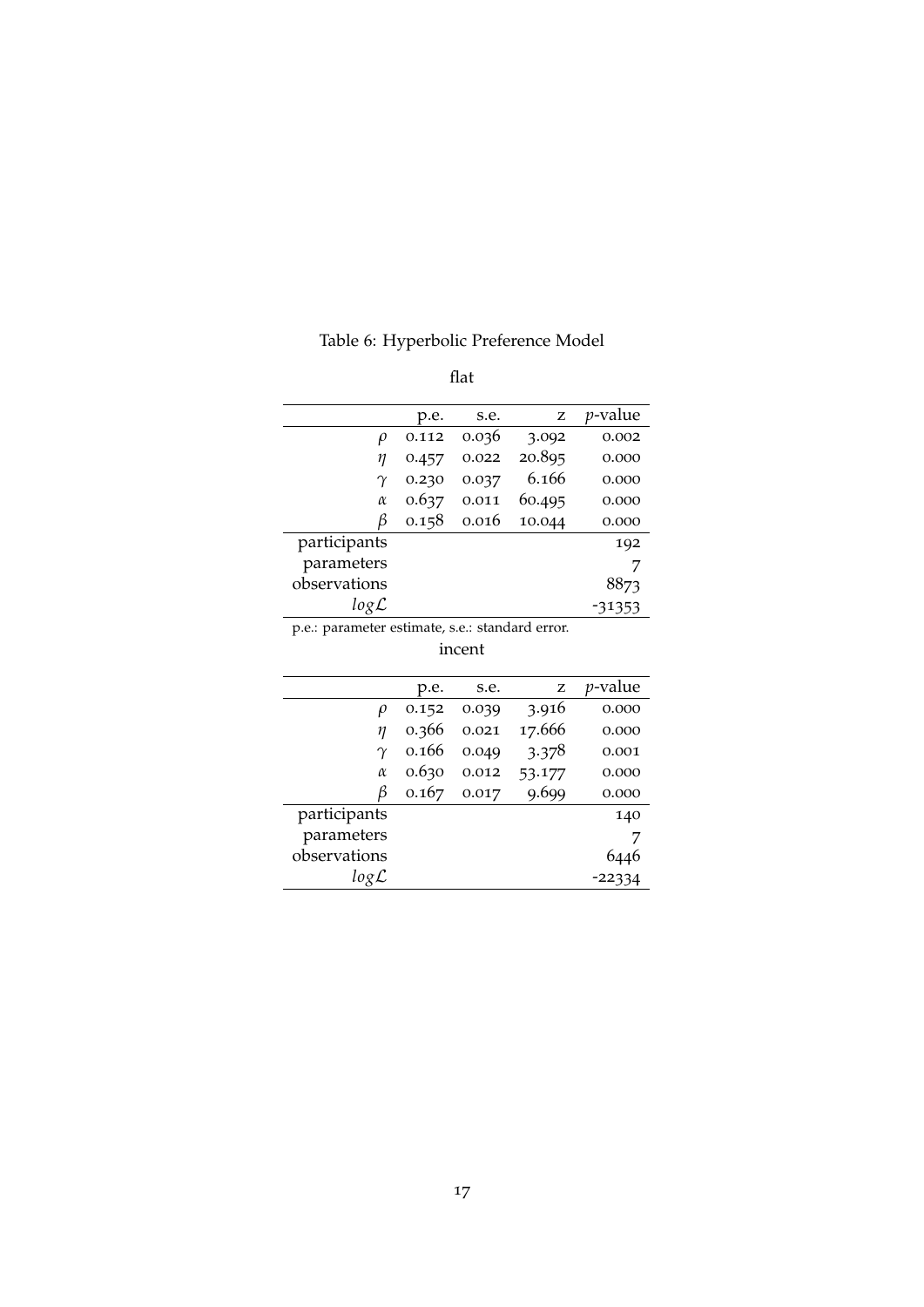<span id="page-22-0"></span>

|                                                                                                                                               | Effects     | Description                                  | Interpretation                                         |  |  |
|-----------------------------------------------------------------------------------------------------------------------------------------------|-------------|----------------------------------------------|--------------------------------------------------------|--|--|
| Utility                                                                                                                                       |             |                                              |                                                        |  |  |
| $\mathcal{O}$                                                                                                                                 | u(x)        | index for concavity                          | $\rho > 0$ : diminishing marginal utility              |  |  |
| Discounting                                                                                                                                   |             |                                              |                                                        |  |  |
| $\eta(\eta_0)$                                                                                                                                | $d(t)^{12}$ | rate of time preference $(U, C = 0)$         | for $\gamma = 0$ : discount rate $\eta$ is constant    |  |  |
| $\eta_U$                                                                                                                                      | $d(t)^{12}$ | effect of $U = 1$ on time preference         | $U = 1$ : uncertainty-sensitive participants           |  |  |
| $\eta_C$                                                                                                                                      | $d(t)^{12}$ | effect of $C = 1$ on time preference         | $C = 1$ : liquidity-constrained participants           |  |  |
| $\gamma(\gamma_0)$                                                                                                                            | $d(t)^1$    | index for decreasing impatience $(U, C = 0)$ | $\gamma = 0 \ (\gamma > 0)$ : exponential (hyperbolic) |  |  |
| $\gamma$ u                                                                                                                                    | $d(t)^1$    | effect of $U = 1$ on hyperbolicity           | $U = 1$ : uncertainty-sensitive participants           |  |  |
| $\gamma_C$                                                                                                                                    | $d(t)^1$    | effect of $C = 1$ on hyperbolicity           | $C = 1$ : liquidity-constrained participants           |  |  |
| $\lambda_0$                                                                                                                                   | $d(t)^2$    | baseline hazard probability                  | hazard probability for $U = 0$ group                   |  |  |
| $\lambda_U$                                                                                                                                   | $d(t)^2$    | effect of subjective uncertainty             | additional hazard probability for $U = 1$              |  |  |
| Probability Weighting                                                                                                                         |             |                                              |                                                        |  |  |
| $\alpha$                                                                                                                                      | w(p)        | index for curvature                          | $\alpha > 0$ : inverted S-shaped function              |  |  |
| B                                                                                                                                             | w(p)        | index for elevation                          | $\beta > 0$ : optimistic weighting                     |  |  |
| <sup>1</sup> Component of hyperbolic preference model. <sup>2</sup> Component of hazard rate model. For further details see Appendix H and I. |             |                                              |                                                        |  |  |

Table 7: Model Parameters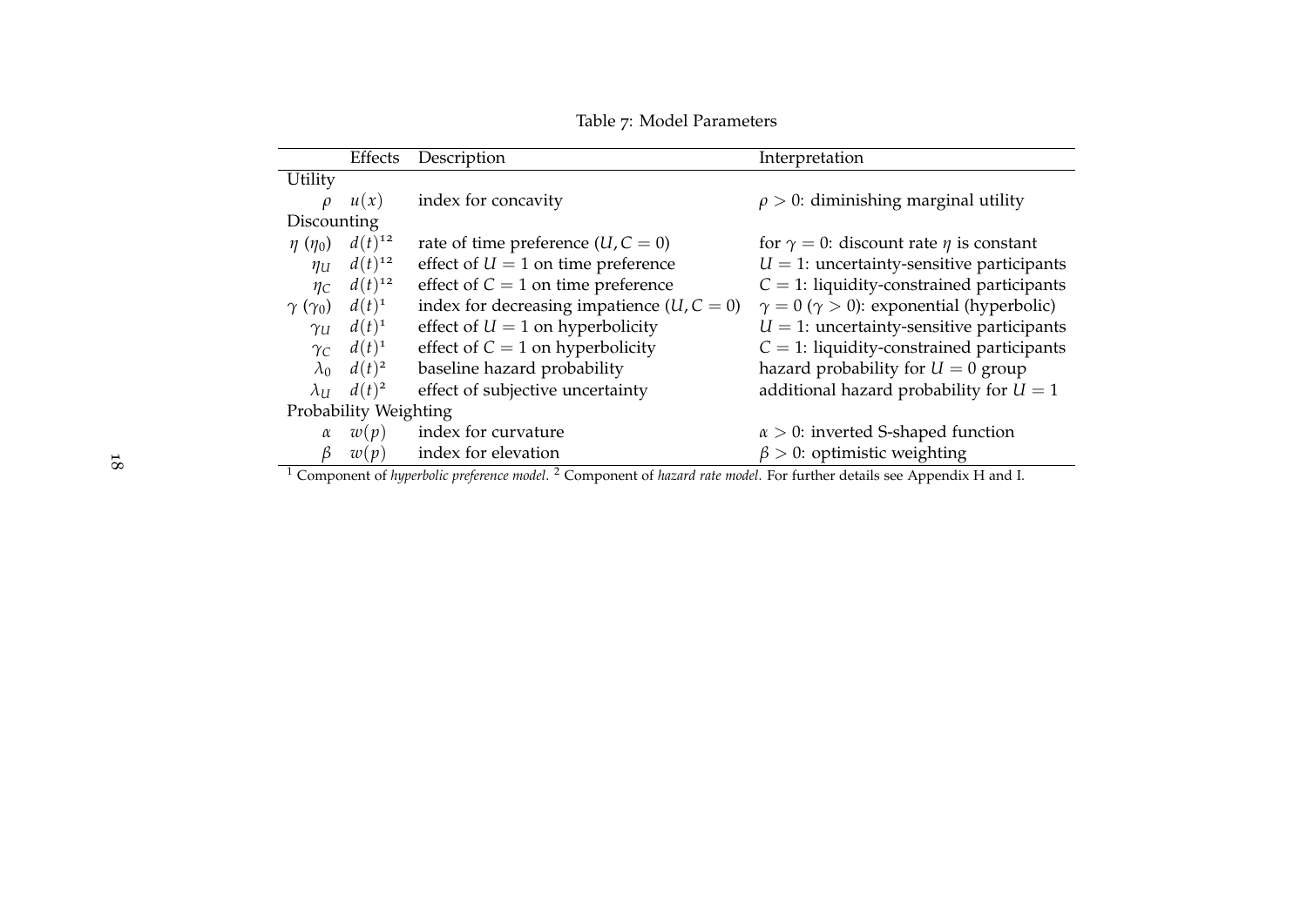**Result 4 (Hyperbolic Preference Model)** *Participants in both conditions exhibit hyperbolic discounting. Estimates for the two conditions differ only with respect to the magnitudes of the constant component of time preference, with participants facing hypothetical choices being significantly more impatient, thus corroborating our descriptive finding that the incentive effect is predominantly a level effect.*

*Support.* Table [6](#page-21-0) shows estimated model parameters for the *hyperbolic preference model*. This model allows for non-constant discounting and controls for diminishing marginal utility using the experimental risk data.

Comparing the *flat* and the *incent* groups' parameters renders the following results: First, both groups have very similar risk preferences (parameters  $\rho$ ,  $\alpha$  and  $\beta$ ). The 95% confidence intervals of all the risk parameters overlap for the two groups.<sup>18</sup> Controlling for the concavity of utility,  $\rho$ , does not contribute much to explaining the large discount rates found at the descriptive level (see Result [1](#page-13-1)). Second, the estimated constant component of time preference, *h*, of the *flat* group, 45.7%, is significantly higher than that of the *incent* group, 36.6% (inferred from the 95% confidence intervals of the parameter estimates). Third, the two groups do not differ significantly with respect to the extent of hyperbolic discounting, visible in the similar parameter values of  $\gamma$ , which corroborates that the hypothetical bias manifests itself predominantly as a level effect.

Figure [2](#page-24-0) depicts these results graphically. It shows time preference rates  $\tilde{\delta}$  inferred from the parameter estimates of  $\eta$  and  $\gamma$  for the two groups, *flat* (blue) and *incent* (red), in our data.19 The *flat* group's rate of time preference lies above the *incent* group's rate of time preference over the whole range of time delays. Consistent with disjunct confidence intervals of the estimates of  $\eta$  (but overlapping ones for the estimates of  $\gamma$ ), these rates show a similar decline in time horizon, corroborating that the incentive effect can be characterized as a level effect.

<sup>&</sup>lt;sup>18</sup>The probability weighting function, represented by the parameters  $\alpha$  and  $\beta$ , serves to isolate diminishing marginal utility from probabilistic risk aversion (see [Wakker](#page-64-2) ([1994](#page-64-2))). It takes the typical inverted S-shaped form  $(a > 0)$  for both groups. Comparing the curvature  $(a)$  and the elevation  $(\beta)$  parameter estimates between the *flat* and the *incent* groups indicates no significant differences.

<sup>&</sup>lt;sup>19</sup> $\tilde{\delta}$  is defined as  $-t^{-1}\ln(\tilde{x}_1/x_2)$ , where  $\tilde{x}_1$  denotes the sooner amount predicted by the estimated model parameters, and *x*<sub>2</sub> denotes the (given) later amount (see also Appendix [H\)](#page-54-0). The graph also shows the curve for a reference group of university students who were confronted with real monetary incentives within the same payoff range (gray), which will be discussed below.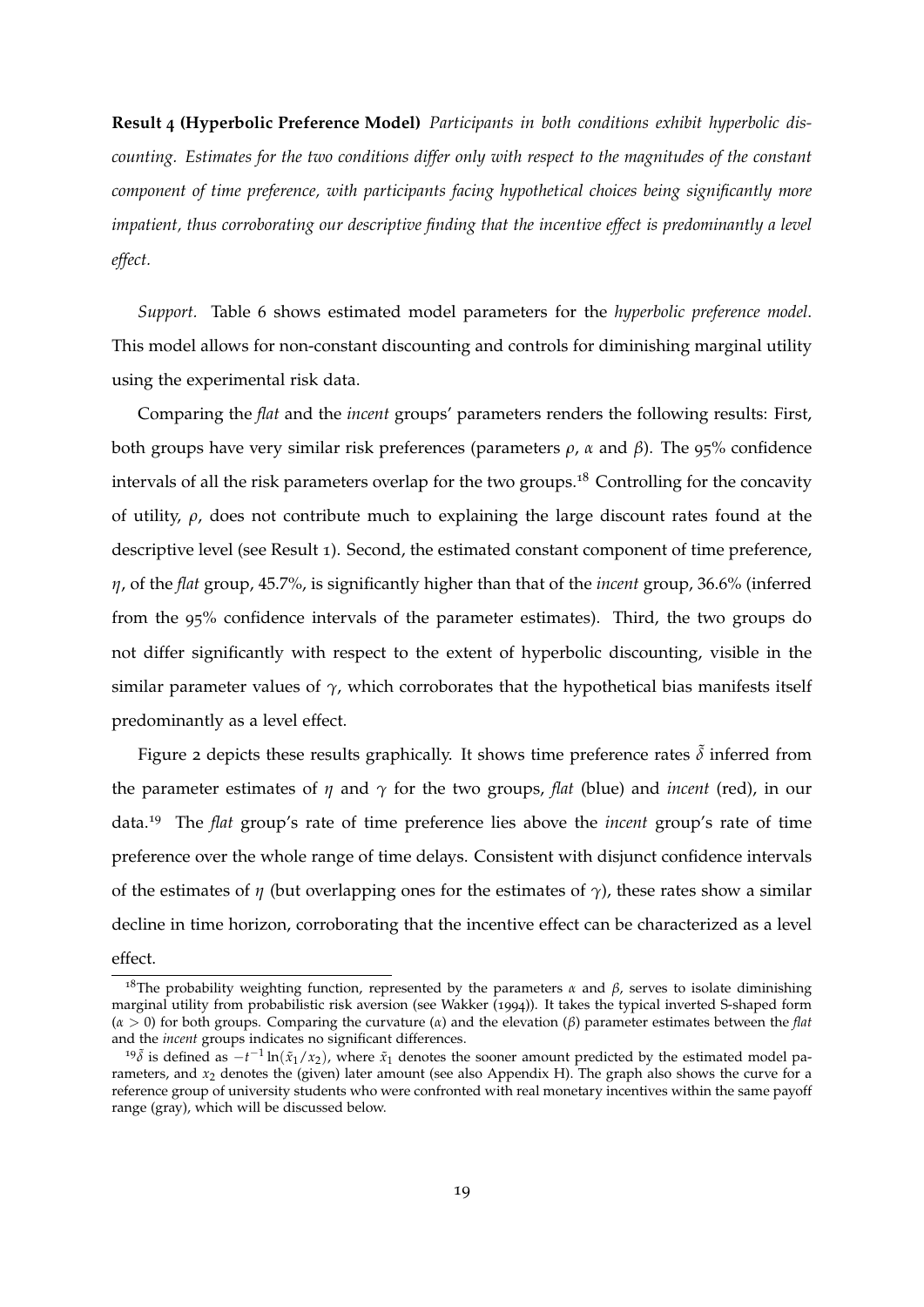<span id="page-24-0"></span>



 $\Box$  flat  $\Box$  incent  $\Box$  students (incent)

*Discussion.* The hypothetical bias in our data is predominantly a level effect. The group of participants who faced hypothetical choices reveal a significantly higher level of the constant component of time preference than the group of participants who faced real monetary incentives. However, we do not find any notable difference in the preference parameters for hyperbolic discounting, utility curvature, and probabilistic risk attitudes.

These findings pose the question of how the difference in impatience between the two groups can be explained. Since there is no reason why participants' average preferences should differ across treatment groups (they were randomly selected from the same population), a useful model of time discounting should be able to account for this difference by identifying an underlying cause, such that, when controlling for it, both groups can be represented by the same values of preference parameters. In other words, the incentive effect should be attributable to factors other than pure preferences. A promising candidate is uncertainty inherent in the future. The effects of liquidity constraints, the second focus of our analysis, will be discussed in Section [4](#page-30-0).4.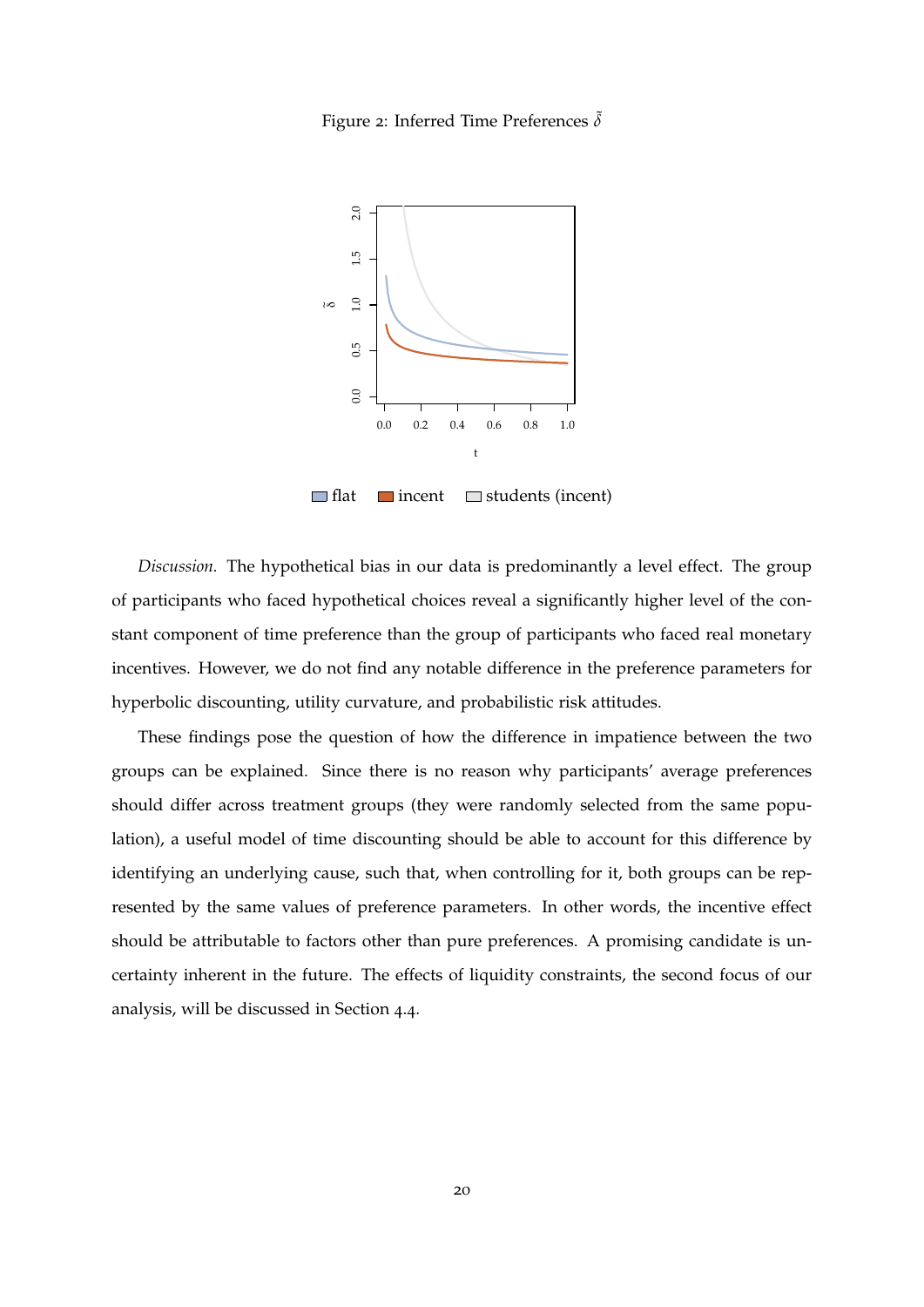#### <span id="page-25-0"></span>**4.3 Results: Inherent Uncertainty**

If the future is perceived to be uncertain discount rates contain a risk premium over and above the pure rate of time preference. In the context of the decision situations in the experiment, inherent uncertainty pertains to the probability that participants will not receive their promised rewards. Therefore, we collected data on individuals' perceptions of this possibility in the questionnaire in order to gauge the potential effects of decision-specific uncertainty on discounting. The resulting indicator, therefore, is constructed from participants' self-reports. Clearly, when people have to decide on which energy-using durable to buy, different dimensions of future uncertainty, such as uncertain lifetime, service reliability and future energy costs, will play a role, but these dimensions are not *behaviorally* relevant in the experiment here. However, we will also present participants' reports of their perceived uncertainty regarding future energy costs below.

**Result 5 (Descriptive Results on Inherent Uncertainty)** *A minority of participants stated that they perceived the payoffs from the experiment as uncertain. The percentage of uncertainty-sensitive types (sensitive types for short) is considerably higher in the flat condition (27 out of 192 participants) than in the incent condition where only 7 out of 140 participants expressed this view. Within the flat group, sensitive types exhibit much higher discount rates than insensitive types do. We conclude that inherent uncertainty may provide at least a partial account for the incentive effect in our data.*

|   | $t_1t_2$ | $U = 0$ (n=165) | $U = 1$ (n=27) | $\Delta adr_{med}$ | <i>p</i> -value |
|---|----------|-----------------|----------------|--------------------|-----------------|
| 1 | 02       | 0.801           | 1.529          | 0.728              | 0.000           |
| 2 | 04       | 0.401           | 0.865          | 0.464              | 0.000           |
| 3 | 06       | 0.385           | 0.643          | 0.258              | 0.000           |
| 4 | 08       | 0.289           | 0.482          | 0.194              | 0.000           |
| 5 | 24       | 0.468           | 0.801          | 0.333              | 0.123           |
| 6 | 46       | 0.468           | 0.468          | 0.000              | 0.491           |
| 7 | 68       | 0.468           | 0.468          | 0.000              | 0.315           |

<span id="page-25-1"></span>Table 8: Effects of Uncertainty: Median Discount Rates for *flat* Condition

 $U = 0$  denotes uncertainty-insensitive participants,  $U = 1$  sensitive participants.

*n* denotes number of participants.

 $\Delta adr_{med}$  denotes the difference between  $U = 1$  and  $U = 0$  specific discount rates.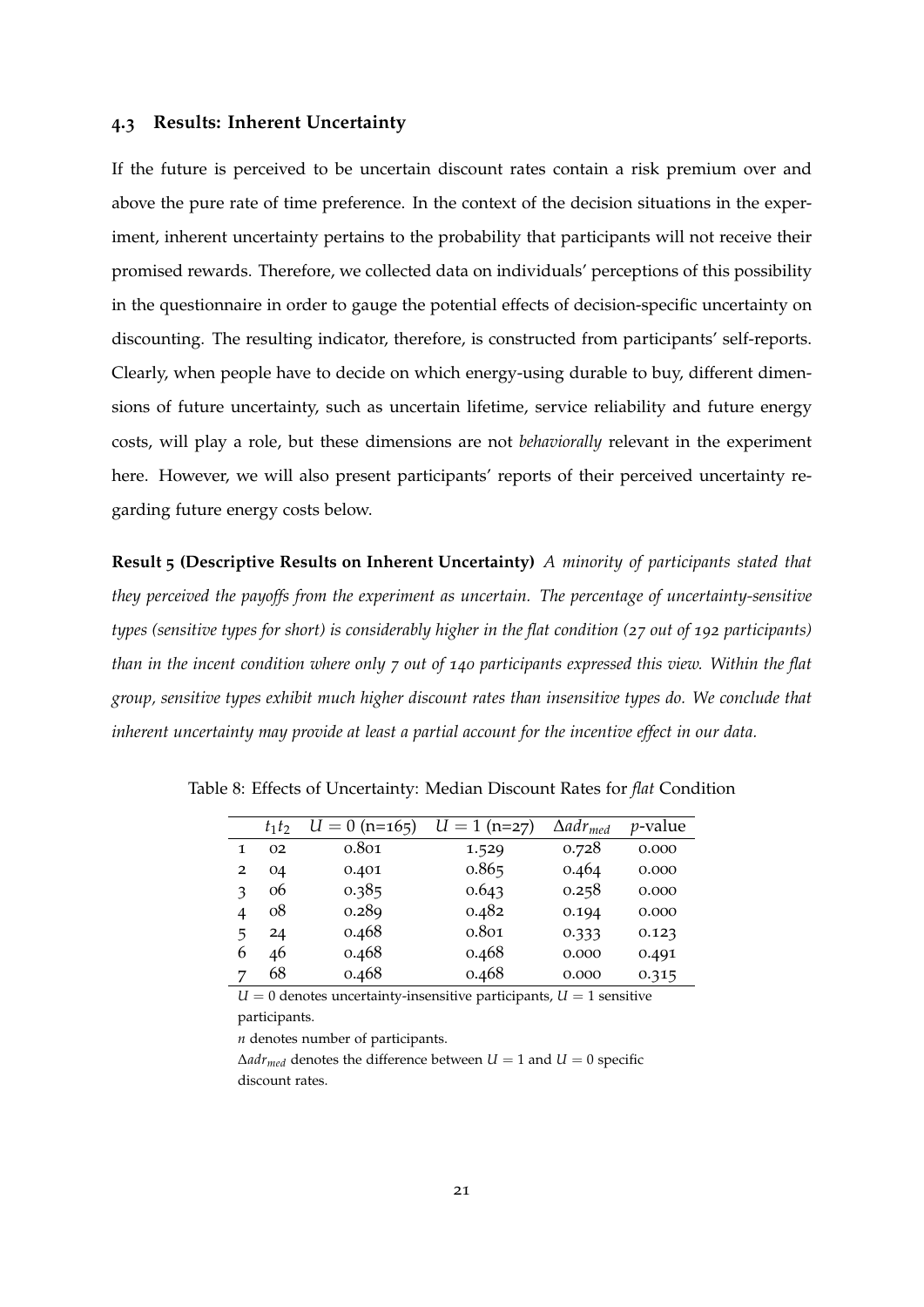|   | $t_1t_2$ | $U = 0$ (n=133) | $U = 1$ (n=7) | $\Delta a dr_{med}$ | $p$ -value |
|---|----------|-----------------|---------------|---------------------|------------|
| 1 | 02       | 0.468           | 1.154         | 0.686               | 0.040      |
| 2 | 04       | 0.401           | 0.965         | 0.564               | 0.007      |
| з | 06       | 0.267           | 0.576         | 0.309               | 0.120      |
| 4 | 08       | 0.200           | 0.382         | 0.182               | 0.161      |
| 5 | 24       | 0.152           | 0.801         | 0.649               | 0.050      |
| 6 | 46       | 0.152           | 0.634         | 0.483               | 0.561      |
|   | 68       | 0.152           | 0.468         | 0.316               | 0.183      |

<span id="page-26-0"></span>Table 9: Effects of Uncertainty: Median Discount Rates for *incent* Condition

 $U = 0$  denotes uncertainty-insensitive participants,  $U = 1$  sensitive participants, .

*n* denotes number of participants.

 $\Delta adr_{med}$  denotes the difference between  $U = 1$  and  $U = 0$  specific discount rates.

*Support.* After completion of the experimental tasks, participants were asked whether inherent uncertainty had influenced their choices between sooner and later payments.<sup>20</sup> We constructed a binary variable *U* from the participants' responses in the following way:  $U = 1$ if inherent uncertainty played a role *(sensitive types)* and zero otherwise *(insensitive types)*. 14.06% (27 of 192) of the participants in the *flat* condition and only 5% (7 of 140) of the participants in the *incent* condition stated that inherent uncertainty was an important factor affecting their choices.

Whereas median discount rates of sensitive types differ from median discount rates of insensitive types in both conditions,<sup>21</sup> this difference is only significant for the *flat* group (*p*values of 0.02 *(flat)* and 0.23 *(incent)* based on a one-sided Wilcoxon rank sum test). The latter result may be due to the small number of sensitive types in the incent condition.

Tables [8](#page-25-1) and [9](#page-26-0) provide more detailed insights. They list differences in median discount rates for each time tradeoff separately.<sup>22</sup> They reveal quite a consistent pattern for the *flat* condition. For each tradeoff involving the earliest possible payment date (two days, " $0''$ ), revealed median discount rates of the *sensitive types*  $(U = 1)$  are statistically highly significantly larger than those of the *insensitive types*  $(U = 0)$ . Deferring the tradeoffs farther into the future, however, leads to less pronounced and insignificant differences between median dis-

<sup>20</sup>See Appendix [D](#page-48-0) for the exact wording of the question.

<sup>2178</sup>.61% p.a. *(sensitive type)* vs. 46.78% p.a. *(insensitive type)* in the *flat* condition and 96.48% p.a. *(sensitive type)* vs. 28.86% p.a. *(insensitive type)* in the *incent* condition.

<sup>&</sup>lt;sup>[2](#page-15-0)2</sup>Interpretations of the columns are the same as in Table 2. A similar analysis for relative risk premia can be found in Appendix E.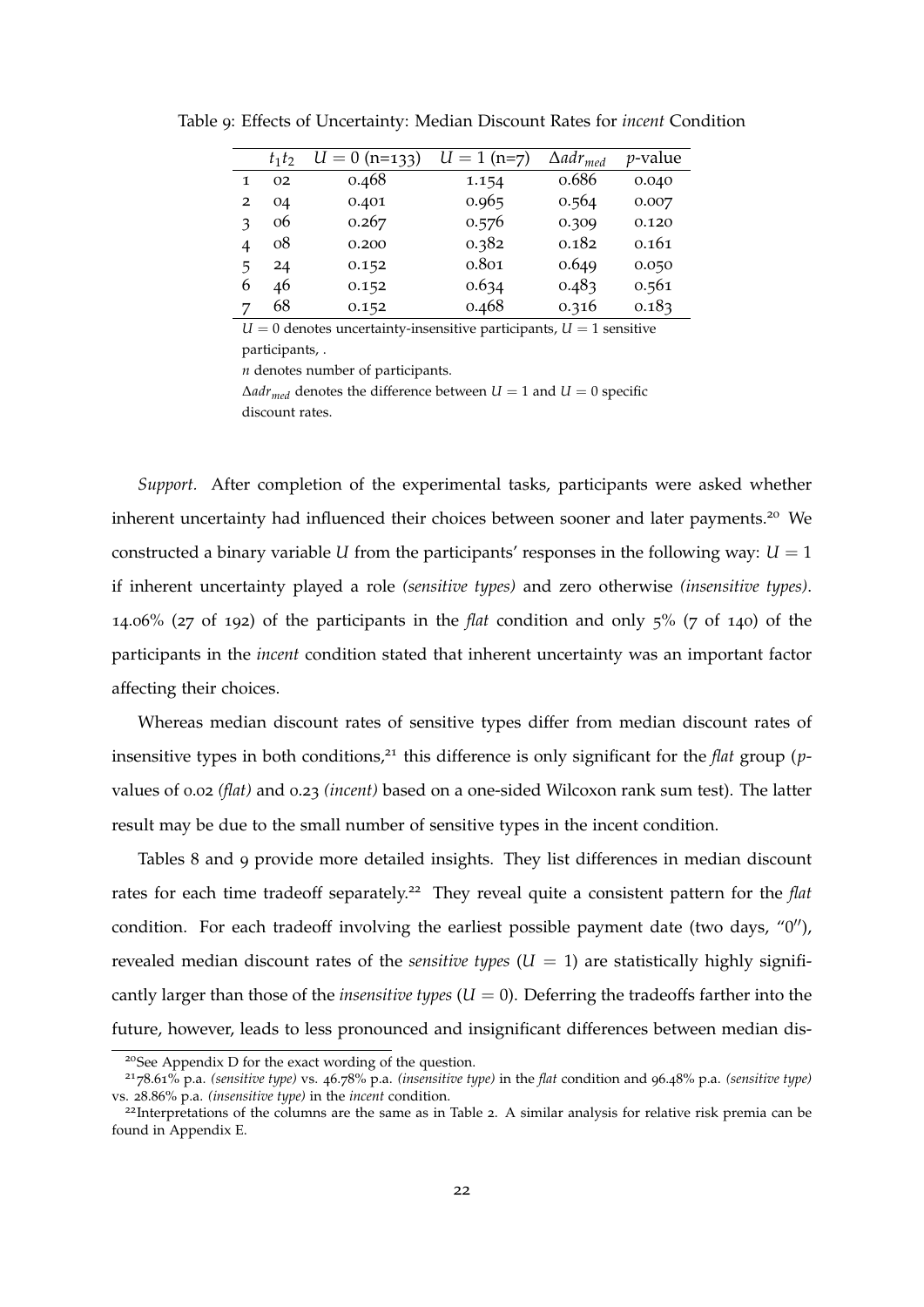count rates. We do not find such a robust pattern for the *incent* condition in Table [9](#page-26-0), although the effects have the same sign.

*Discussion.* The behavioral pattern we find for the group facing hypothetical choices looks quite similar to the *incentive effect* presented above. By and large, both patterns can be described as level effects. The fact that a considerable fraction of excessive discounting of the *flat* group can be explained by inherent uncertainty suggests that such considerations are one central reason for the incentive effect. Put differently, the hypothetical bias may be driven by the fact that the two groups, on average, judge the uncertainty about the materialization of allegedly guaranteed outcomes differently. It seems as if a considerable percentage of the participants confronted with hypothetical choices overestimated the risk of not receiving future rewards. Consequently, we should be able to explain a substantial part of discounting behavior of this group by the hazard they attribute to future outcomes.

One way of modeling this presumed relationship is by allowing the parameters in the *hyperbolic preference model* to vary with participants' perceptions of uncertainty.<sup>23</sup> When we make all the model parameters dependent on the binary indicator *U*, risk preference parameters show no effect. Table [10](#page-28-0), therefore, lists the estimation results for the restricted model where only discounting parameters  $\eta$  and  $\gamma$  are allowed to vary with *U*.

**Result 6 (Hyperbolic Preference Model and Inherent Uncertainty)** *Within the flat group sensitive participants exhibit much higher rates of impatience than do insensitive participants. Within the incent group, however, sensitive participants are not distinguishable from insensitive participants. The sensitive flat participants also exhibit significantly higher impatience than the do the sensitive incent participants, but otherwise treatment groups do not differ significantly on any other dimension of preferences.*

*Support.* The parameter estimates in Table [10](#page-28-0) reveal that the effect of  $U = 1$  on the level of the rate of time preference,  $\eta_U$ , amounts to 0.256 for the *flat* group, which constitutes a considerable mark-up on the base rate  $\eta_0$  of 0.424. Examining both groups we find that it is the only significant effect of *U* on parameter values. Moreover, group-specific confidence intervals for hyperbolicity, utility and risk preference parameters overlap.

<sup>&</sup>lt;sup>23</sup>A different approach, in which perceptions of uncertainty affect discounting behavior via probability weighting, the *hazard rate model*, is presented in Appendix [I.](#page-59-0) This model allows estimating people's subjective probabilities of not receiving future rewards.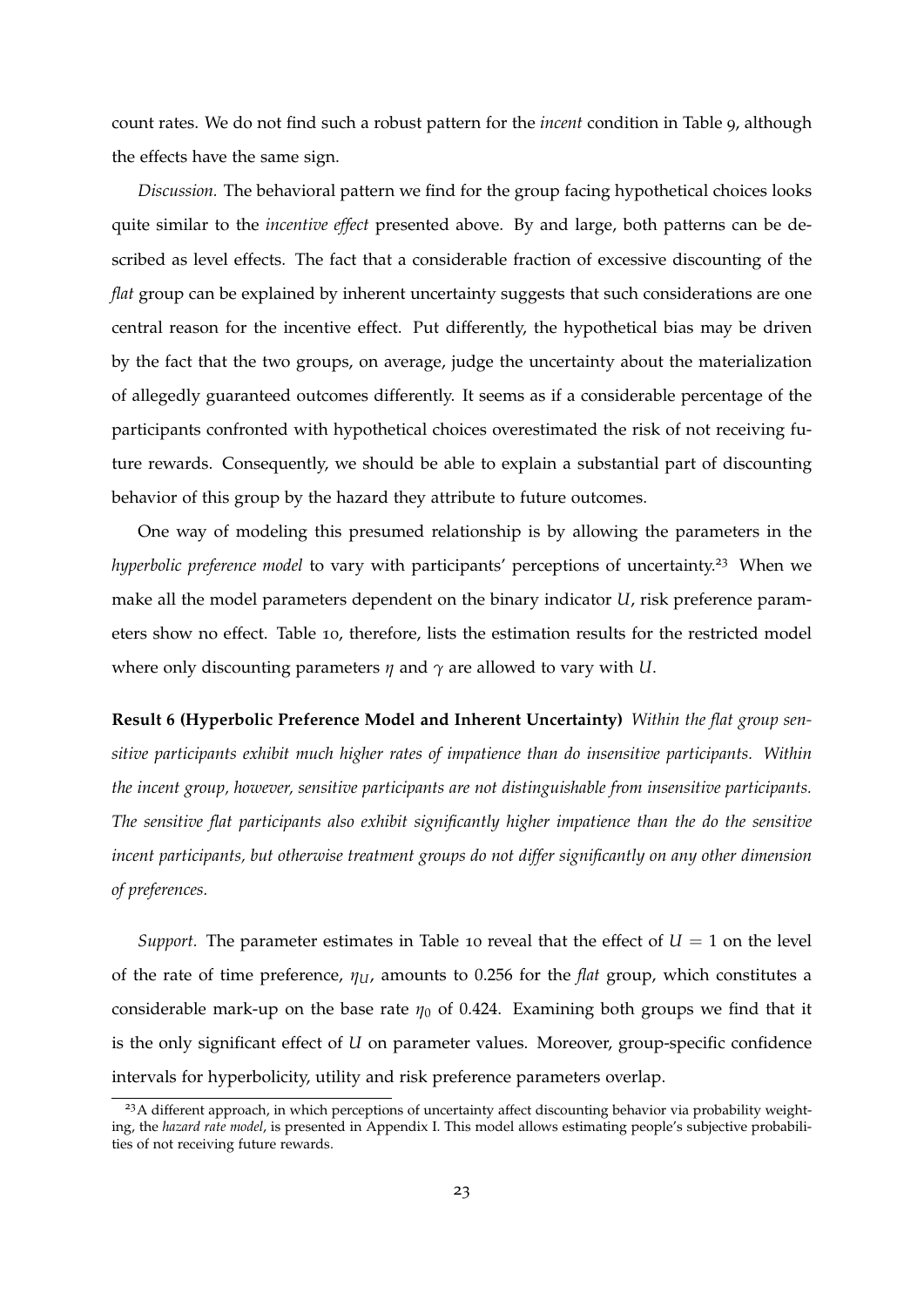|                  | p.e.  | s.e.  | Z      | <i>p</i> -value |
|------------------|-------|-------|--------|-----------------|
| $\rho$           | 0.111 | 0.036 | 3.069  | 0.002           |
| $\eta_0$         | 0.424 | 0.021 | 19.953 | 0.000           |
| $\eta_U$         | 0.256 | 0.023 | 11.324 | 0.000           |
| $\gamma_0$       | 0.203 | 0.043 | 4.690  | 0.000           |
| Yυ               | 0.129 | 0.079 | 1.632  | 0.103           |
| $\alpha$         | 0.637 | 0.011 | 60.506 | 0.000           |
| β                | 0.158 | 0.016 | 10.022 | 0.000           |
| participants     |       |       |        | 192             |
| parameters       |       |       |        | 9               |
| observations     |       |       |        | 8873            |
| $log\mathcal{L}$ |       |       |        | -31276          |

<span id="page-28-0"></span>Table 10: Hyperbolic Preferences and Inherent Uncertainty

flat

p.e.: parameter estimate, s.e.: standard error.

incent

|                  | p.e.  | s.e.  | z      | <i>v</i> -value |
|------------------|-------|-------|--------|-----------------|
| $\rho$           | 0.152 | 0.039 | 3.918  | 0.000           |
| $\eta_0$         | 0.364 | 0.021 | 17.418 | 0.000           |
| ηи               | 0.040 | 0.043 | 0.934  | 0.350           |
| $\gamma_0$       | 0.153 | 0.051 | 3.004  | 0.003           |
| Yυ               | 0.195 | 0.183 | 1.064  | 0.288           |
| $\alpha$         | 0.630 | 0.012 | 53.177 | 0.000           |
| β                | 0.167 | 0.017 | 9.700  | 0.000           |
| participants     |       |       |        | 140             |
| parameters       |       |       |        | 9               |
| observations     |       |       |        |                 |
| $log\mathcal{L}$ |       |       |        | -22331          |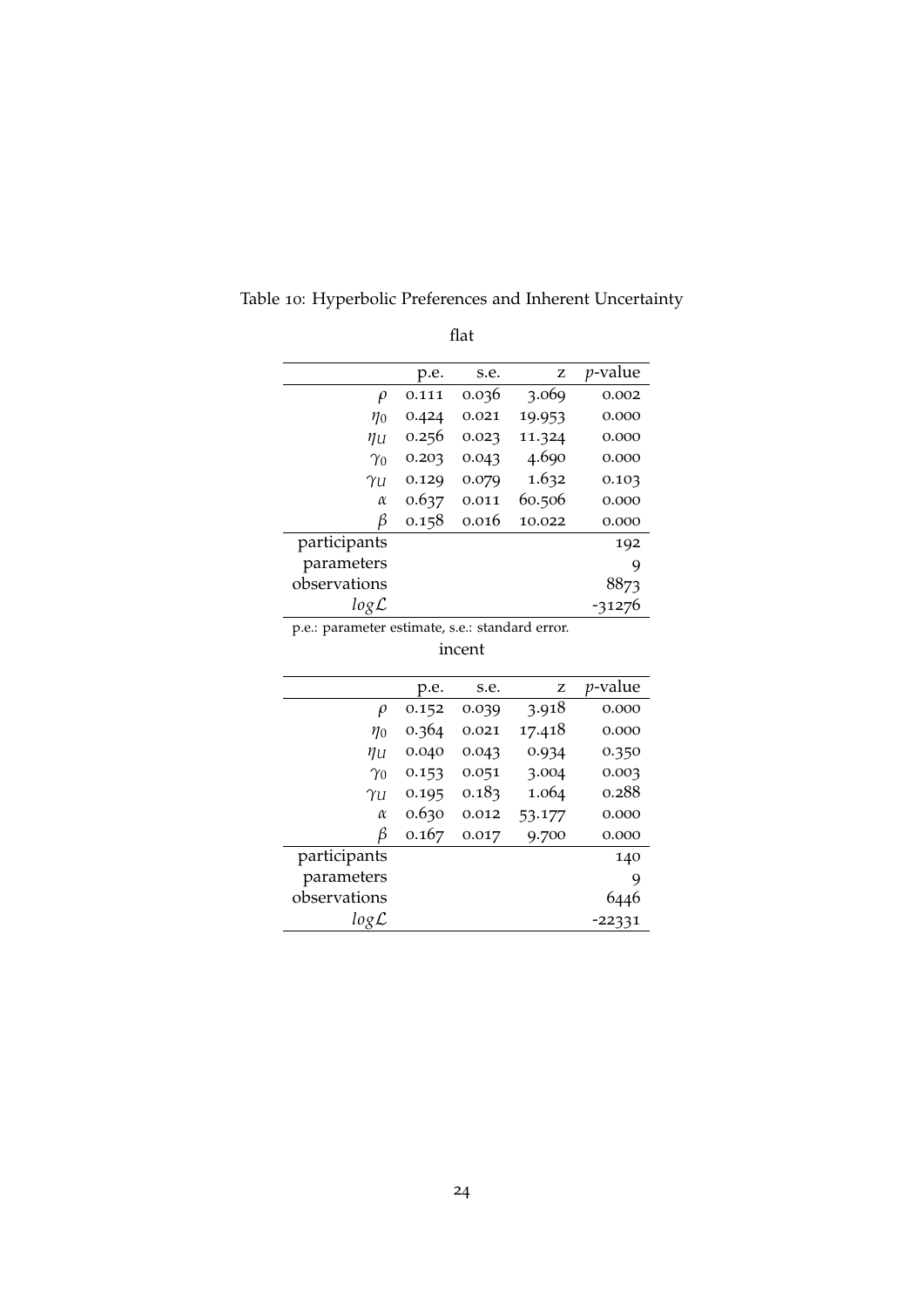*Discussion.* Our estimation results indicate that perceived uncertainty indeed boosts discount rates. It is quite puzzling, however, that this effect is operative for a group of people who believe that *experimental earnings* would be quite uncertain even though they responded to purely hypothetical questions. Apparently, people whose choices had real monetary consequences were not troubled by such concerns. A possible explanation is that *incent* people thought harder about the probability of not getting paid, because it made a difference to them whether they would get paid or not, and concluded that it was negligible. However, these findings do not imply that uncertainty inherent in the future does not play a role in real purchase decisions regarding energy-using durables. On the contrary, uncertainty seems to be an important concern, as the next result shows.

Aside from the behavioral data on discounting and risk taking we collected responses to a set of questions relating specifically to energy-using durables. We focused on two types of products people presumably are familiar with: automobiles and cold appliances (refrigerators, freezers). When facing the decision of buying a (new) fridge or car, people report to be concerned not only about product characteristics, such as reliability and service life, but also about uncertain future energy costs:

**Result 7 (Uncertainty and Energy-Using Durables)** *Uncertainty about future energy costs and energy supply are perceived to be important factors in purchase decisions concerning energy-using durables.*

*Support.* To measure the importance of uncertainty about future energy costs and energy supply, we explicitly asked people's assessments in the context of automobile as well as refrigerator purchases (see Appendix [F](#page-51-0) for the question and answers). About 70% of the participants responded that the certainty of future energy costs and energy supply plays an important role when making such decisions.<sup>24</sup>

*Discussion.* Contrary to the comparatively small number of participants who were worried about not receiving their experimental earnings, uncertainty pertaining to future energy costs and supply seems to be an important factor when such a purchase decision has to be made. The estimates of our behavioral model show that future uncertainty may drive up discount

<sup>24</sup>We do not find significant differences in answers between the *flat* and the *incent* condition, which further supports our claim that the incentive effect is not caused by selection.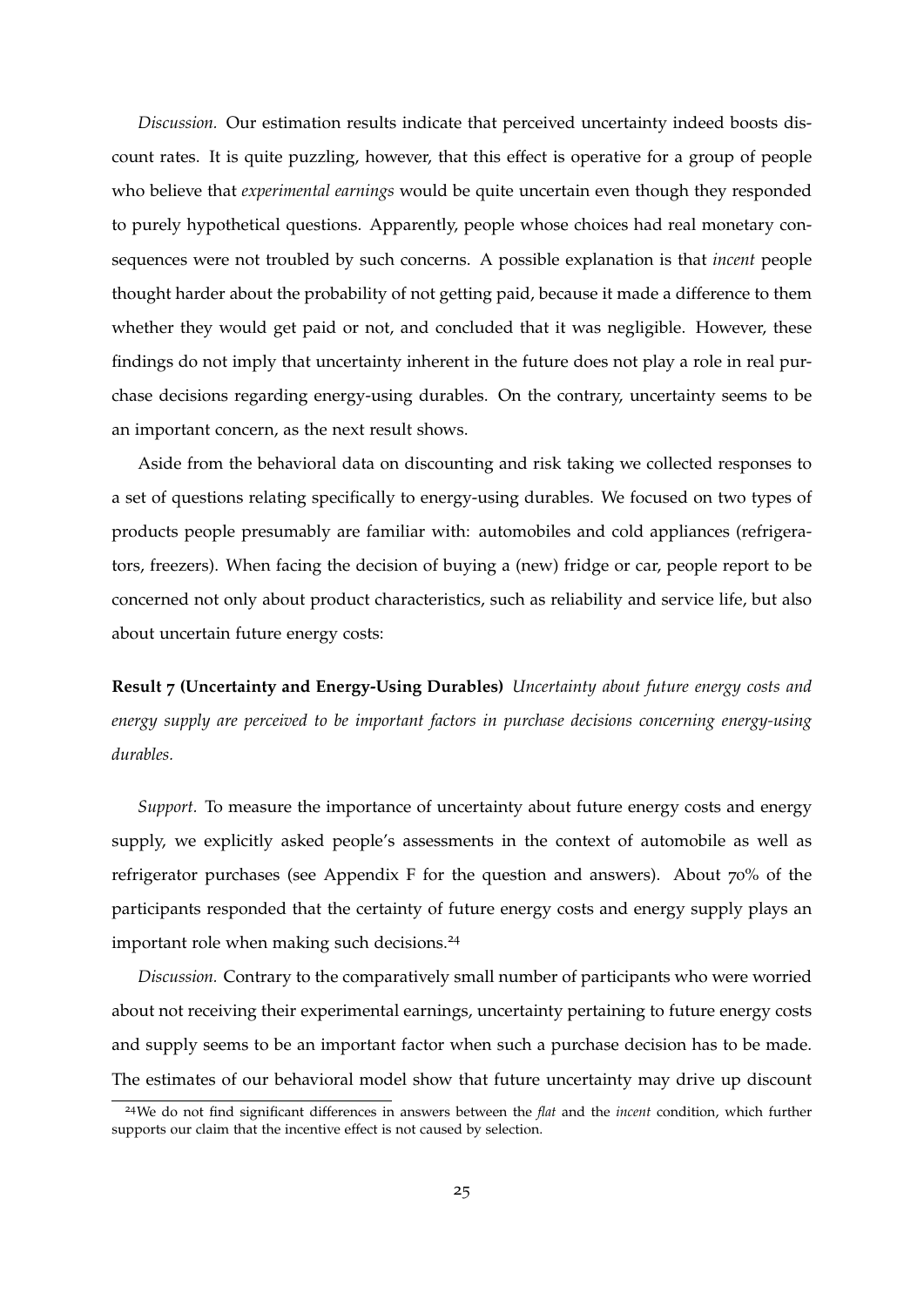rates considerably. Therefore, any advantages of lower future running costs of energy-efficient durables may be eroded by uncertainty-boosted discount rates so that their higher investment costs do not pay off. In order to be able to quantify the effect of uncertainty about future energy costs one would need to have data on real purchase decisions collected in the field.

Our estimates have shown that perceptions of future uncertainty may lead to excessive discounting, but they may not be the most important force driving real decisions in the experiment. Presumably, there may be different, potentially more important, factors driving behavior. In order to examine this possibility we take a closer look at results stemming from another experiment.

Recently, we conducted a similar study with university students who got paid in an incentive compatible manner. The discount rates, estimated by the *hyperbolic preference model*, for this subject pool is shown as the gray curve in Figure [2](#page-24-0). There is a striking difference between discount rates of our representative groups (red and blue curves) and students: University students exhibit much stronger hyperbolic preferences than the average individual in the population, but in the long run they are more patient. Since there is *a priori* no reason to believe that students should feel more uncertain than other people about being able to collect their experimental earnings, there must be other factors influencing students' behavior which make them highly impatient in the short run.<sup>25</sup> One potential determinant may be students' limited access to financial means. Of course, this argument not only applies to students but also to other socioeconomic groups in the population who may have limited access to capital markets. Therefore, we will extend our analysis to liquidity constraints in order to gain a more complete picture of time discounting.

#### <span id="page-30-0"></span>**4.4 Results: Liquidity Constraints**

People often have limited possibilities of intertemporally allocating quantities of a commodity according to their preferences. There are two main reasons for that being the case. First, the good in question may not be tradable or storable, i.e. there does not exist a market for that particular good. Second, the individual may have only limited access to the market, either

<sup>&</sup>lt;sup>25</sup>In the context of the hazard rate model, see Appendix [I,](#page-59-0) students would have to perceive the future as much more uncertain than the average person to generate such a strongly hyperbolic decline. However, we estimated students' hazard probability to be roughly 5%, much lower than the 11% found for the uncertainty-sensitive group in our *flat* condition.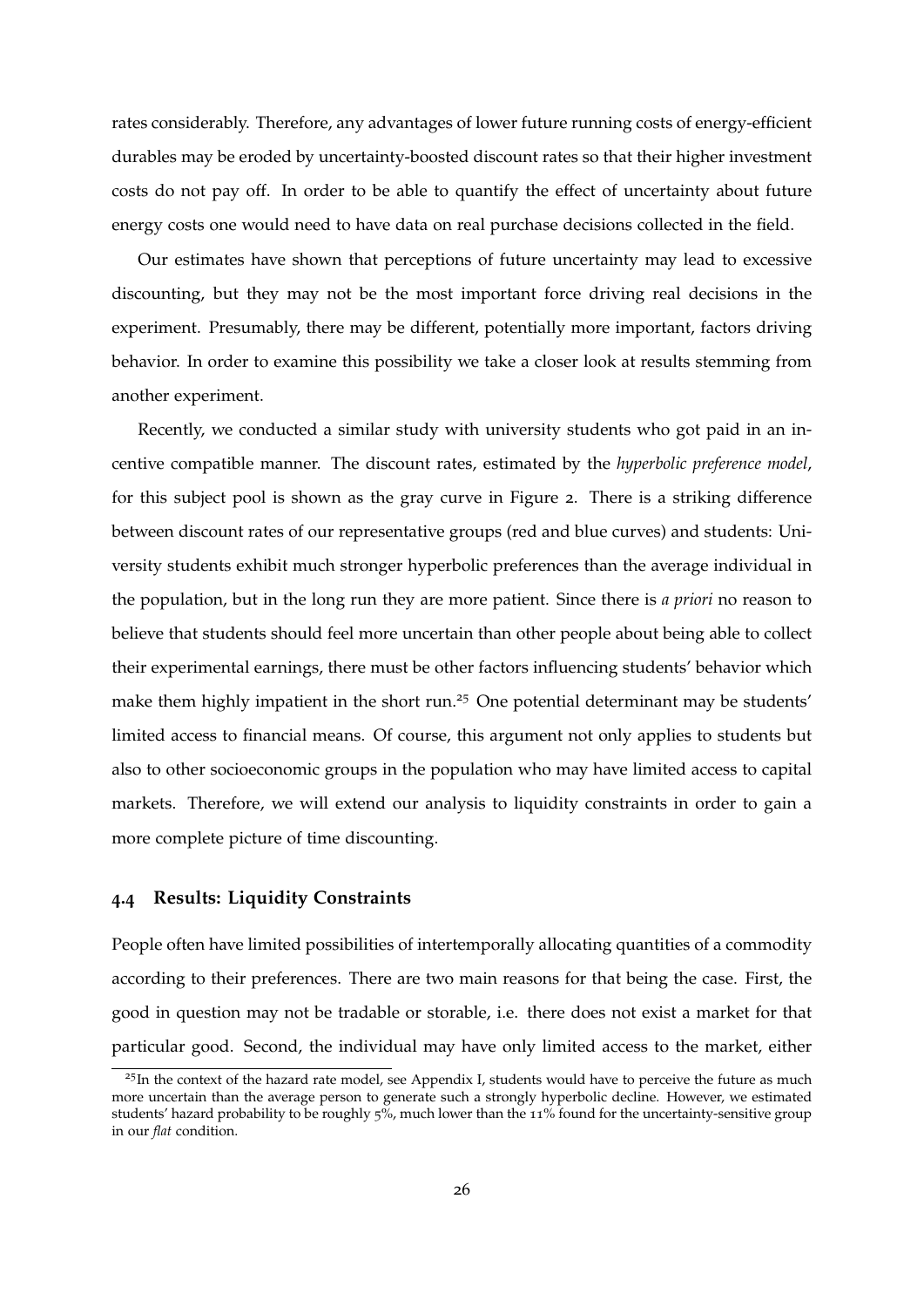because she is excluded from participating in it or because transaction costs are prohibitively large. In what follows, our main focus lies on the second reason, and in particular on liquidity constraints. An individual who has limited access to liquidity, because she holds few liquid assets and cannot borrow against her future labor income, will behave more impatiently than her pure time preferences suggest, simply because there is an immediate need for money now rather than later.

Liquidity constraints seem to be binding for a substantial percentage of the population, not only in developing countries, but also in rich Western countries [\(Zeldes,](#page-64-3) [1989](#page-64-3); [Deaton,](#page-62-7) [1991](#page-62-7)). According to the Panel Study of Income Dynamics ([http://psidonline.isr.umich.](http://psidonline.isr.umich.edu/) [edu/](http://psidonline.isr.umich.edu/)), for instance, about 10% of all US households were affected by such constraints before the economic crisis. Without doubt, liquidity constraints may significantly affect household decisions with respect to purchases of energy-consuming durables. To our surprise, however, this potentially important driver of behavior has received only little interest in past research in this field (for an exception see [Holden, Shiferaw, and Wik](#page-63-4) ([1998](#page-63-4))). To approach this issue, we also asked our participants to state whether they were liquidity-constrained at the time of the experiment. As a proxy for liquidity constraints we used participants' responses to the question whether they were short of cash at the time of the experiment (see Appendix [G](#page-53-0) for more details). We constructed a binary variable *C* from the participants' responses, such that  $C = 1$  if the participant stated that she was liquidity-constrained and zero if she was not.

**Result 8 (Descriptive Results on Liquidity Constraints)** *A minority of participants stated that they were short of cash in the week of the experiment. We find systematic differences between the behaviors of liquidity-constrained and unconstrained participants in both conditions: Liquidity-constrained participants generally exhibit higher discount rates, and this effect is more pronounced in the flat condition.*

*Support.* 12.5% of the participants in the *flat* condition and 8.57% of the participants in the *incent* condition indicated that they were facing liquidity constraints at the time of the experiment, but this difference in percentages is not statistically significant.

Median discount rates of constrained participants differ fundamentally from median discount rates of unconstrained participants in both conditions. These rates amount to 137.92% p.a. *(constrained)* versus 46.78% p.a. *(unconstrained)* in the *flat* condition, and to 43.42% p.a.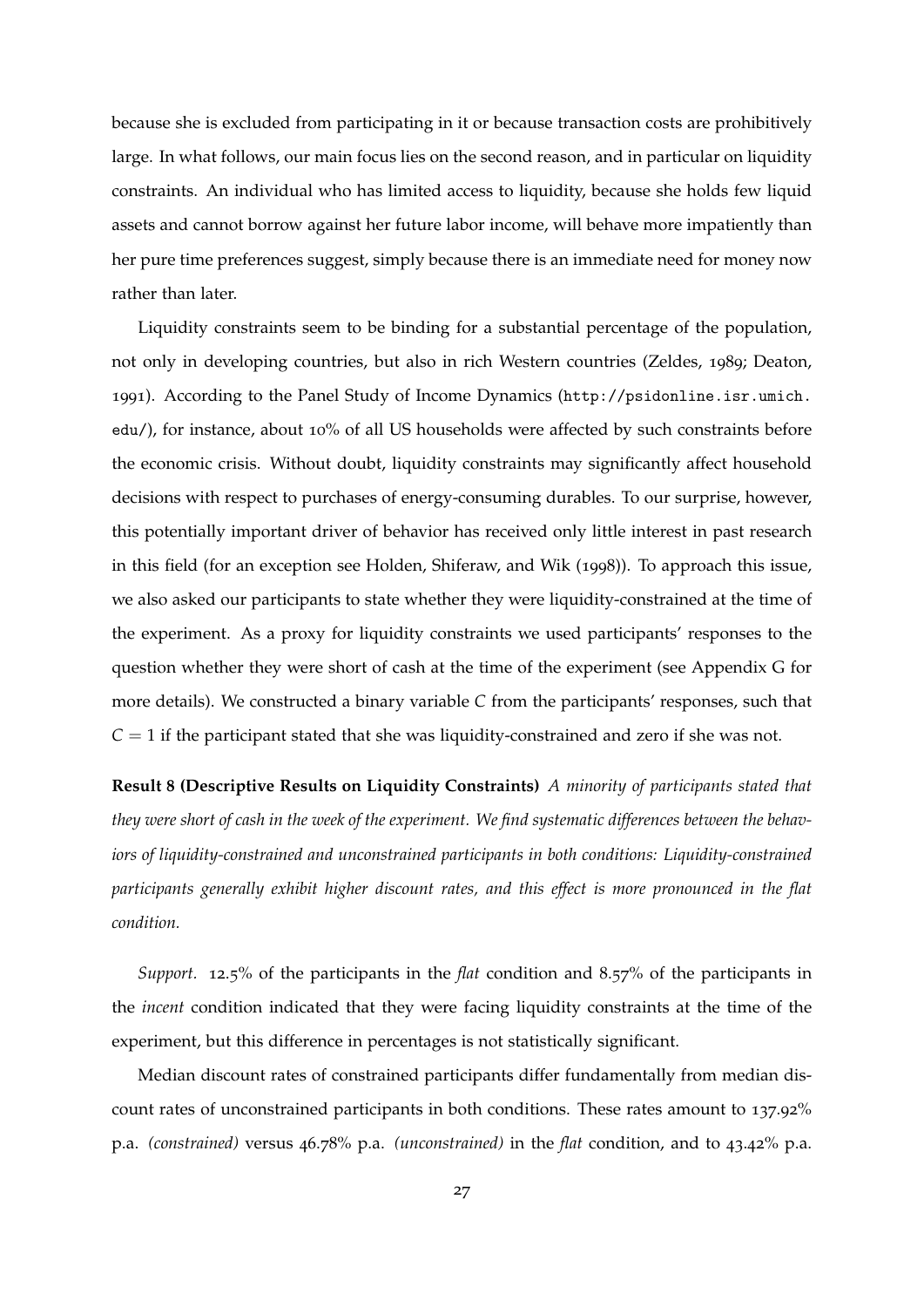|   | $t_1t_2$ | $C = 0$ (n=168) | $C = 1$ (n=24) | $\Delta a dr_{med}$ | <i>p</i> -value |
|---|----------|-----------------|----------------|---------------------|-----------------|
| 1 | 02       | 0.468           | 1.930          | 1.462               | 0.000           |
| 2 | 04       | 0.401           | 1.410          | 1.009               | 0.000           |
| з | 06       | 0.267           | 1.289          | 1.022               | 0.000           |
| 4 | 08       | 0.289           | 1.117          | 0.828               | 0.000           |
| 5 | 24       | 0.468           | 1.529          | 1.062               | 0.000           |
| 6 | 46       | 0.468           | 1.154          | 0.686               | 0.000           |
|   | 68       | 0.468           | 0.801          | 0.333               | 0.001           |

<span id="page-32-0"></span>Table 11: Effect of Constraints: Median Discount Rates for *flat* Condition

*C* = 0 denotes unconstrained participants, *C* = 1 constrained

participants.

*n* denotes number of participants.

 $\Delta$ *adr<sub>med</sub>* denotes the difference between  $C = 1$  and  $C = 0$  specific discount rates.

<span id="page-32-1"></span>Table 12: Effect of Constraints: Median Discount Rates for *incent* Condition

|   | $t_1t_2$ | $C = 0$ (n=128) | $C = 1$ (n=12) | $\Delta adr_{med}$ | $p$ -value |
|---|----------|-----------------|----------------|--------------------|------------|
| 1 | 02       | 0.468           | 0.468          | 0.000              | 0.247      |
| 2 | 04       | 0.401           | 0.401          | 0.000              | 0.005      |
| з | 06       | 0.267           | 0.385          | 0.118              | 0.001      |
| 4 | 08       | 0.200           | 0.482          | 0.282              | 0.000      |
| 5 | 24       | 0.152           | 0.634          | 0.483              | 0.016      |
| 6 | 46       | 0.152           | 0.634          | 0.483              | 0.016      |
| 7 | 68       | 0.152           | 0.468          | 0.316              | 0.117      |
|   |          |                 |                |                    |            |

 $C = 0$  denotes unconstrained participants,  $C = 1$  constrained participants.

*n* denotes number of participants.

 $\Delta adr_{med}$  denotes the difference between  $C = 1$  and  $C = 0$  specific discount rates.

*(constrained)* versus 23.39% p.a. *(unconstrained)* in the *incent* condition, and, hence, are about 2.9 *(flat)* and 1.9 *(incent)* times larger for constrained participants than for unconstrained ones. The difference in discount rates is statistically significant in both conditions (*p*-values approximately zero for both the *flat* and the *incent* condition based on a one-sided Wilcoxon rank sum test). Earlier in this report we argued that people are prone to hypothetical bias, i.e. that they exhibit much higher discount rates in the *flat* condition than they do in the *incent* condition. This result is also visible in the rates reported here.

Tables [11](#page-32-0) and [12](#page-32-1) provide further details. They list differences in median discount rates for each time tradeoff separately. For the *flat* condition the pattern is quite consistent: For all tradeoffs, median discount rates of participants facing constraints  $(C = 1)$  are significantly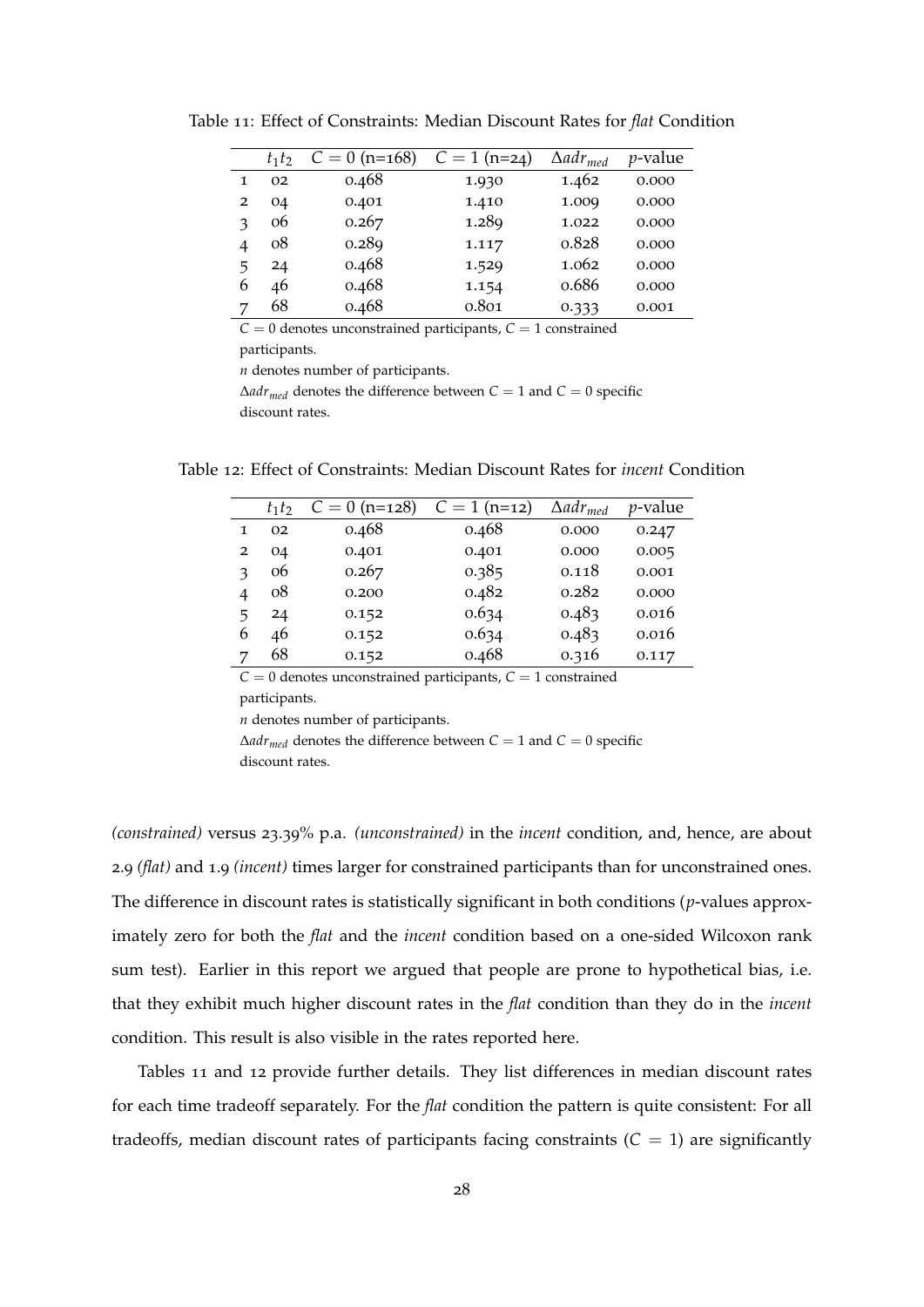larger than the median discount rates of those not facing constraints  $(C = 0)$ . The differences  $(\Delta adr_{med})$  between the two groups are substantial (median difference: 1.009). We do not find significant differences for all the tradeoffs in the *incent* condition, however. Nevertheless, the differences show the expected direction of effects.

*Discussion.* Our results suggest that liquidity constraints are one of the key determinants of discounting behavior.<sup>26</sup> Those participants who faced constraints exhibited much larger discount rates in the vast majority of tradeoffs. Possibly even more interestingly, participants confronted with hypothetical choices revealed a much more pronounced reaction to liquidity constraints. We can only speculate about the reasons for the condition-specific sensitivities. A likely explanation may be that, when real money was at stake, people thought more thoroughly about whether being short of cash effectively limited their scope of action, whereas liquidity-constrained *flat* participants may have given in to their initial gut reactions.

What is not clear so far, is what factors are driving this result. Are liquidity-constrained people more risk averse, more impatient or more present biased? To address this question, we employ the behavioral model introduced earlier.

**Result 9 (Hyperbolic Preference Model and Liquidity Constraints)** *Plugging liquidity constraints into our flexible hyperbolic preference model reveals that liquidity-constrained individuals are indeed more impatient than others. In line with our previous results, this effect is more pronounced in the flat condition than in the incent condition.*

*Support.* The parametric results depicted in Table [13](#page-34-0) confirm our descriptive findings, but allow us to separate the effect of liquidity constraints on the level of impatience from the effect on hyperbolicity. For both conditions we find that the level of impatience is significantly affected by liquidity constraints. The estimate of  $\eta_C$  amounts to 0.551 (*flat*) and 0.146 (*incent*), implying that the constant rates of time preferences for these groups of individuals sum to 95% and 50%, respectively. The estimates for the parameter governing hyperbolicity,  $\gamma_C$ , are not significantly different from zero in either condition.27

<sup>&</sup>lt;sup>26</sup>Of course, causality could also go the other way: people are liquidity-constrained because they are extremely impatient. In our data, we cannot discriminate between these two alternative hypotheses. However, if this latter explanation were the valid one, the incentive effect would have to be a selection effect. As we argued above, we think that this is highly improbable.

<sup>27</sup>We also estimated a full model with all parameters depending linearly on the constraints dummy *C*. We find no significant effects of constraints on risk preference parameters. Ideally, we would have preferred to include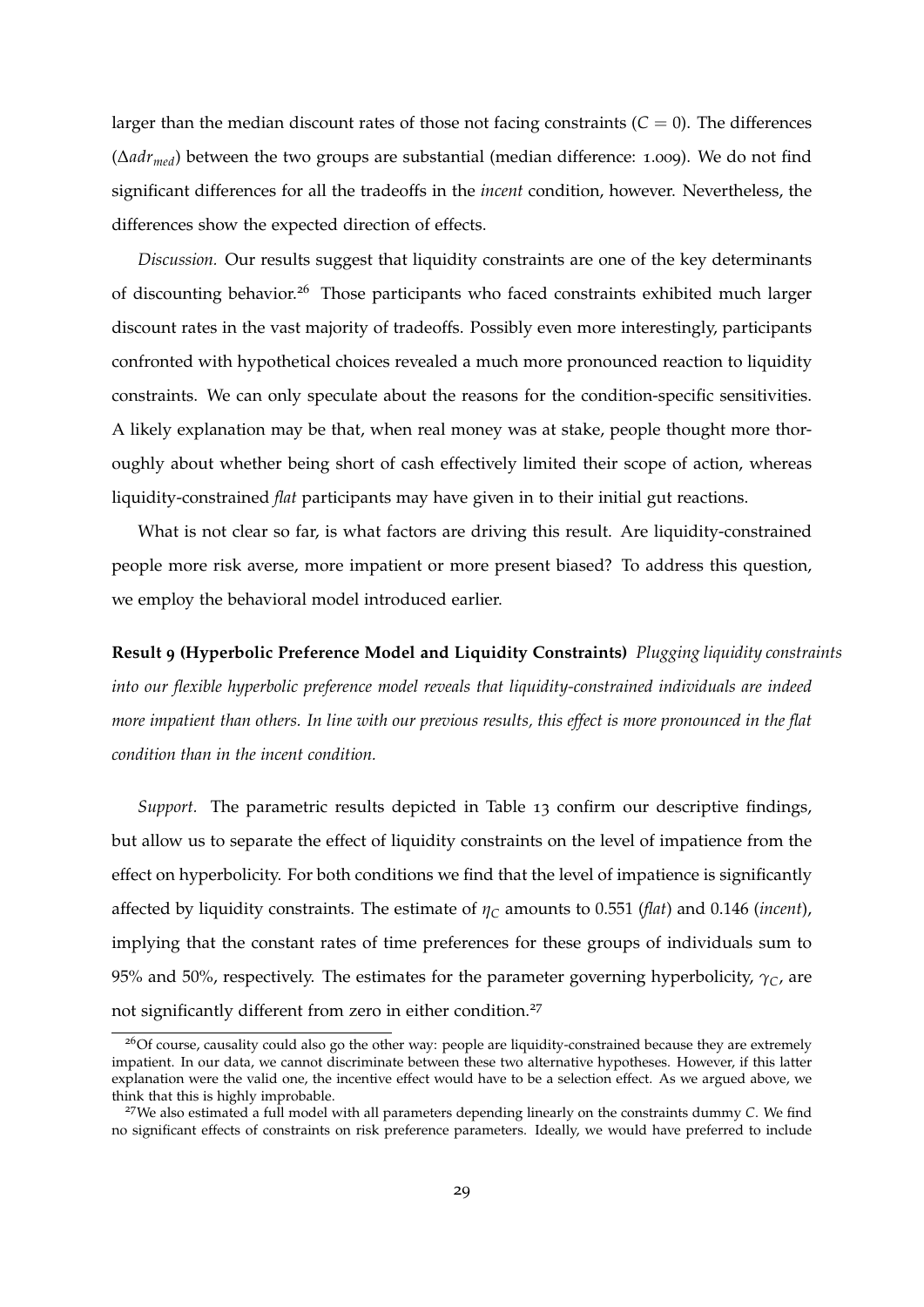|                  | p.e.  | s.e.  | z      | <i>p</i> -value |
|------------------|-------|-------|--------|-----------------|
| $\rho$           | 0.111 | 0.036 | 3.070  | 0.002           |
| $\eta_0$         | 0.402 | 0.020 | 19.972 | 0.000           |
| Ŋс               | 0.551 | 0.020 | 27.552 | 0.000           |
| $\gamma_0$       | 0.208 | 0.043 | 4.786  | 0.000           |
| $\gamma_C$       | 0.078 | 0.070 | 1.115  | 0.265           |
| $\alpha$         | 0.637 | 0.011 | 60.505 | 0.000           |
| В                | 0.158 | 0.016 | 10.023 | 0.000           |
| participants     |       |       |        | 192             |
| parameters       |       |       |        | 9               |
| observations     |       |       |        | 8873            |
| $log\mathcal{L}$ |       |       |        | -31123          |

<span id="page-34-0"></span>Table 13: Hyperbolic Preferences and Liquidity Constraints

flat

p.e.: parameter estimate, s.e.: standard error.

incent

|                  | p.e.     | s.e.  | z        | <i>p</i> -value |
|------------------|----------|-------|----------|-----------------|
| $\rho$           | 0.152    | 0.039 | 3.918    | 0.000           |
| $\eta_0$         | 0.354    | 0.021 | 17.249   | 0.000           |
| Ŋс               | 0.146    | 0.035 | 4.222    | 0.000           |
| $\gamma_0$       | 0.172    | 0.053 | 3.264    | 0.001           |
| $\gamma_C$       | $-0.054$ | 0.140 | $-0.388$ | 0.698           |
| $\alpha$         | 0.630    | 0.012 | 53.176   | 0.000           |
| β                | 0.167    | 0.017 | 9.701    | 0.000           |
| participants     |          |       |          | 140             |
| parameters       |          |       |          | 9               |
| observations     |          |       |          |                 |
| $log\mathcal{L}$ |          |       |          | -22324          |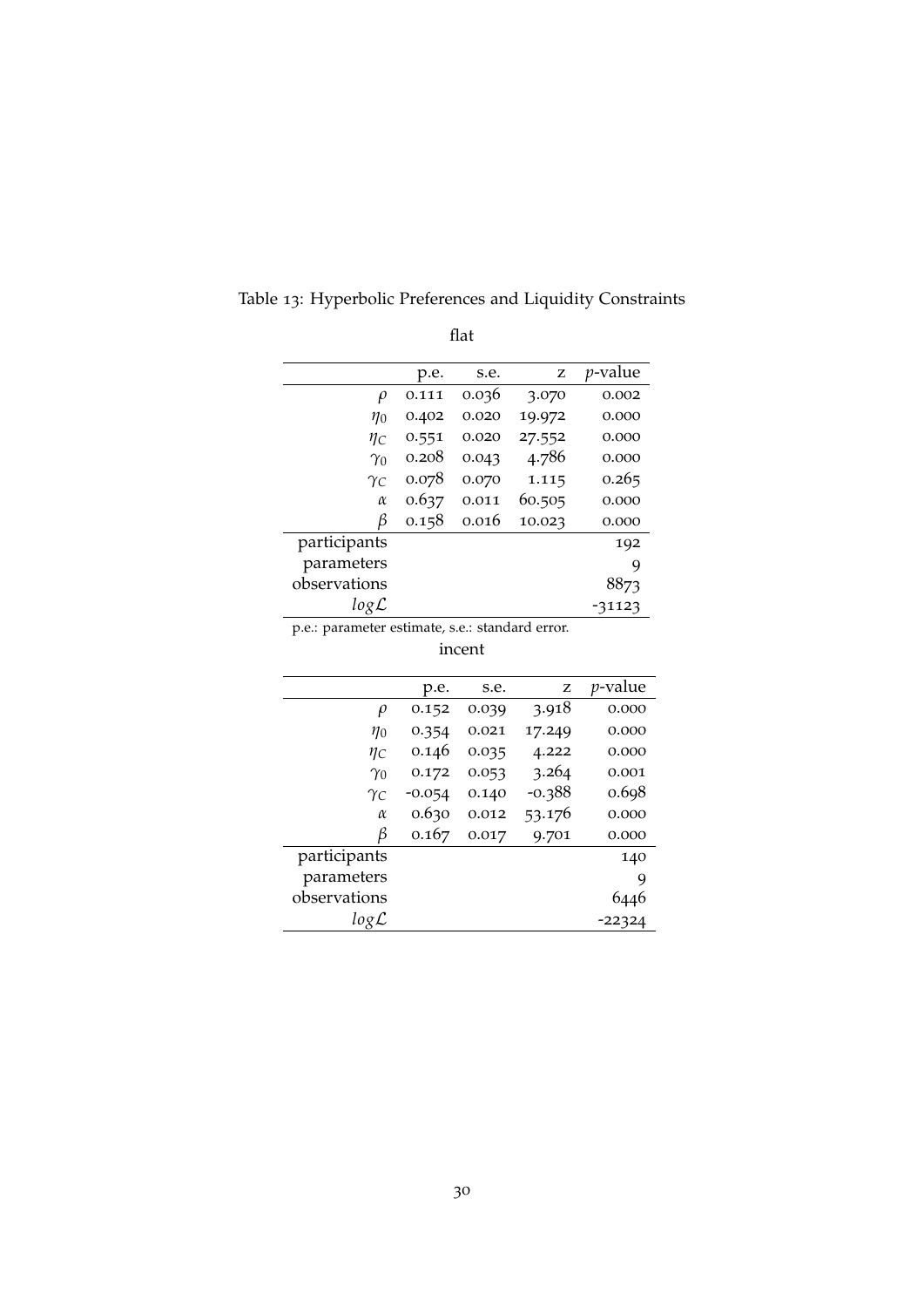*Discussion.* In an earlier study on farmers' discount rates in developing countries, [Holden,](#page-63-4) [Shiferaw, and Wik](#page-63-4) ([1998](#page-63-4)) reported significant effects of liquidity constraints on discounting behavior. Our data is much richer than theirs and allows to explicitly test their conjecture that liquidity constraints induce greater impatience at the level of time preferences. Liquidity constraints indeed raise impatience of *incent* participants by about 40%. The effect of the corresponding *flat* group's rate was much greater, demonstrating again that hypothetical choices and real choices seem to be fundamentally different.

#### <span id="page-35-0"></span>**4.5 Summary of Experimental Results**

We gained four major insights from the experiment: First, we found an unexpected incentive effect. Second, rates of time preference are considerably higher than prevailing market interest rates and exhibit a moderate degree of hyperbolicity. Third, the role of inherent uncertainty in time discounting was confirmed, albeit significantly only for the group of participants who did not get paid for their decisions. Finally, liquidity constraints contribute substantially to high discount rates. In the following, we comment on these findings in detail.

1. A striking result of our experimental study on discounting behavior concerns the magnitude of the effect of monetary incentives on behavior. To our knowledge this is the first evidence on a hypothetical bias in the domain of time discounting for a representative sample. The estimates of the *hyperbolic preference model* have shown that the difference between the *flat* and *incent* groups manifests itself predominantly at the level of impatience: The estimated average rates of constant time preference differ by about 25% or 9 percentage points p.a., as Table [14](#page-36-0) reveals. Interestingly, this is the only dimension on which the groups diverge - neither hyperbolicity nor risk preference parameters display an incentive effect. How can we explain this surprising result?

There is no evidence whatsoever that *flat* participants did not do their best to respond conscientiously and honestly. So it is not time used or effort exerted in the experiment that distinguishes the two groups. Rather, our analysis suggests that differing sensitivities to uncertainty and liquidity constraints are responsible for the incentive effect. Table

both uncertainty and liquidity constraints into the model. Unfortunately, attempts at estimating such a model ran into numerical difficulties, possibly due to the small number of participants with both  $C = 1$  and  $U = 1$  (*incent*: 1 participant, *flat*: 8 participants).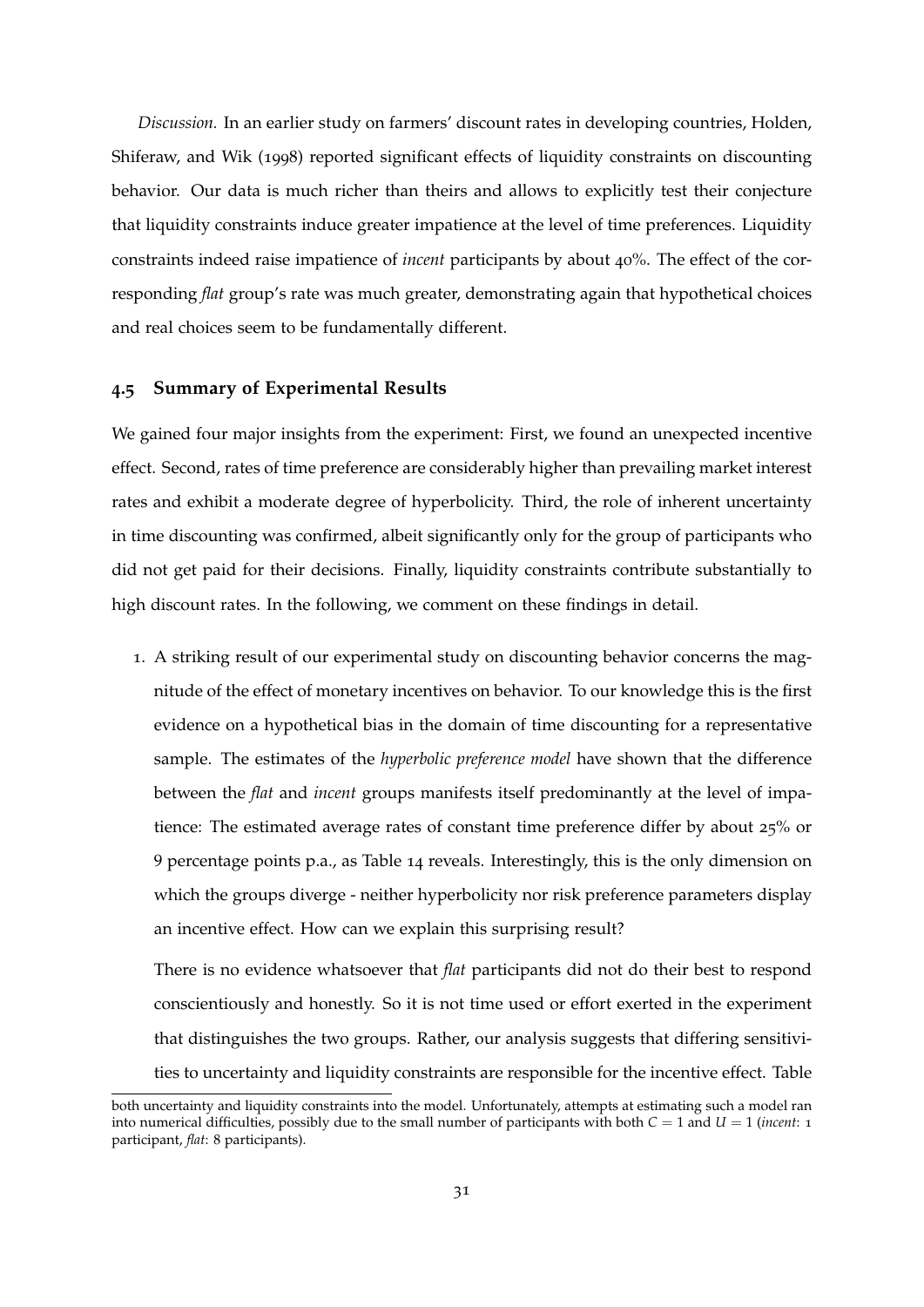<span id="page-36-0"></span>Table 14: Estimated Rates of Impatience

| flat     | incent   |
|----------|----------|
| $45.7\%$ | $36.6\%$ |
| $68.0\%$ | $40.4\%$ |
| $95.3\%$ | $50.0\%$ |
|          |          |

Constant component of time preference estimated with *hyperbolic preference model*.

[14](#page-36-0) displays the rates of impatience estimated from the *hyperbolic preference model* for those participants who voiced concerns about the certainty of future payments,  $U = 1$ , and those who reported to be short of cash,  $C = 1$ . The *flat* and *incent* groups differ in two respects here: First, with regard to inherent uncertainty, the percentage of subjects in the category  $U = 1$  was significantly higher in the *flat* condition than in the *incent* condition (14.06% versus 5%). Second, the rates of impatience estimated for the *flat* group were substantially higher in both categories,  $U = 1$  and  $C = 1$ , but particularly so for the liquidity-constrained individuals. Controlling for uncertainty and liquidity constraints yielded estimates of group-specific preference parameters that were statistically indistinguishable from one another, which underscores that differences in group behavior were mainly driven by these two types of sensitive individuals in the *flat* group.

Even though no real money was at stake, *flat* participants reacted strongly to perceived uncertainty and liquidity constraints and much more so than people who had to make their decisions for real. We interpret this finding as an indication of the intrinsic difficulty of responding to hypothetical questions. Hypothetical surveys, therefore, can at best provide qualitative insights but are not suited to derive any quantitative predictions.

2. According to the *hyperbolic preference model*, the average rate of impatience amounts to approximately 37% p.a., clearly exceeding market interest rates. This result has to be interpreted with reservations, however. First, quantitative estimates depend on the specific model employed. The *hazard rate model*, discussed in Appendix [I,](#page-59-0) attributes some part of people's impatience to the hazard that rewards do not materialize. Consequently, it yields a lower rate of constant time preference, namely 28% p.a. Second, and more importantly, participants' behavior changed over the course of time: *incent* participants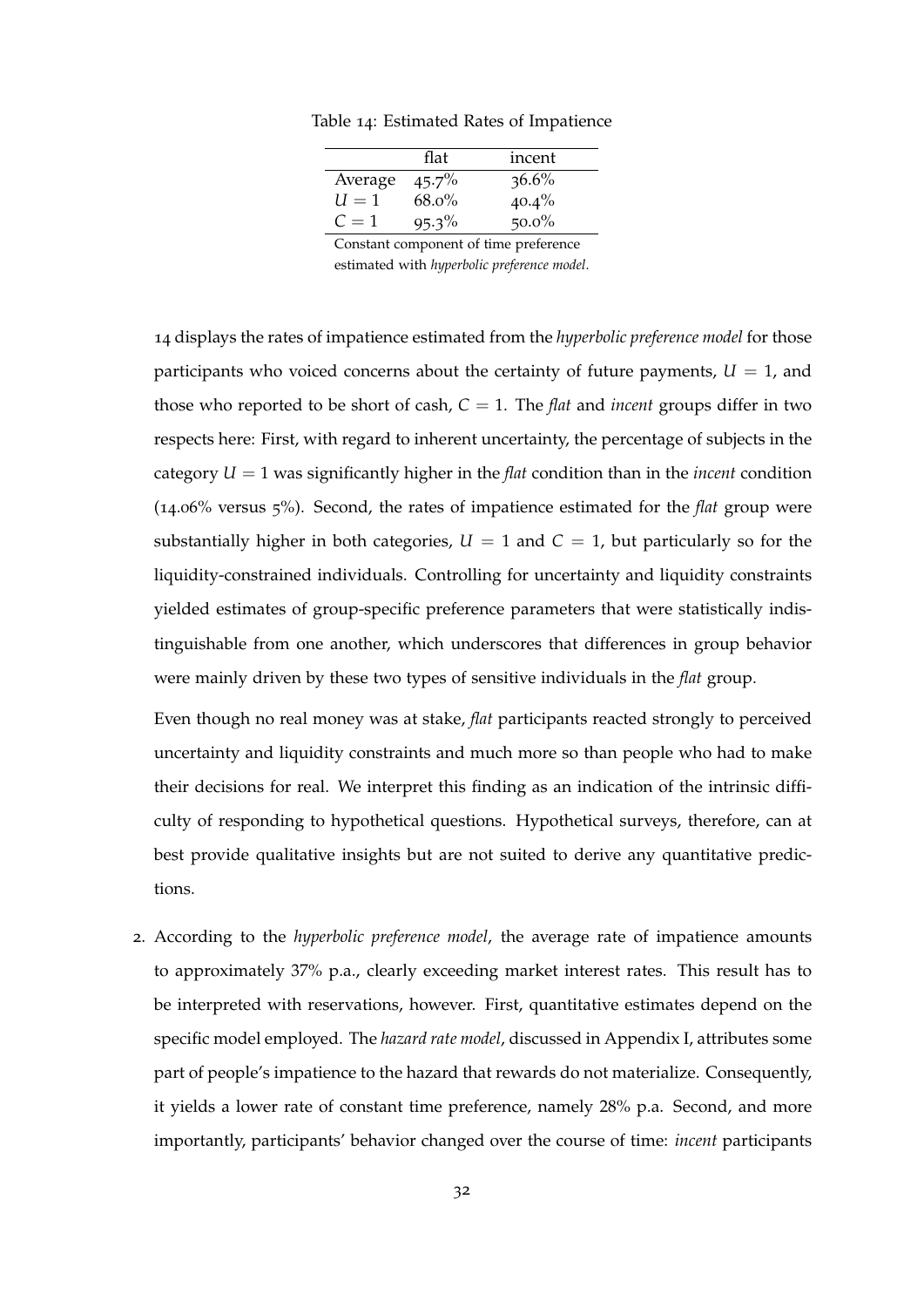became considerably more patient over the eight months that passed between the first and the second wave of experiments, which resulted in a decline of the estimated rate of impatience by  $7 - 9$  percentage points. We interpret this decline as people's reaction to improved economic conditions after the shock of the financial crisis had subsided. Thus, the rate of time preference seems to be susceptible to factors beyond the experimenters' control. Interestingly, this decline was only observed for people who got paid according to their decisions, whereas people responding to hypothetical questions displayed stable discount rates. This finding strengthens our insights on incentive effects.

As far as hyperbolicity of discount rates is concerned, we found evidence of persistence of present-biased preferences even when we controlled for uncertainty and liquidity constraints. However, the effect of hyperbolicity levels off fairly quickly, as the estimated discount rates in Figure [2](#page-24-0) show. $28$ 

- 3. Our conjecture that people's doubts about being able to actually collect their future rewards raise discount rates was confirmed. This effect was significant for the *flat* participants and visible, but statistically insignificant, for the *incent* participants. The latter finding is probably due to the small number of people who reported to be concerned about payment. However, even though we are unable to provide a numerical estimate, it is to be expected that uncertainty regarding the consequences of real purchase decisions will indeed increase discount rates considerably. As [Kooreman](#page-63-5) ([1995](#page-63-5)) has shown, ignoring uncertainty with respect to random lifetimes of durables may considerably bias discount rates. He estimated the bias to be as large as 35%.
- 4. While uncertainty, measured in the context of the experiment, was situation-specific, liquidity constraints are a general feature of a person's financial circumstances. Consequently, the effects of liquidity constraints turned out to be much stronger than the effects of uncertainty and were found for both the *flat* and *incent* groups. If *incent* participants' behavior is taken as standard of reference, liquidity constraints raise discount rates by more than 40%, which may have a substantial impact on real purchase decisions.

<sup>28</sup>In the context of the *hazard rate model*, discussed in Appendix [I,](#page-59-0) hyperbolicity is caused by people's perceptions of uncertainty inherent in the future. The extent of hyperbolic decline can be traced back to a hazard rate of  $3\%$ p.a., i.e. the probability of receiving rewards due in one year is perceived to be on average 99.97%.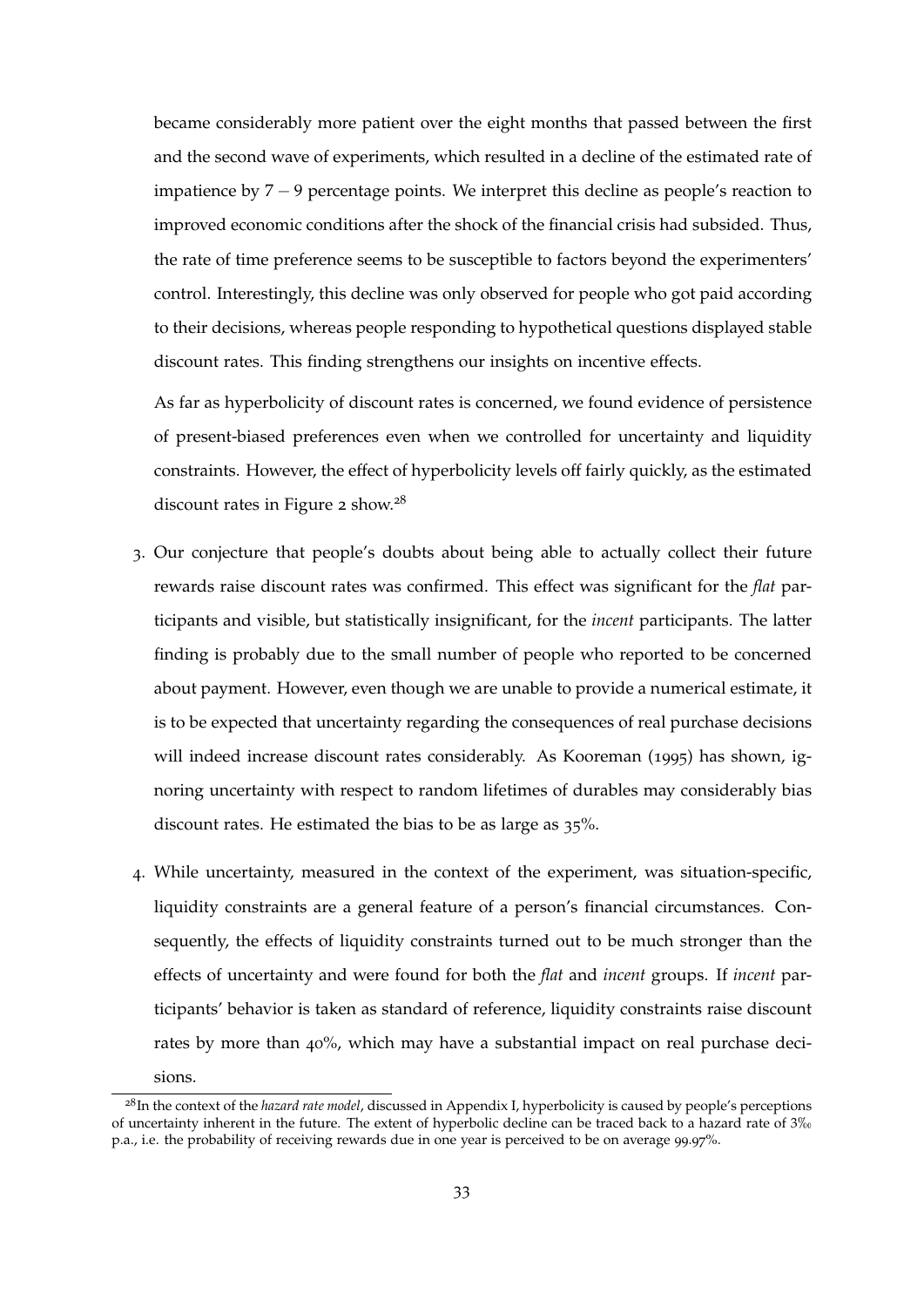#### <span id="page-38-0"></span>**4.6 The Role of Information**

Consumers' tendency to ignore information about future running costs and their inability to aggregate this information into a meaningful number may be important drivers of the efficiency gap. Studying information problems of this kind is beyond the scope of the current experimental study where participants were fully informed about the consequences of their actions. However, we collected participants' reports of their own perceptions regarding difficulties with judging energy bills for operating automobiles and cold appliances.

**Result 10 (Information Costs)** *Approximately half of the participants report to have problems with assessing monthly energy costs.*

*Support.* Our participants' assessments of information costs with respect to monthly energy bills differ somewhat between automobiles and cold appliances. Table [24](#page-52-0) in Appendix [F](#page-51-0) lists the percentages of participants in the different categories of information costs. The percentage of participants with medium to very high information costs is slightly higher for refrigerators than for automobiles, but for both types of products the percentages are in the vicinity of 50%.

*Discussion.* People seem to have problems with assessing the magnitude of monthly energy costs. This result is in line with previous studies. In a survey with 505 participants [Attari, DeKay, and Davidson](#page-62-8) ([2010](#page-62-8)) asked for perceived energy use for a sample of 9 devices and appliances, with the energy used by a 100-Watt incandescent light bulb in one hour provided as reference. On average, participants underestimated energy use by a factor of 2.8. People's perceptions reflected minor overestimates when actual energy use is low and large underestimates when actual use is high.

These findings suggest that improving the public's understanding of energy use could be a successful intervention strategy. However, providing information on energy consumption alone may not suffice. When valuing different investment options, running costs over the lifetime of the product have to be aggregated into a meaningful number, the present value of future costs. As [Stango and Ziman](#page-63-6) ([2009](#page-63-6)) have recently shown, there are systematic biases in household finance: People have a tendency to *ceteris paribus* underestimate interest rates and to underestimate future values. So even if people assessed energy *use* correctly they might not be able to calculate an unbiased present value of their future energy *costs*.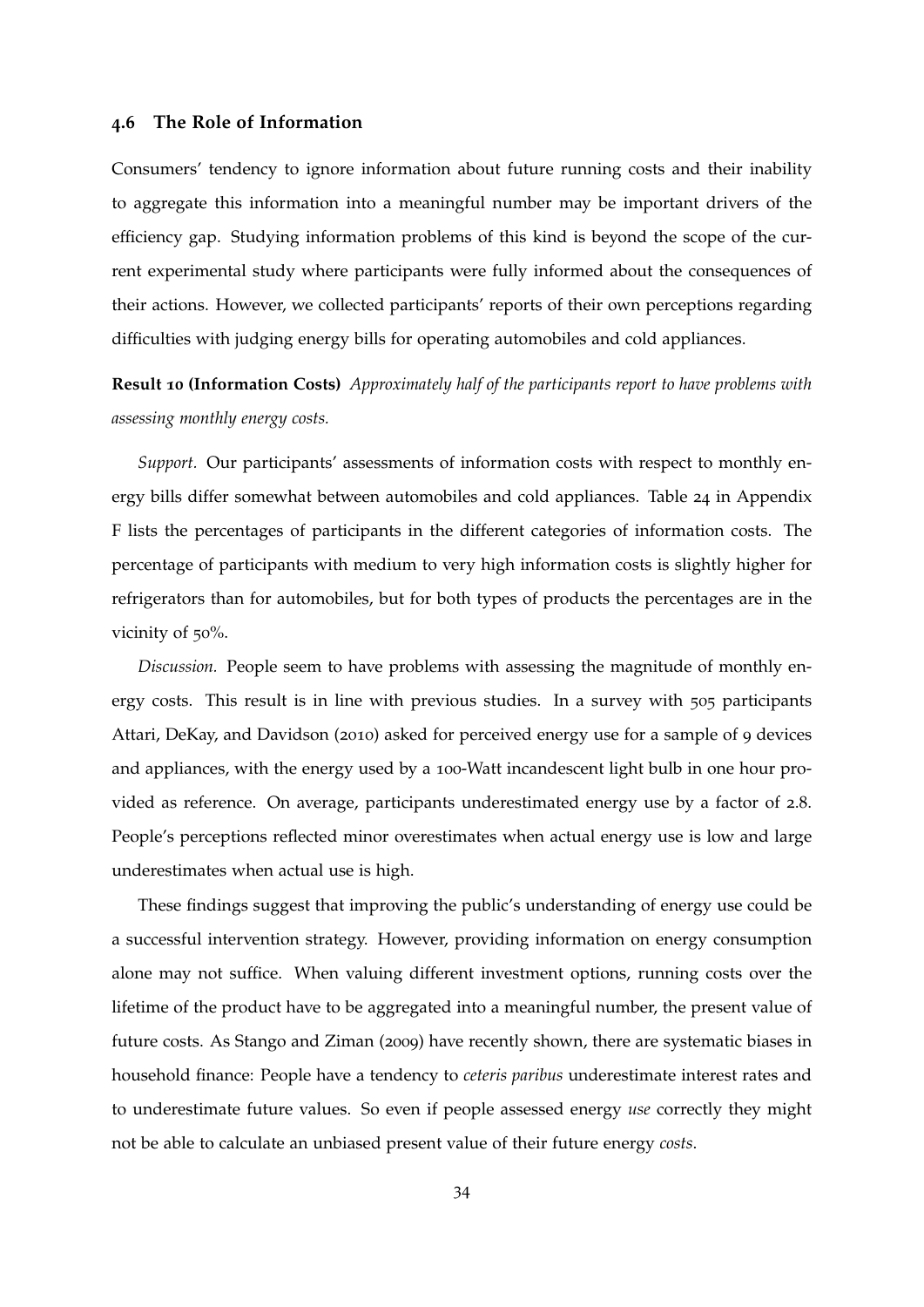### <span id="page-39-0"></span>**5 Policy Implications for Energy-Using Durables**

The focus of our research is individual discounting behavior and how it may affect investment decisions regarding energy-using durables. Observed discount rates are typically much higher than market interest rates, which suggests that people underweight cost savings in the future and focus on the purchase price when buying a new product. Several factors potentially contribute to this underweighting of future cost savings:

- 1. High individual rates of pure time preference, often coupled with present bias (hyperbolic discounting)
- 2. Uncertainty regarding service life, reliability and future energy costs
- 3. Liquidity constraints and limited access to capital markets
- 4. Difficulties with obtaining and processing information concerning future running costs

The choice of the right policy instrument crucially depends on the underlying cause of high discount rates. Therefore, it was the objective of our project to separate the effects of pure time preferences from other factors influencing discounting behavior. Our experimental data enabled us to examine the effects of inherent uncertainty and liquidity constraints. The importance of information problems was assessed by specific questions in the questionnaire. We will discuss each of these factors in more detail below.

#### 1. **Time preferences**

In the empirical literature, the measurement of time preferences has been plagued by many confounds, such as hypothetical bias, utility curvature and uncertainty [\(Frederick,](#page-62-0) [Loewenstein, and O'Donoghue,](#page-62-0) [2002](#page-62-0)). Controlling for these potential confounds in our analysis renders estimates of the rate of time preference that lie, depending on the model, in the vicinity of 30% p.a. As discussed in Section [4](#page-35-0).5, this number should not be interpreted as the universal true rate, however. People's rates of time preference seem to be malleable, possibly depending on the state of the overall economy.

If people prefer to put little weight on future outcomes, launching an education campaign - and probably even worse, launching a campaign during an economic crisis -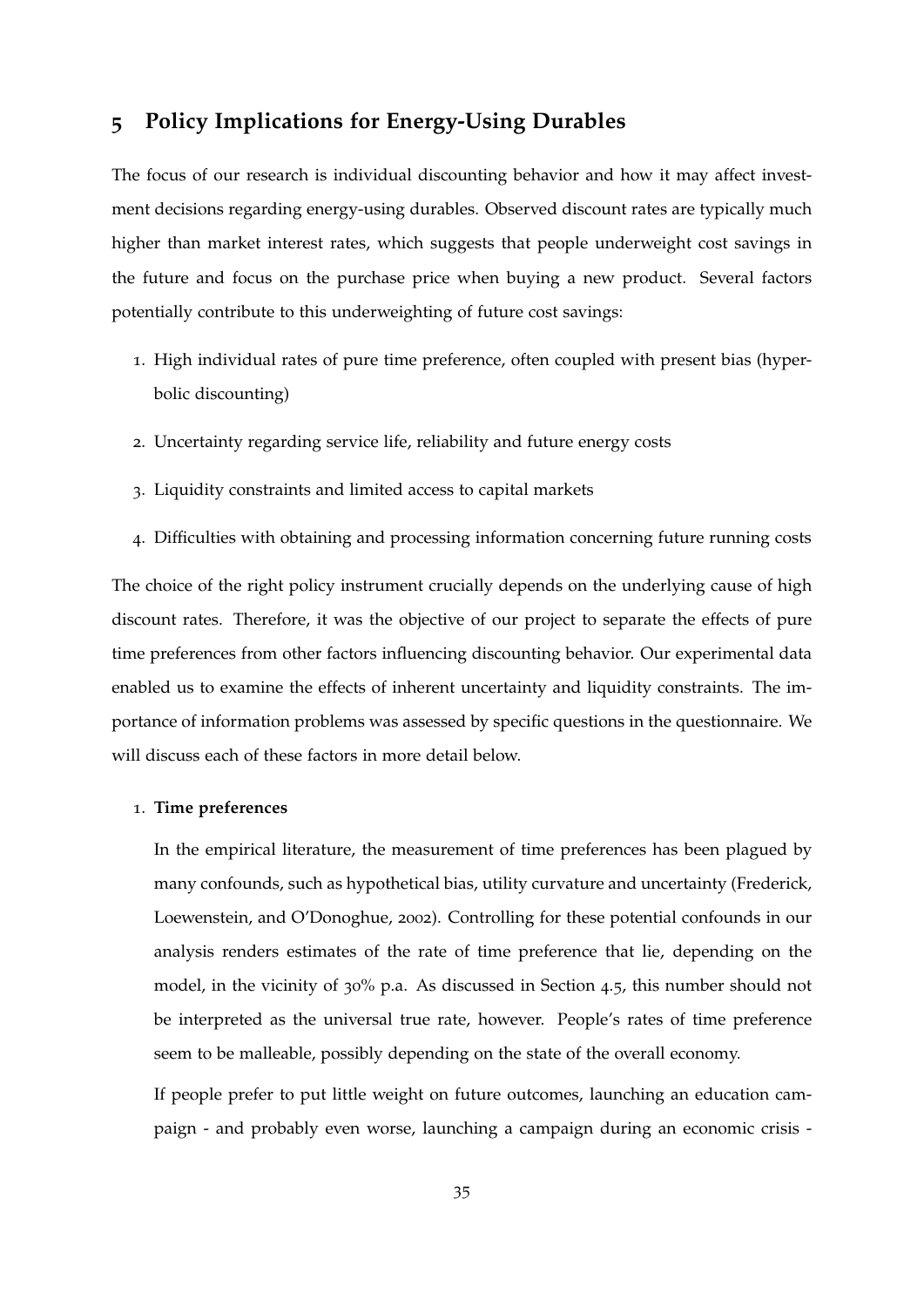will most likely not alter their behavior. In such a case, direct incentives have to be provided that change people's cost-effectiveness calculations. The relative weights of purchase price and future running costs can, in principle, be influenced by changing relative prices of high- and low-efficiency poducts, by withdrawing inefficient products from the market, or by increasing energy costs.

A different problem arises when high energy efficiency is bundled with other premium product attributes, such as a "better" brand and higher reliability, which seems to be the case particularly in some white goods markets [\(DEFRA,](#page-62-1) [2010](#page-62-1)). In those markets the additional upfront investment is disproportionately large, which may impede the uptake of the very best energy performance even when consumers optimize their investment decisions. In this case, policy could encourage manufactures to offer high-efficiency products without additional luxury attributes.

As far as hyperbolicity of discount rates is concerned, we found evidence of persistence of present-biased preferences even when we controlled for uncertainty and liquidity constraints. Due to hyperbolicity, average discount rates are higher than the rates of constant time preference and decline over time. Hyperbolic discounting produces procrastination and oversensitivity to immediate costs and benefits. Oversensitivity to the immediate costs of acquiring energy-using durables can be attenuated by changing the nature of the transaction: Rather than buying the product itself the consumer could buy the product's stream of services or enter into a leasing contract.

Procrastination can be relevant to the timing of many energy related decisions, such as installing insulation, replacing inefficient light bulbs, or buying a new refrigerator. In fact, our participants mentioned as one of the main motives for buying a new automobile or refrigerator the replacement of a broken one or of one no longer tailored to their needs. Replacing appliances because they have become inefficient seems to be not on the surface of consumers' awareness. Policies, such as subsidies for the scrappage of old cars, that nudge consumers to bring forward their investments in high-efficiency products may counteract present-biased preferences [\(Nemry, Vanherle, Zimmer, Uih](#page-63-7)[lein, Genty, Rueda-Cantuche, Mongelli, Neuwahl, Delgado, Hacker, Seum, Buchert, and](#page-63-7) [Schade,](#page-63-7) [2009](#page-63-7)).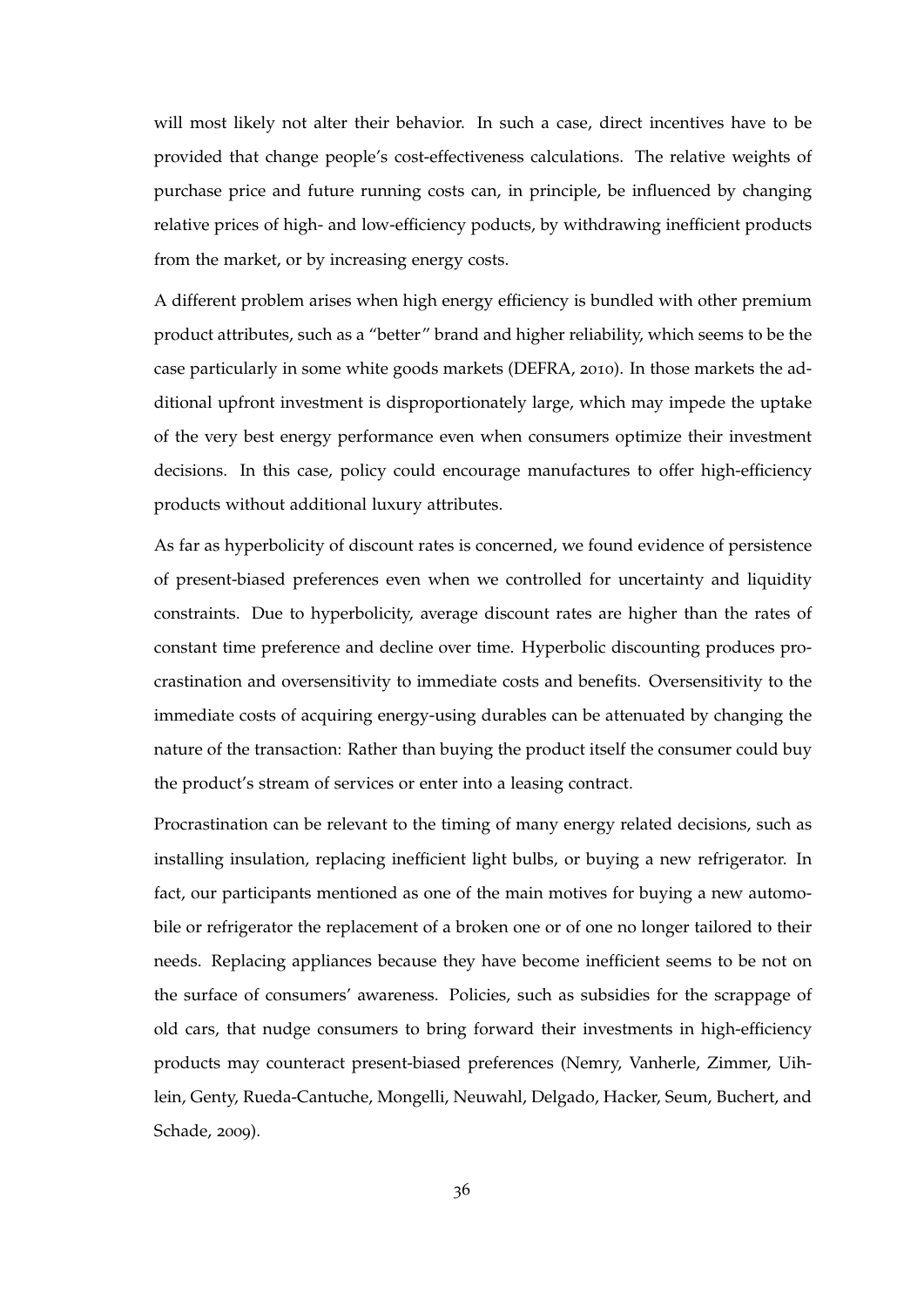#### 2. **Uncertainty**

Our research has shown that discount rates may be considerably higher for people who feel uncertain about future outcomes. In the context of energy-using durables uncertainty may pertain to product lifetime and reliability as well as to future running costs. Uncertainty *per se* should not interfere with the optimality of decisions, however, when risk-adjusted discount rates are used in consumers' cost-effectiveness calculations. High-efficiency products with comparatively high service reliability should even have an advantage on this count and be effectively associated with lower discount rates than are low-efficiency products. Moreover, in many markets for energy-using durables retailers offer warranties and service contracts that cover these contingencies.

#### 3. **Liquidity Constraints**

According to our estimates, liquidity-constrained individuals exhibit rates of impatience that are about 40% higher than the corresponding rates of unconstrained individuals. Therefore, investments in high-efficiency durables may not be profitable for consumers facing high borrowing rates on the market. But liquidity constraints may be an obstacle to buying any durable product be it energy-efficient or not. As in the case of uncertainty, private initiative has provided a solution to this problem: Customers with limited financial means often finance their purchases of durables by payment in installments, typically offered by the retailer, or by leasing the product instead of owning it. Sometimes the purchase contract even offers postponement of the first installment payment by several months, which also cushions oversensitivity to immediate costs caused by present-biased preferences.

#### 4. **Information**

In our experiment, information costs were largely absent. Participants were fully informed about the financial consequences of their actions, they knew the exact monetary amounts and the dates payment was due and, therefore, costs of obtaining and processing information could not have manifested themselves in individuals' discount rates in the experiment. In the context of purchase decisions regarding energy-using durables, information costs may be considerable. As we have argued above, many potential biases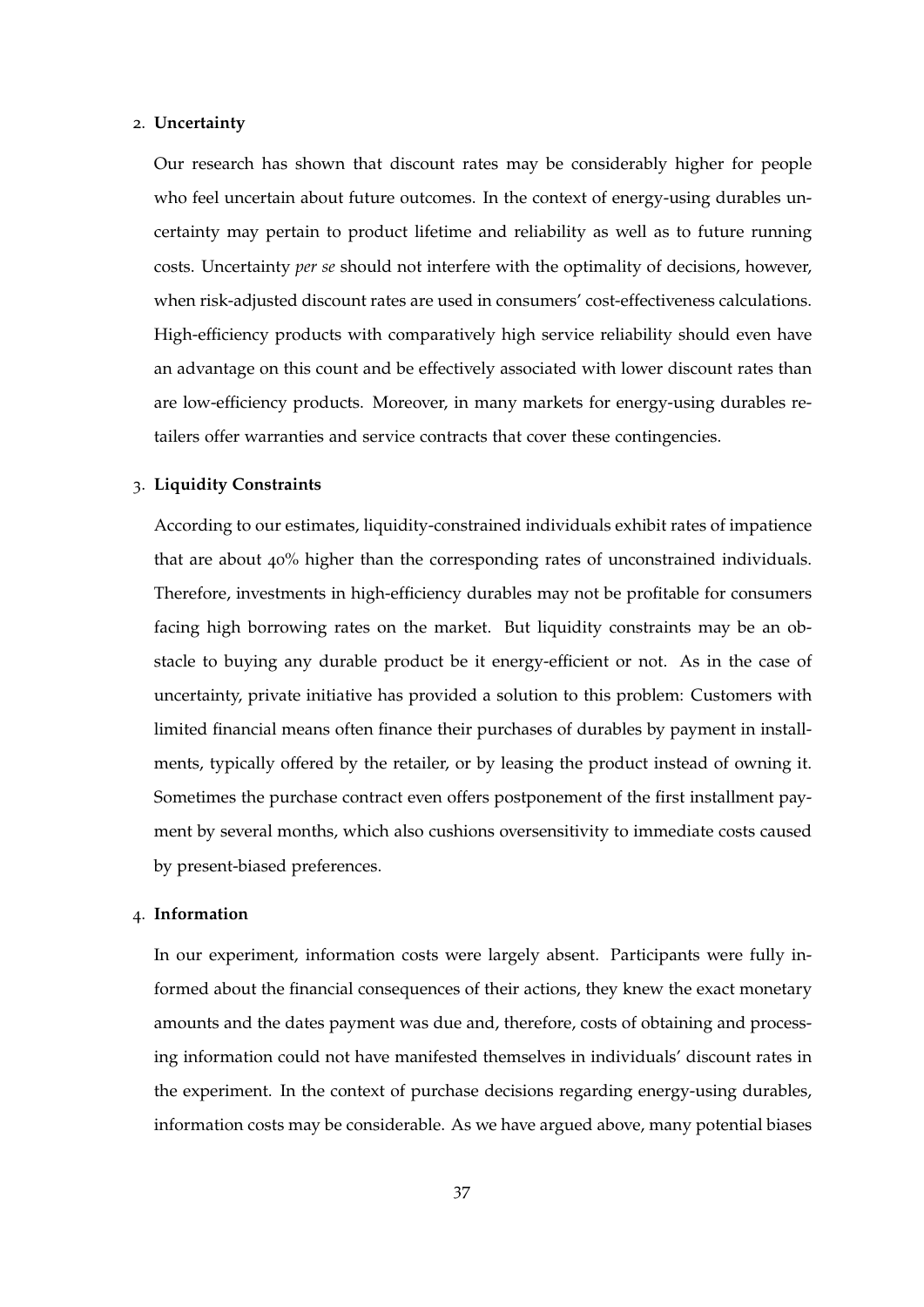affect the process of evaluation of future running costs: Consumers may have problems with estimating monthly energy use and corresponding costs as well as with integrating these costs into a meaningful number they can compare with upfront outlays. These biases may lead to suboptimal choices and, therefore, constitute a justification for policy intervention in its own right.

Making running costs more salient to the consumers may help shift their attention to potential cost savings from buying high-efficiency appliances. The challenge here is to find the right format. Simply providing labels that reveal the product's energy consumption class will probably not suffice. In Japan, for instance, energy labels also display the expected annual electricity bill, which may assist consumers in their choices. Alternatively, one could provide information on the break-even point. Recently, [Deutsch](#page-62-9) ([2007](#page-62-9)) conducted a field experiment by disclosing lifecycle costs of cooling appliances and washing machines in two major German commercial websites. His analysis of click-stream data of consumers' shopping behavior suggests that lifetime cost disclosure reduces the energy use of the chosen products. Estimates of lifetime costs are based on a number of assumptions, such as actual usage patterns. Interactive tools that enable consumers to calculate their own long run costs could provide consumers with salient information. These interactive tools could be supplied by the retailer at the point of sale or by price comparison websites.

Some commentators identify bounded rationality as the major cause of excessive discount rates but argue that better information and education will most likely not suffice to remedy consumers' misoptimization. Consequently, public policy should intervene by changing relative prices of high-efficiency and low-efficiency products. In this context, the concept of so-called feebates, a combination of fees (taxes) and rebates, has recently attracted attention both from academic researchers and the European Commission [\(Nemry, Vanherle, Zimmer,](#page-63-7) [Uihlein, Genty, Rueda-Cantuche, Mongelli, Neuwahl, Delgado, Hacker, Seum, Buchert, and](#page-63-7) [Schade,](#page-63-7) [2009](#page-63-7)). In an elaborate study of the U.S. automobile market [Allcott and Wozny](#page-62-10) ([2010](#page-62-10)) examine such a policy that imposes sales taxes increasing in a vehicle's expected future fuel consumption while rebating a fixed amount calibrated such that the aggregate market share of new vehicles remains unchanged. Their calculations show that such a policy could result in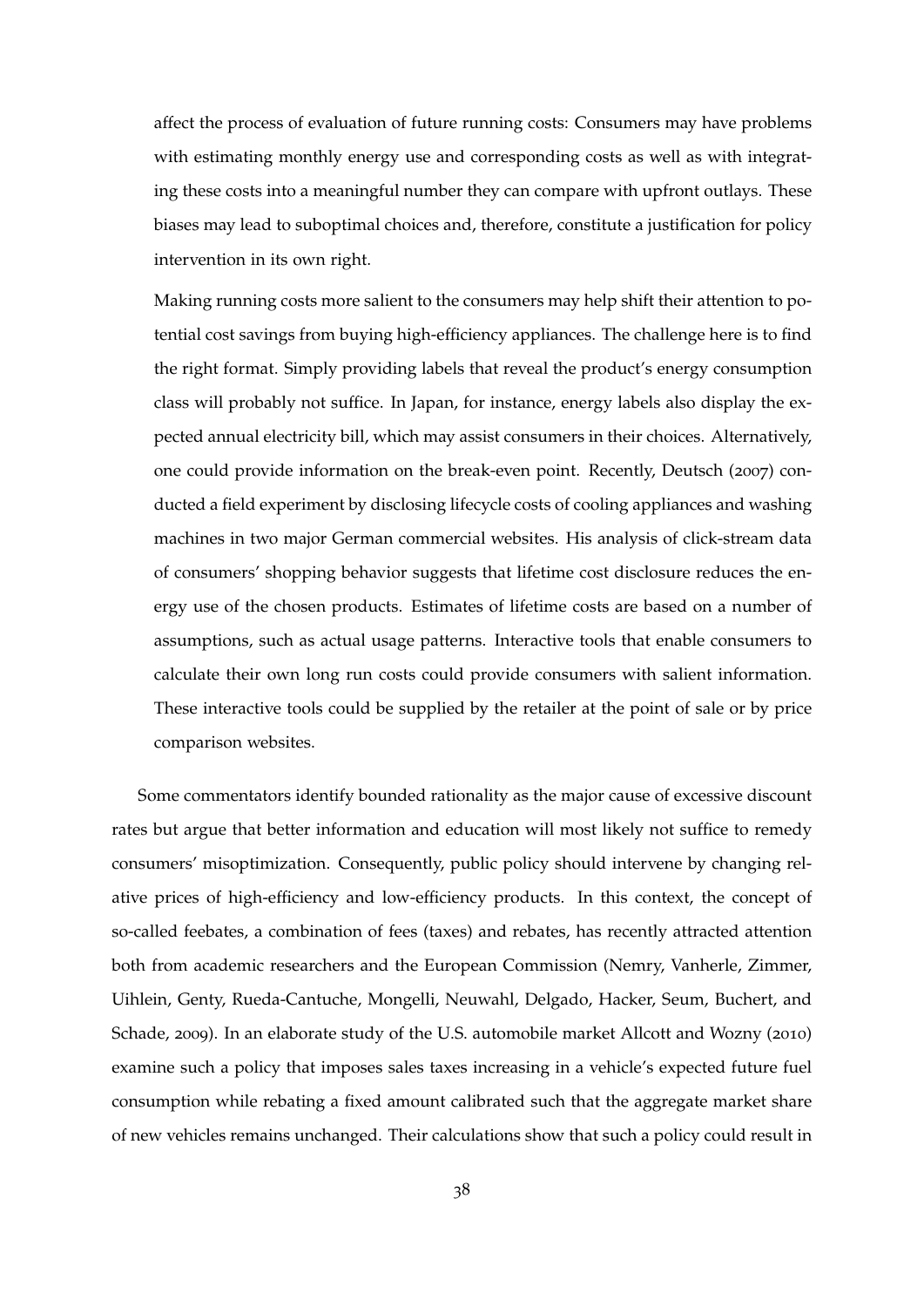consumers' welfare gains that exceed the welfare gains from reducing negative externalities.

In principle, the idea of feebates can also be adopted to change transaction features other than the relative prices of energy-using durables. For instance, charges for warranties and service contracts can be made dependent on the relative efficiency of the product. A more radical solution could be to forbid retailers to offer warranty and service contracts for low-efficiency products altogether. In the same vein, feebates could be used to mitigate consequences of liquidity constraints by subsidizing installment sales and leasing contracts for high-efficiency products and penalizing low-efficiency ones. We suspect that, at least private lessees, would refrain from leasing luxury cars with high fuel consumption if leasing rates were sufficiently high.

Policy measures such as feebates constitute far-reaching interventions. In order to avoid any unintended welfare effects the policy maker has to make sure that her decisions are based on correct assumptions concerning the extent of undervaluation of future costs. In our view, there are several concerns that have to be resolved before policy makers set out to implement incisive measures. Our study has offered new insights on people's discounting behavior, but it has also raised new questions. In particular, our hypothesis that general economic conditions impact discounting behavior should become a topic of future research.

Another important issue that we have barely touched upon is heterogeneity both of consumers and product markets. Market outcomes depend on the distribution of different types of consumers as well as on specific product attributes. Therefore, discount rates should be estimated on a market-by-market basis. The majority of studies on implicit discount rates inferred from real purchase decisions were conducted in the 1970's and 1980's in the US. To our knowledge, comparable data for energy-using durables in Switzerland is missing. It would be a worthwhile endeavor to study consumers' choices of energy-using durables at the point of sale, either at retailers' locations or webshops, and to collect socio-demographic data to make further progress on measuring time preferences and the heterogeneity of consumers.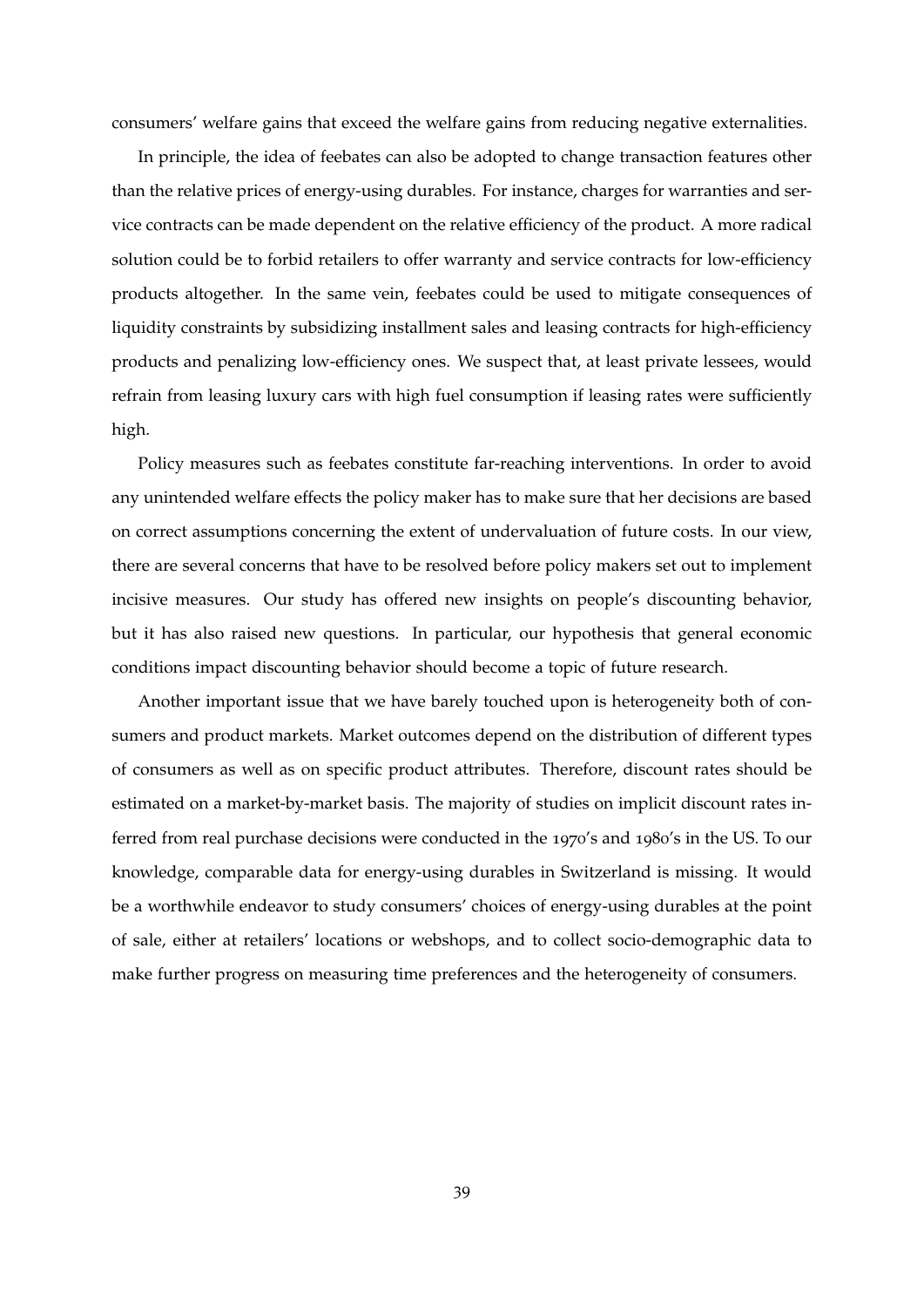## **Appendix**

## <span id="page-44-0"></span>**A Socioeconomic Structure of Samples**

Table [15](#page-44-1) depicts the fractions of participants in each socioeconomic category (number of participants listed in parentheses).

<span id="page-44-1"></span>

| gender  | employment status | age class   | quota      | flat            | incent          |
|---------|-------------------|-------------|------------|-----------------|-----------------|
| males   | employed          | 15-30 years | $7.100\%$  | $4.688\%$ (9)   | $6.429\%$ (9)   |
|         |                   | 31-50 years | 21.800%    | $22.917\%$ (44) | $20.714\%$ (29) |
|         |                   | 51-74 years | $9.300\%$  | $9.896\%$ (19)  | $7.143\%$ (10)  |
| males   | unemployed        | 15-30 years | $8.000\%$  | $7.292\%$ (14)  | $7.857\%$ (11)  |
|         |                   | 31-50 years | $1.300\%$  | $0.521\%$ (1)   | $1.429\%$ (2)   |
|         |                   | 51-74 years | $5.600\%$  | $6.250\%$ (12)  | $6.429\%$ (9)   |
| females | employed          | 15-30 years | $5.700\%$  | $8.854\%$ (17)  | $9.286\%$ (13)  |
|         |                   | 31-50 years | $17.500\%$ | $25.000\%$ (48) | $23.571\%$ (33) |
|         |                   | 51-74 years | $6.200\%$  | $3.125\%$ (6)   | $8.571\%$ (12)  |
| females | unemployed        | 15-30 years | $8.700\%$  | $5.729\%$ (11)  | $5.714\%$ (8)   |
|         |                   | 31-50 years | $5.200\%$  | $3.125\%$ (6)   | $0.714\%$ (1)   |
|         |                   | 51-74 years | $3.600\%$  | $2.604\%$ (5)   | $2.143\%$ (3)   |

Table 15: Socioeconomic Characteristics Wave 1

Table 16: Socioeconomic Characteristics Wave 2

<span id="page-44-2"></span>

| gender  | employment status | age class   | quota      | flat            | incent          |
|---------|-------------------|-------------|------------|-----------------|-----------------|
| males   | employed          | 15-30 years | $7.100\%$  | $1.875\%$ (3)   | $7.018\%$ (8)   |
|         |                   | 31-50 years | 21.800%    | $23.750\%$ (38) | 19.298% (22)    |
|         |                   | 51-74 years | $9.300\%$  | $11.875\%$ (19) | $10.526\%$ (12) |
| males   | unemployed        | 15-30 years | $8.000\%$  | $8.750\%$ (14)  | $7.895\%$ (9)   |
|         |                   | 31-50 years | $1.300\%$  | $0.000\%$ (0)   | $0.877\%$ (1)   |
|         |                   | 51-74 years | $5.600\%$  | $6.875\%$ (11)  | $5.263\%$ (6)   |
| females | employed          | 15-30 years | $5.700\%$  | $3.750\%$ (6)   | $7.895\%$ (9)   |
|         |                   | 31-50 years | $17.500\%$ | $27.500\%$ (44) | $21.930\%$ (25) |
|         |                   | 51-74 years | $6.200\%$  | $4.375\%$ (7)   | $9.649\%$ (11)  |
| females | unemployed        | 15-30 years | 8.700%     | $7.500\%$ (12)  | $6.140\%$ (7)   |
|         |                   | 31-50 years | $5.200\%$  | $1.875\%$ (3)   | $0.877\%$ (1)   |
|         |                   | 51-74 years | $3.600\%$  | $1.875\%$ (3)   | $2.632\%$ (3)   |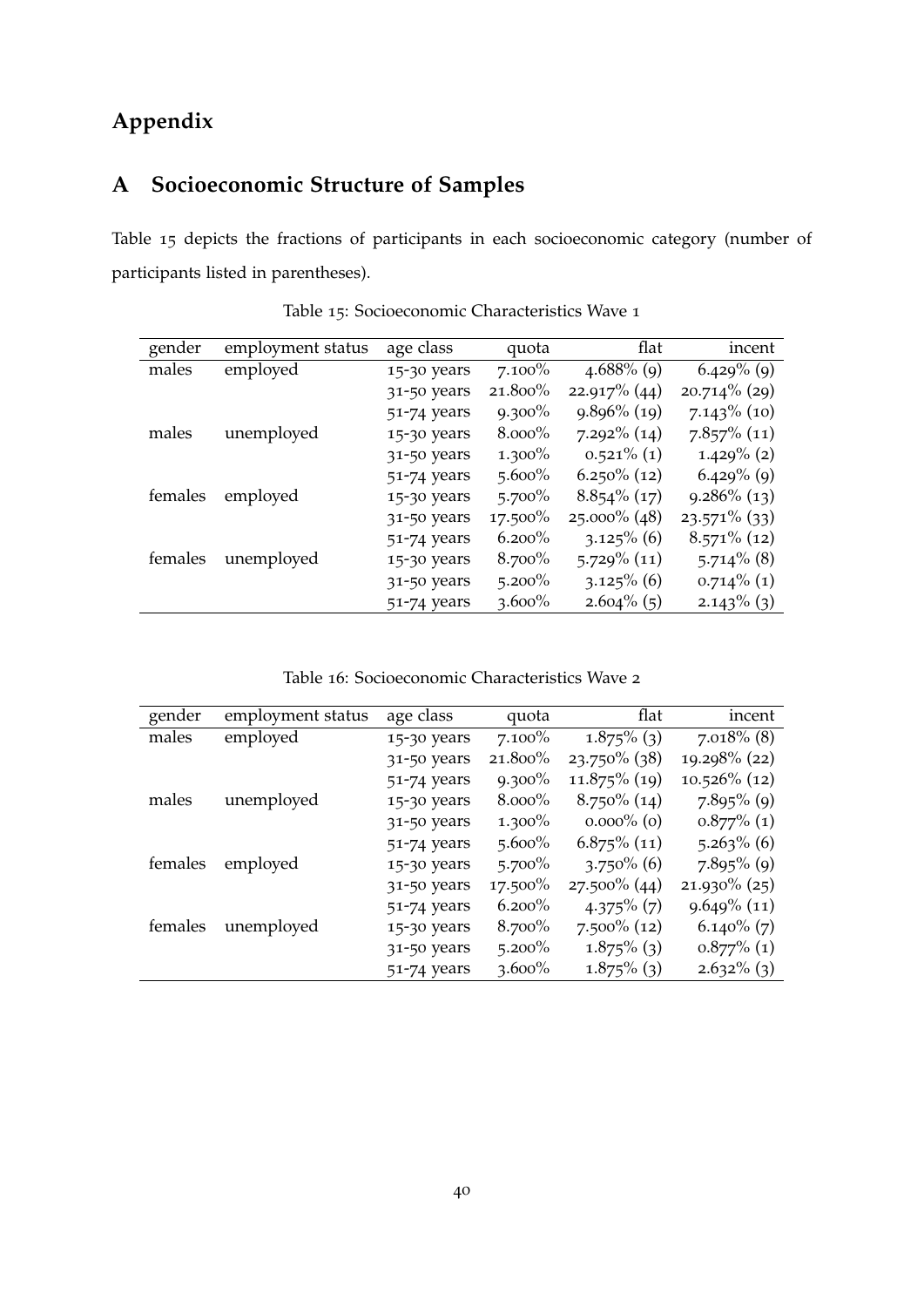## <span id="page-45-1"></span><span id="page-45-0"></span>**B Choice Menus**

|                  | <b>Option A</b><br>in 2 Tagen | <b>Ihre Wahl</b>     | <b>Option B</b><br>in 4 Monaten |
|------------------|-------------------------------|----------------------|---------------------------------|
| 0                | CHF <sub>60</sub>             | $A \odot \odot B$    |                                 |
| 1                | <b>CHF 57</b>                 | $A \odot \odot B$    |                                 |
| 2                | <b>CHF 54</b>                 | $A \odot \odot B$    |                                 |
| 3                | <b>CHF 51</b>                 | $A \odot \odot B$    |                                 |
| 4                | CHF <sub>48</sub>             | $A \odot \odot B$    |                                 |
| 5                | <b>CHF45</b>                  | $A \odot \odot B$    |                                 |
| $\boldsymbol{6}$ | <b>CHF42</b>                  | $A \odot \odot B$    |                                 |
| 7                | <b>CHF 39</b>                 | $A \bigcirc \odot B$ |                                 |
| 8                | CHF <sub>36</sub>             | $A \bigcirc \odot B$ |                                 |
| 9                | <b>CHF 33</b>                 | $A \bigcirc \odot B$ |                                 |
| 10               | <b>CHF 30</b>                 | $A \bigcirc \odot B$ | <b>CHF 60</b>                   |
| 11               | <b>CHF 27</b>                 | $A \bigcirc \odot B$ |                                 |
| 12               | <b>CHF 24</b>                 | $A \bigcirc \odot B$ |                                 |
| 13               | <b>CHF 21</b>                 | $A \bigcirc \odot B$ |                                 |
| 14               | <b>CHF 18</b>                 | $A \bigcirc \odot B$ |                                 |
| 15               | <b>CHF 15</b>                 | $A \bigcirc \odot B$ |                                 |
| 16               | <b>CHF 12</b>                 | $A \bigcirc \odot B$ |                                 |
| 17               | CHF <sub>9</sub>              | $A \bigcirc \odot B$ |                                 |
| 18               | CHF <sub>6</sub>              | $A \bigcirc \odot B$ |                                 |
| 19               | CHF <sub>3</sub>              | $A \bigcirc \odot B$ |                                 |
| 20               | CHF <sub>0</sub>              | $A \bigcirc \odot B$ |                                 |

## Figure 3: Typical Choice Menu for Time Task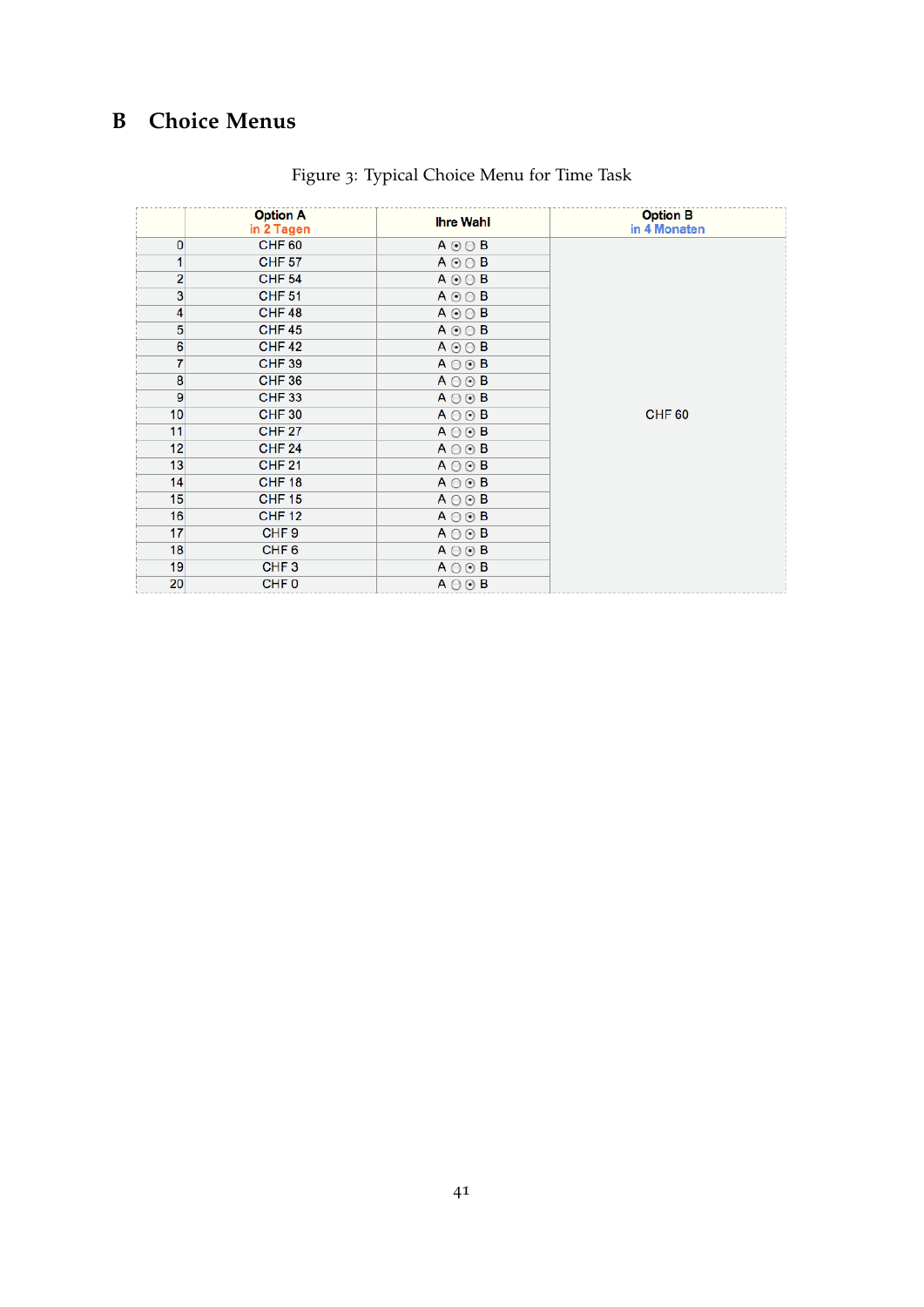<span id="page-46-0"></span>

|    | <b>Option A</b><br>garantierter Gewinn | <b>Ihre Wahl</b>     | <b>Option B</b><br>unsicherer Gewinn |
|----|----------------------------------------|----------------------|--------------------------------------|
| 0  | <b>CHF 60</b>                          | $A \odot \odot B$    |                                      |
| 1  | <b>CHF 58</b>                          | $A \odot \odot B$    |                                      |
| 2  | <b>CHF 56</b>                          | $A \odot \odot B$    |                                      |
| 3  | <b>CHF 54</b>                          | $A \odot \odot B$    |                                      |
| 4  | <b>CHF 52</b>                          | $A \odot \odot B$    |                                      |
| 5  | <b>CHF 50</b>                          | $A \bigcirc \odot B$ |                                      |
| 6  | <b>CHF48</b>                           | $A \bigcirc \odot B$ |                                      |
| 7  | <b>CHF 46</b>                          | $A \bigcirc \odot B$ |                                      |
| 8  | <b>CHF 44</b>                          | $A \bigcirc \odot B$ | Gewinn von CHF 60                    |
| 9  | <b>CHF42</b>                           | $A \bigcirc \odot B$ | in 25% aller Fälle                   |
| 10 | <b>CHF 40</b>                          | $A \bigcirc \odot B$ |                                      |
| 11 | <b>CHF 38</b>                          | $A \bigcirc \odot B$ | und Gewinn von CHF 20                |
| 12 | <b>CHF 36</b>                          | $A \bigcirc \odot B$ | in 75% aller Fälle                   |
| 13 | <b>CHF 34</b>                          | $A \bigcirc \odot B$ |                                      |
| 14 | <b>CHF32</b>                           | $A \bigcirc \odot B$ |                                      |
| 15 | <b>CHF 30</b>                          | $A \bigcirc \odot B$ |                                      |
| 16 | <b>CHF 28</b>                          | $A \bigcirc \odot B$ |                                      |
| 17 | <b>CHF 26</b>                          | $A \bigcirc \odot B$ |                                      |
| 18 | <b>CHF 24</b>                          | $A \bigcirc \odot B$ |                                      |
| 19 | <b>CHF 22</b>                          | $A \bigcirc \odot B$ |                                      |
| 20 | <b>CHF 20</b>                          | $A \bigcirc \odot B$ |                                      |

Figure 4: Typical Choice Menu for Risk Task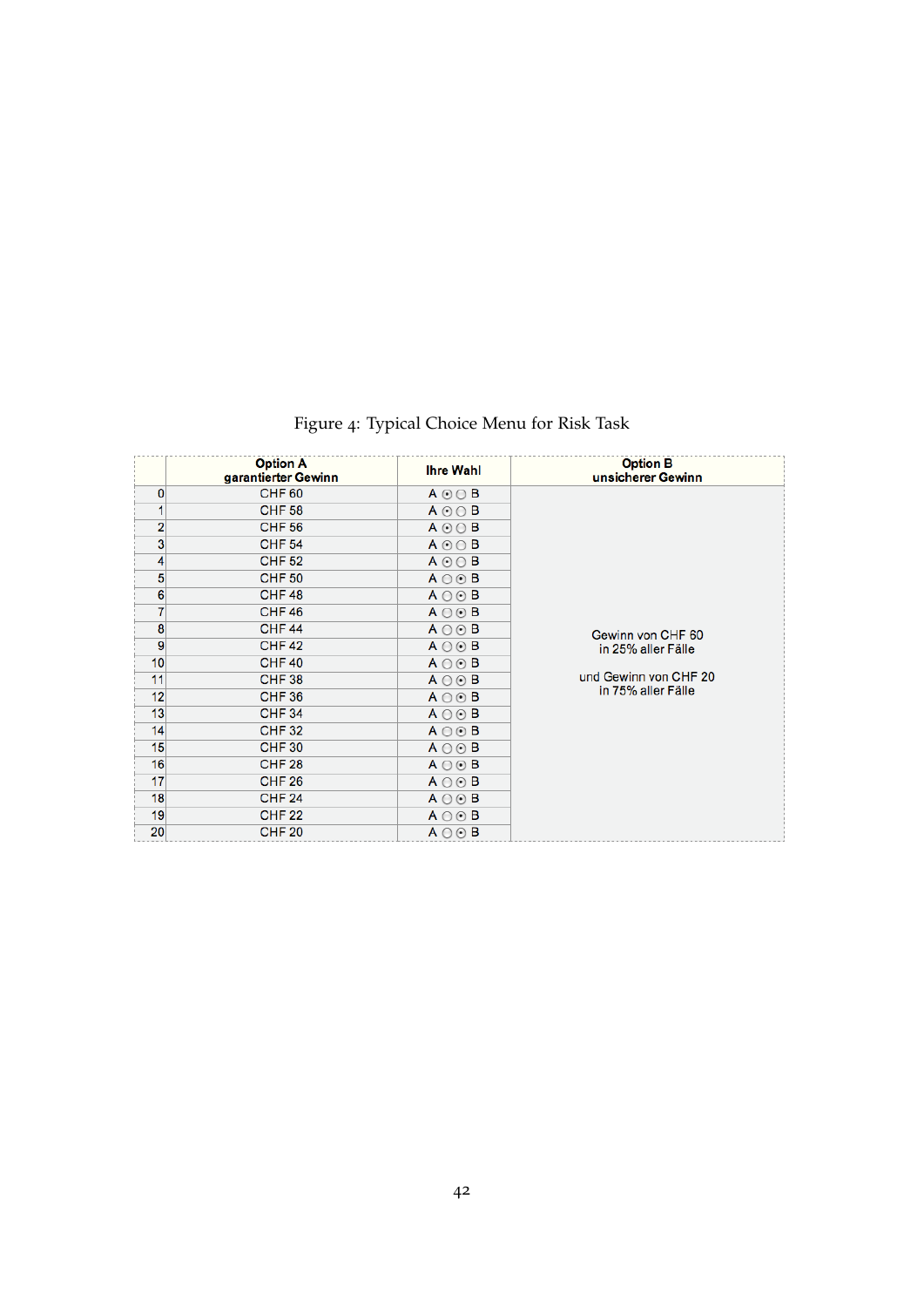## <span id="page-47-0"></span>**C Temporal Stability of Risk Preferences**

Tests are based on a two-sided Wilcoxon rank-sum test.

|   | $\boldsymbol{\eta}$ | wave $(n=160)$ | wave $(n=160)$ | $\Delta rrp_{med}$ | $p$ -value |
|---|---------------------|----------------|----------------|--------------------|------------|
| 1 | 0.05                | $-0.167$       | $-0.167$       | 0.000              | 0.371      |
| 2 | 0.10                | $-0.137$       | $-0.159$       | $-0.022$           | 0.048      |
| з | 0.25                | $-0.056$       | $-0.056$       | 0.000              | 0.345      |
| 4 | 0.50                | 0.017          | 0.030          | 0.013              | 0.730      |
| 5 | 0.75                | 0.082          | 0.082          | 0.000              | 0.313      |
| 6 | 0.90                | 0.071          | 0.083          | 0.013              | 0.290      |
| 7 | 0.95                | 0.090          | 0.115          | 0.026              | 0.048      |

Table 17: Median Relative Risk Premia by Probability for *flat* Condition

Table 18: Median Relative Risk Premia by Probability for *incent* Condition

|   | n    | wave $(n=114)$ | wave $(n=114)$ | $\Delta rrp_{med}$ | $p$ -value |
|---|------|----------------|----------------|--------------------|------------|
|   | 0.05 | $-0.167$       | $-0.167$       | 0.000              | 0.059      |
| 2 | 0.10 | $-0.159$       | $-0.205$       | $-0.045$           | 0.000      |
|   | 0.25 | $-0.060$       | $-0.100$       | $-0.040$           | 0.372      |
| 4 | 0.50 | 0.030          | 0.017          | $-0.013$           | 0.031      |
| 5 | 0.75 | 0.100          | 0.082          | $-0.018$           | 0.119      |
| 6 | 0.90 | 0.083          | 0.083          | 0.000              | 0.591      |
|   | 0.95 | 0.090          | 0.115          | 0.026              | 0.120      |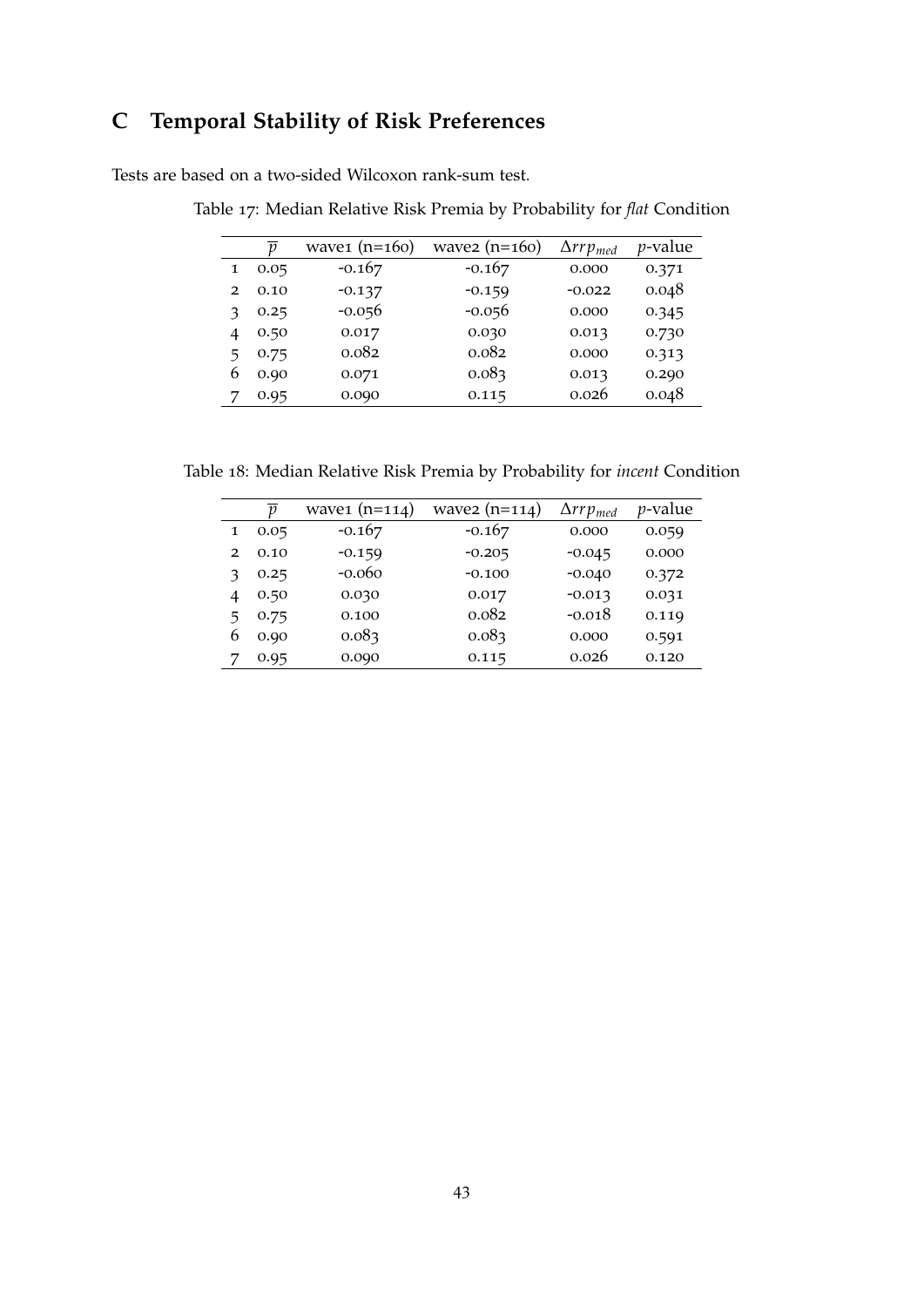### <span id="page-48-0"></span>**D Sources of Uncertainty**

Question: "Which of the following factors influenced your choices between sooner and later payments?"

Response items pertaining to four different sources (in italics):29

- *participant:* For some reason it may be impossible for me to obtain the money.
- *mailing:* It is possible that the money will not be delivered.
- *experimenters:* The survey organizers are not trustworthy.
- *other factors:* Other, non-influenceable reasons.

There were five different response categories: *clearly yes*, *rather yes*, *rather not*, *not at all*, and *don't know*. Participants had to choose one of these categories for each of the four items. Participants' responses are shown in Table [19](#page-49-0) below.

Our analysis in the empirical part of this paper only use the first item *(participant)*. There are a number of reasons for this. First, we believe that this question reproduces best the idea behind inherent uncertainty, i.e. the subjective risk of not receiving the reward. Second, the two sources of uncertainty *mailing* and *experimenters* seem to have played a minor role. We cannot use these variables as we do not have a sufficient number of observations for some of the response categories. Finally, we have reasons to believe that participants did not attribute *other factors* to uncertainty only.

Furthermore, to have a sufficient number of observations in each category and keep our analysis as concise as possible, we constructed a binary variable *U* indicating whether subjective uncertainty played a role in the individual's choices. This variable *U* is equal to one if the individual stated that subjective uncertainty is relevant when making intertemporal choices (*rather yes* or *clearly yes*) and zero otherwise (*rather not*, *not at all*, or *don't know*).

<sup>29</sup>We only present the exact wording of the *incent* condition. Questions were the same for the *flat* condition, but used subjunctive rather than indicative mode.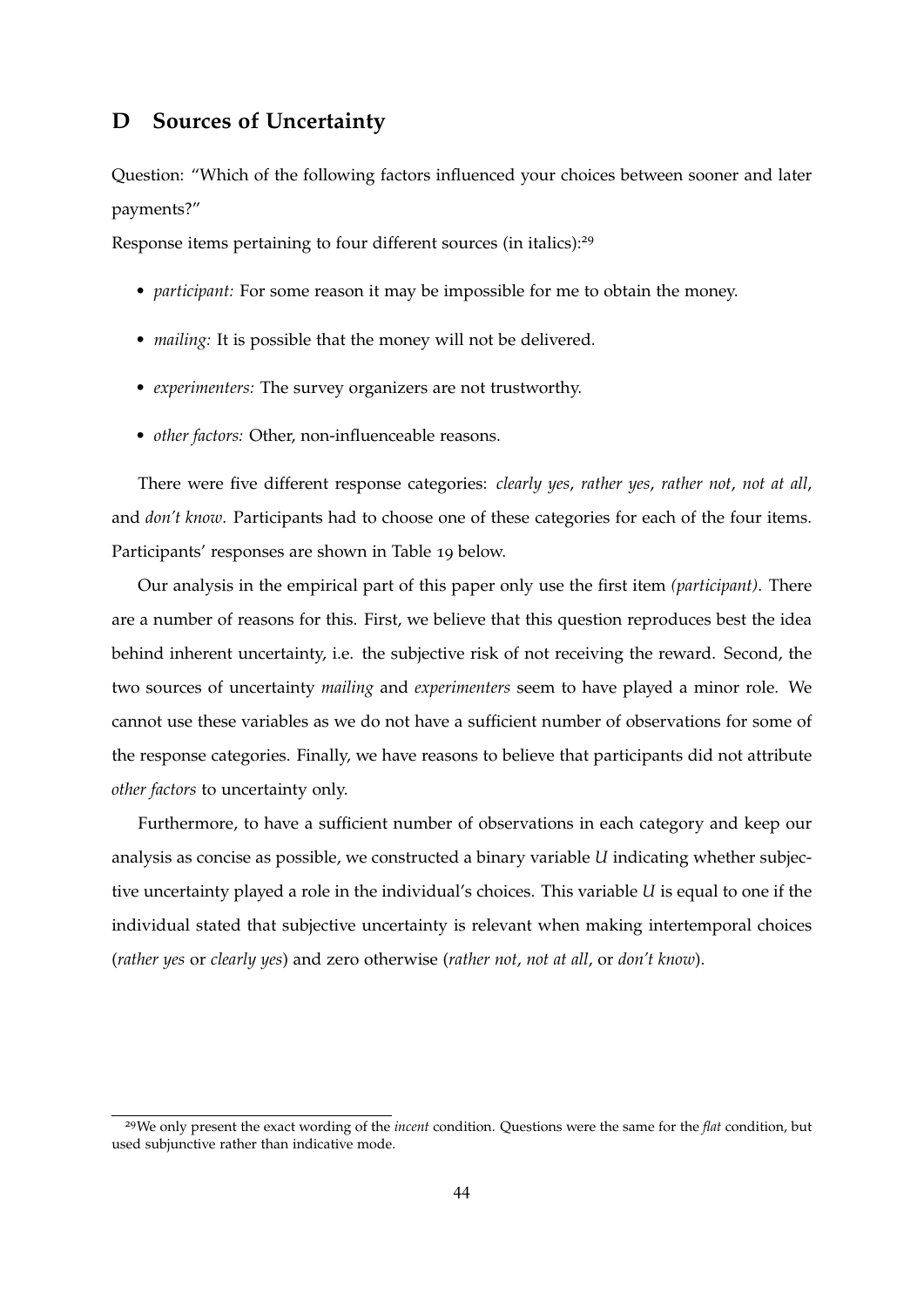Table 19: Sources of Uncertainty

<span id="page-49-0"></span>

| item          | condition | not at all | rather not | don't know | rather yes | clearly yes |
|---------------|-----------|------------|------------|------------|------------|-------------|
| participant   | flat      | 61.458%    | 17.188%    | $7.292\%$  | $13.021\%$ | $1.042\%$   |
|               | incent    | 70.000%    | 19.286%    | $5.714\%$  | $4.286\%$  | $0.714\%$   |
| mailing       | flat      | $57.292\%$ | 30.208%    | $5.729\%$  | $5.729\%$  | $1.042\%$   |
|               | incent    | $65.000\%$ | 24.286%    | 6.429%     | $3.571\%$  | $0.714\%$   |
| experimenters | flat      | $63.542\%$ | 22.917%    | 11.458%    | $1.042\%$  | $1.042\%$   |
|               | incent    | $73.571\%$ | $18.571\%$ | $5.000\%$  | $2.143\%$  | $0.714\%$   |
| other factors | flat      | 48.958%    | $18.229\%$ | $18.750\%$ | 11.979%    | $2.083\%$   |
|               | incent    | 49.286%    | 17.143%    | 20.000%    | $11.429\%$ | 2.143%      |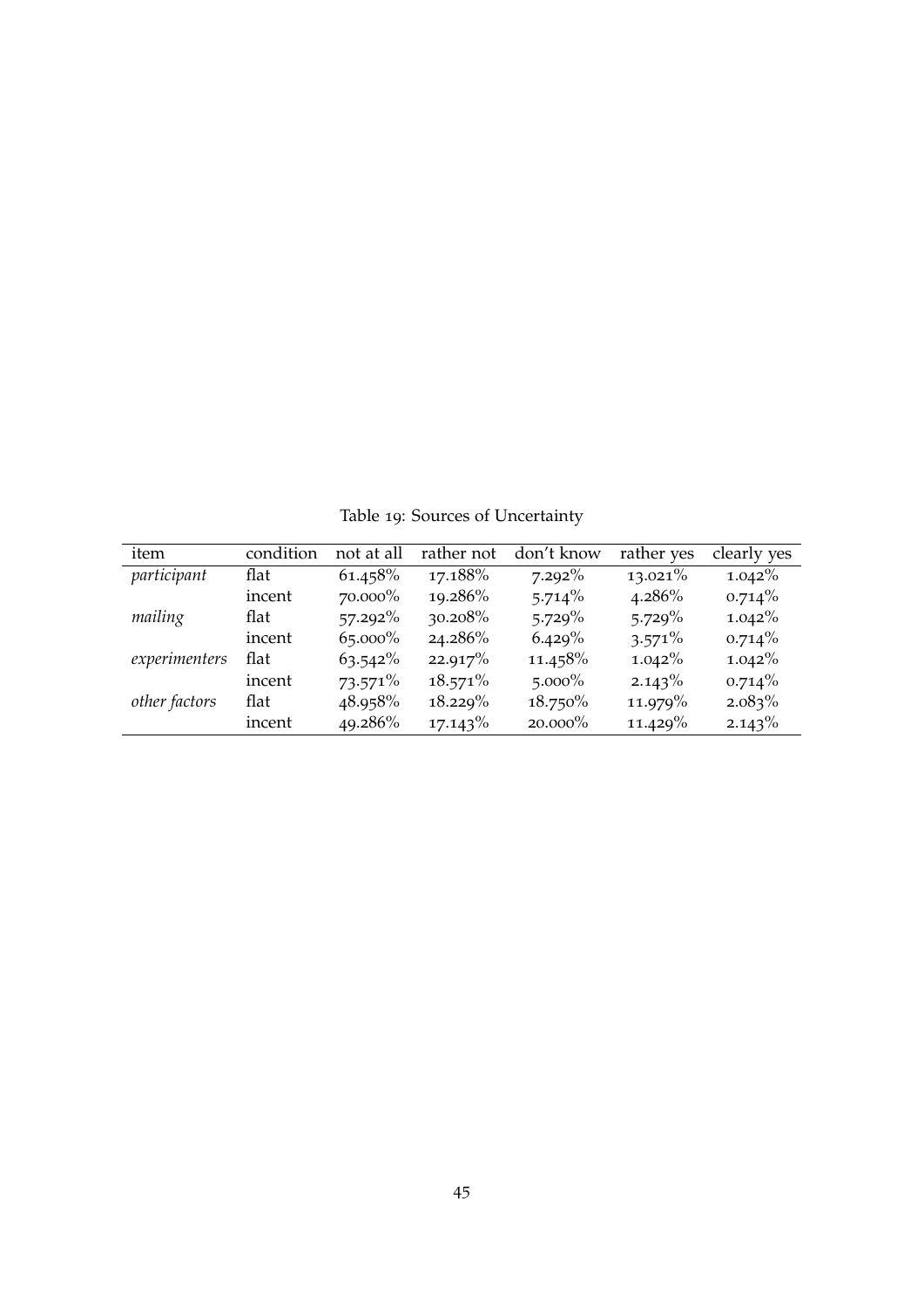## <span id="page-50-0"></span>**E Inherent Uncertainty and Relative Risk Premia**

|   | ŋ    | $U=0$    | $I = 1$  | $\Delta rrp_{med}$ | <i>p</i> -value |
|---|------|----------|----------|--------------------|-----------------|
| 1 | 0.05 | $-0.167$ | $-0.190$ | $-0.024$           | 0.199           |
| 2 | 0.10 | $-0.159$ | $-0.185$ | $-0.026$           | 0.704           |
| з | 0.25 | $-0.056$ | $-0.100$ | $-0.044$           | 0.192           |
| 4 | 0.50 | 0.017    | 0.017    | 0.000              | 0.112           |
| 5 | 0.75 | 0.082    | 0.100    | 0.018              | 0.932           |
| 6 | 0.90 | 0.083    | 0.109    | 0.026              | 0.284           |
|   | 0.95 | 0.090    | 0.121    | 0.031              | 0.156           |

Table 20: Median Relative Risk Premia by Tradeoff for *flat* Condition

Table 21: Median Relative Risk Premia by Tradeoff for *incent* Condition

|                | $\boldsymbol{v}$ | $U=0$    | $U = 1$  | $\Delta rrp_{med}$ | <i>p</i> -value |
|----------------|------------------|----------|----------|--------------------|-----------------|
| 1              | 0.05             | $-0.167$ | -0.238   | $-0.071$           | 0.622           |
| $\overline{2}$ | 0.10             | $-0.159$ | $-0.136$ | 0.023              | 0.880           |
| 3              | 0.25             | $-0.060$ | -0.038   | 0.022              | 0.347           |
| 4              | 0.50             | 0.030    | 0.050    | 0.020              | 0.452           |
| 5              | 0.75             | 0.100    | 0.140    | 0.040              | 0.412           |
| 6              | 0.90             | 0.083    | 0.075    | $-0.009$           | 0.998           |
| 7              | 0.95             | 0.090    | 0.115    | 0.026              | 0.711           |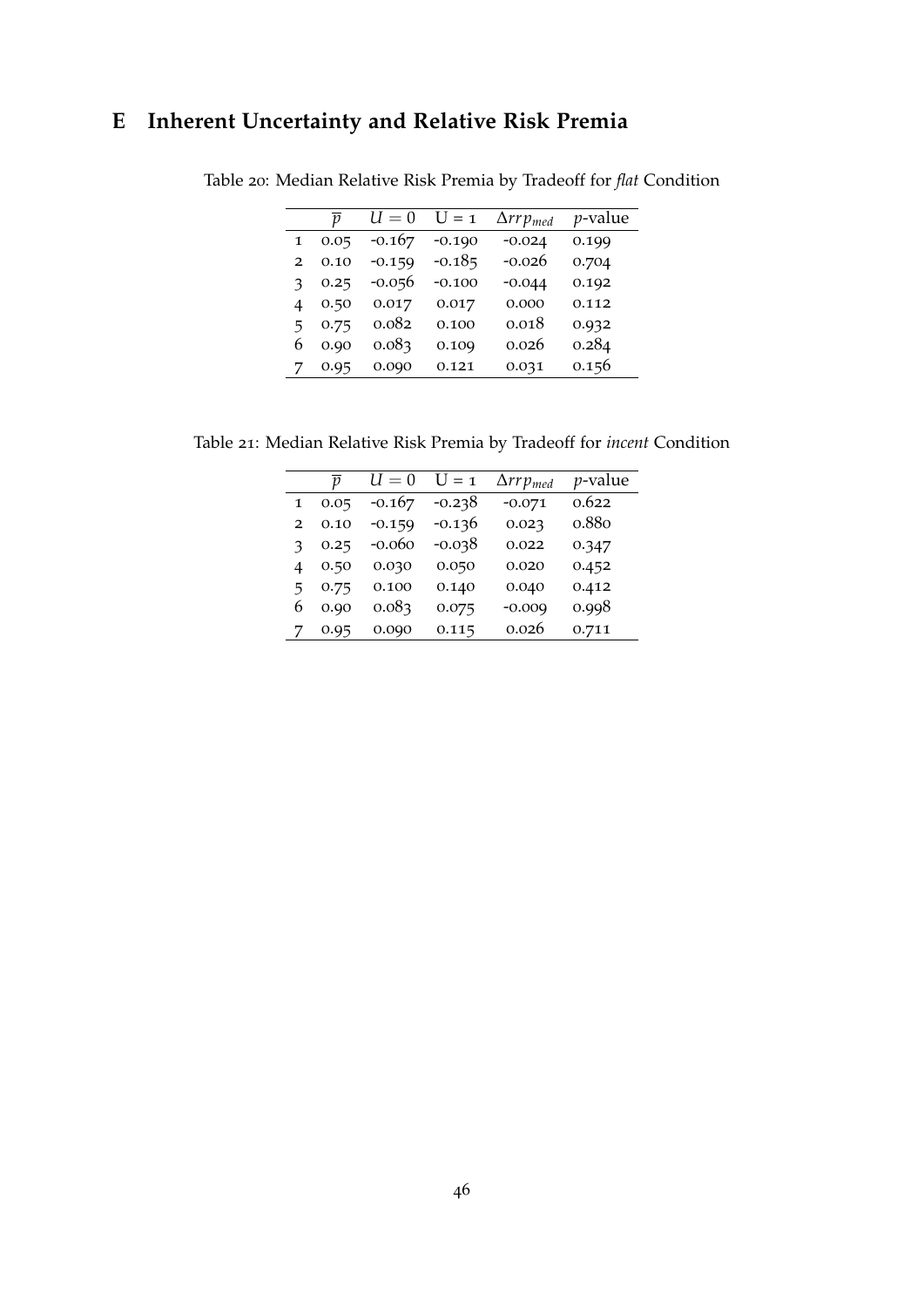## **<sup>F</sup> Energy-Using Durables: Uncertainty and Information Costs**

Question: "For your pas<sup>t</sup> or future purchases of automobiles (refrigerators), how important are the following factors in comparison to the purchase price?"

| factor                          | condition | plays no role | unimportant | don't know | important  | very important |
|---------------------------------|-----------|---------------|-------------|------------|------------|----------------|
| reliability                     | flat      | $0.521\%$     | $1.042\%$   | $1.562\%$  | $26.562\%$ | $70.312\%$     |
|                                 | incent    | $0.714\%$     | 2.857%      | $0.000\%$  | $31.429\%$ | 65.000%        |
| fuel costs                      | flat      | $1.042\%$     | $8.333\%$   | $1.562\%$  | $32.812\%$ | $56.250\%$     |
|                                 | incent    | $0.714\%$     | $8.571\%$   | $0.000\%$  | $40.000\%$ | $50.714\%$     |
| certainty of future fuel supply | flat      | $3.646\%$     | $19.271\%$  | 5.208%     | $44.271\%$ | $27.604\%$     |
|                                 | incent    | $5.000\%$     | 22.857%     | $4.286\%$  | $41.429\%$ | 26.429%        |
| certainty of future fuel costs  | flat      | $2.604\%$     | 17.188%     | 5.208%     | 42.708%    | $32.292\%$     |
|                                 | incent    | $3.571\%$     | $21.429\%$  | 6.429%     | 44.286%    | 24.286%        |

Table <sup>22</sup>: Automobiles

| Table 23: Refrigerators |
|-------------------------|
|                         |
|                         |

<span id="page-51-0"></span>

| factor                            | condition | plays no role | unimportant | don't know | important  | very important |
|-----------------------------------|-----------|---------------|-------------|------------|------------|----------------|
| reliability                       | flat      | $0.521\%$     | 3.125%      | $0.521\%$  | 23.438%    | 72.396%        |
|                                   | incent    | $0.714\%$     | $2.143\%$   | $0.000\%$  | 37.857%    | 59.286%        |
| energy costs                      | flat      | $1.562\%$     | $2.604\%$   | $1.042\%$  | 24.479%    | $70.312\%$     |
|                                   | incent    | $0.000\%$     | 7.857%      | $0.714\%$  | $33.571\%$ | 57.857%        |
| certainty of future energy supply | flat      | $5.729\%$     | $14.583\%$  | 4.688%     | 39.583%    | 35.417%        |
|                                   | incent    | 7.857%        | 22.143%     | 6.429%     | $35.714\%$ | 27.857%        |
| certainty of future energy costs  | flat      | $6.250\%$     | 14.062%     | $6.250\%$  | $39.062\%$ | 34.375%        |
|                                   | incent    | $5.000\%$     | 22.143%     | 4.286%     | $37.143\%$ | 31.429%        |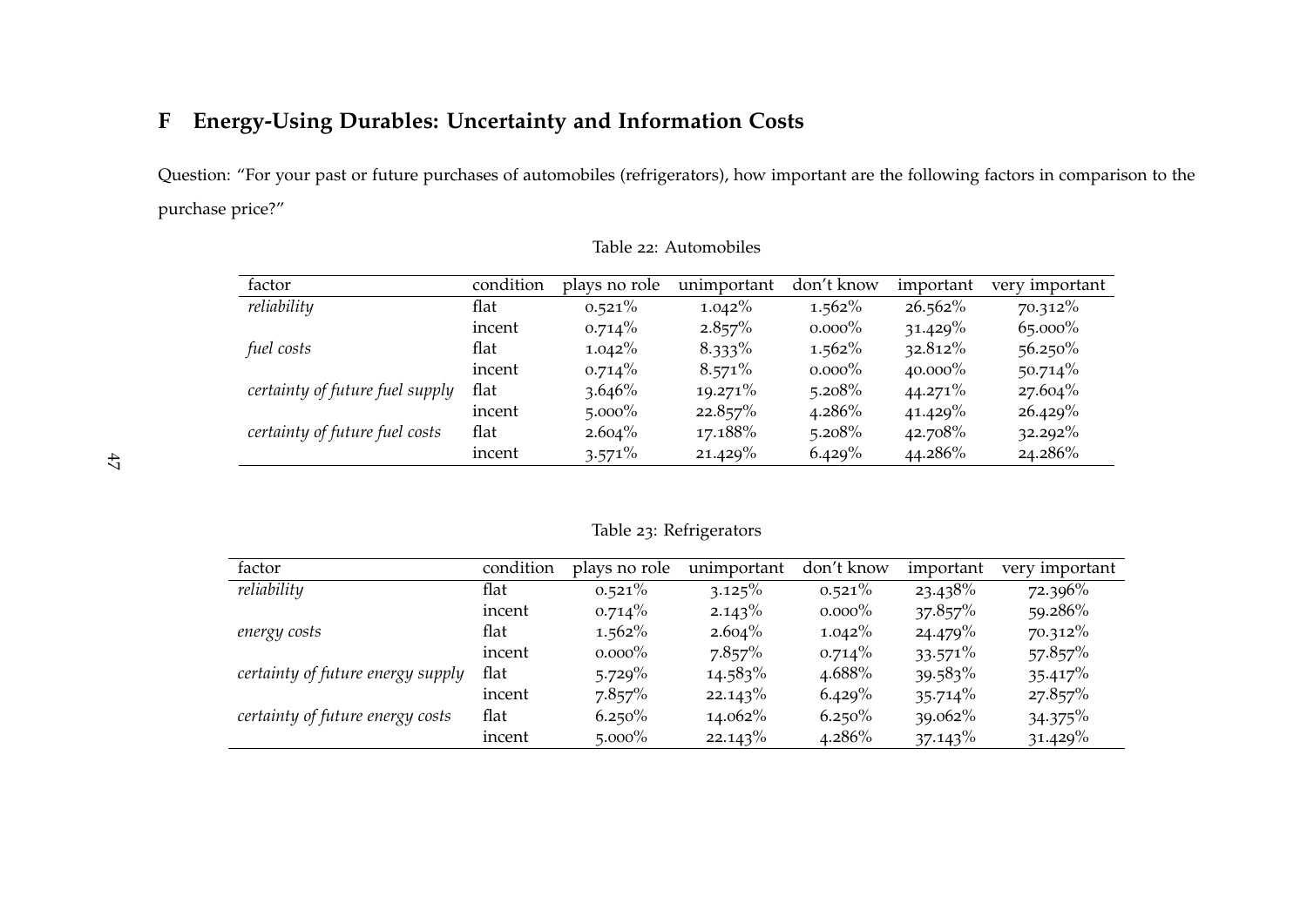<span id="page-52-0"></span>Question: "How costly do you think is information acquisition concerning monthly fuel bills (energy costs)?"

| factor        | condition | very low   | low        | medium             | high       | very high |
|---------------|-----------|------------|------------|--------------------|------------|-----------|
| automobiles   | flat      | $47.396\%$ | $6.250\%$  | $23.958\%$         | $21.354\%$ | $1.042\%$ |
|               | incent    | $42.857\%$ | $7.857\%$  | $28.571\%$ 20.000% |            | $0.714\%$ |
| refrigerators | flat      | $39.062\%$ | $10.417\%$ | 35.417%            | 14.062%    | $1.042\%$ |
|               | incent    | $35.000\%$ | $10.714\%$ | 41.429%            | $10.714\%$ | $2.143\%$ |

Table 24: Information Costs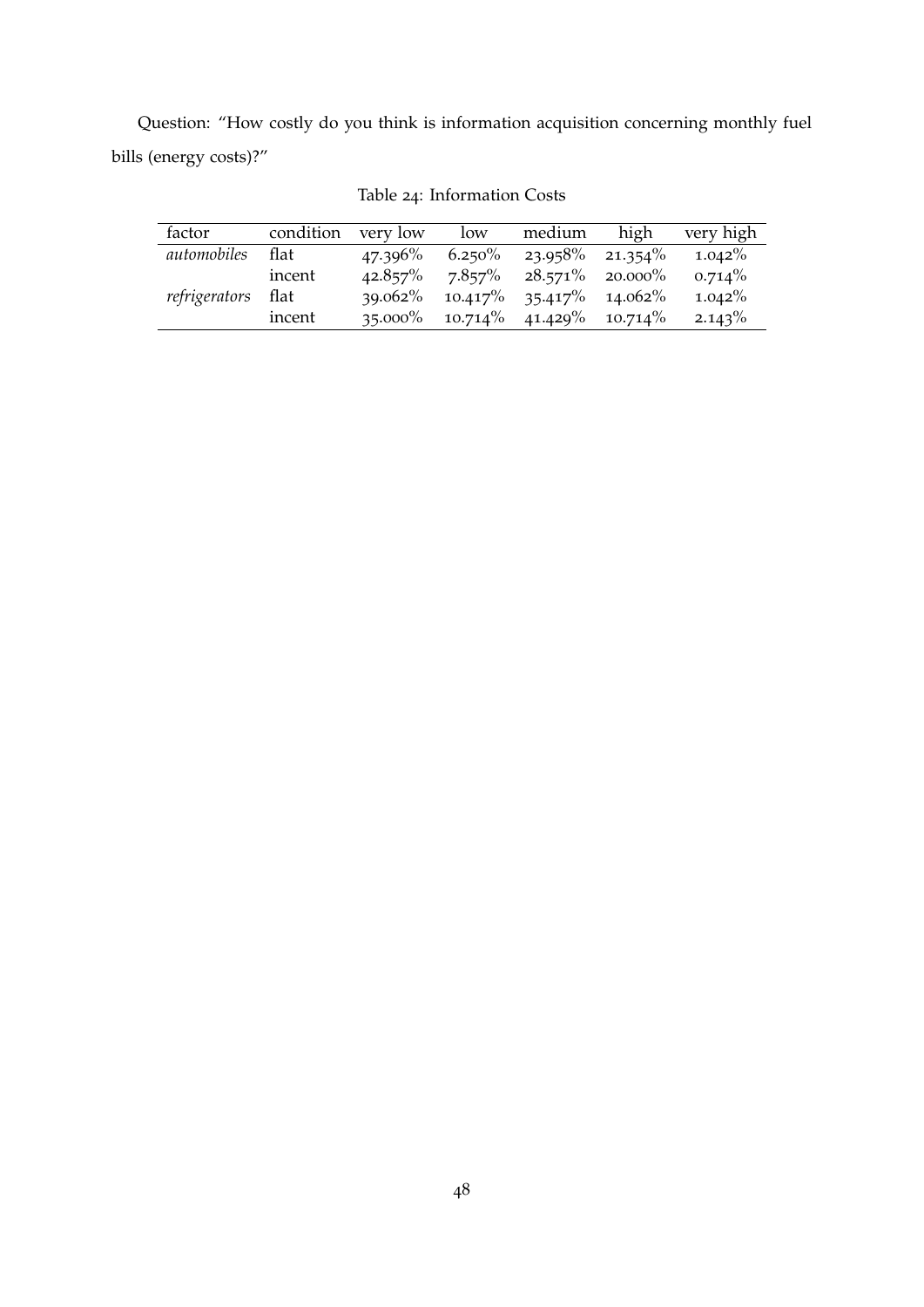### <span id="page-53-0"></span>**G Liquidity Constraints**

Questionnaire Item: "I am short of cash this week."

There were five different response categories: *clearly yes*, *rather yes*, *rather not*, *not at all*, and *don't know*. Participants had to choose one of these categories. Their responses are shown in Table [25](#page-53-1) below.30

To have sufficient number of observations in each category and keep our analysis as concise as possible, we constructed a binary variable *C* indicating whether the participant was constrained at the time of the experiment. This variable *C* is equal to one if the individual stated that she is constrained (*rather yes* or *clearly yes*) and zero otherwise (*rather not*, *not at all* or *don't know*).

<span id="page-53-1"></span>

|        |          |                    | condition not at all rather not don't know rather yes clearly yes |           |           |
|--------|----------|--------------------|-------------------------------------------------------------------|-----------|-----------|
| flat   |          | $58.854\%$ 24.479% | $4.167\%$                                                         | 7.812%    | 4.688%    |
| incent | 65.714\% | $22.143\%$         | $3.571\%$                                                         | $6.429\%$ | $2.143\%$ |

|  | Table 25: Liquidity Constraints |  |
|--|---------------------------------|--|
|  |                                 |  |

<sup>30</sup>We posed the same question in the *incent* and the *flat* condition.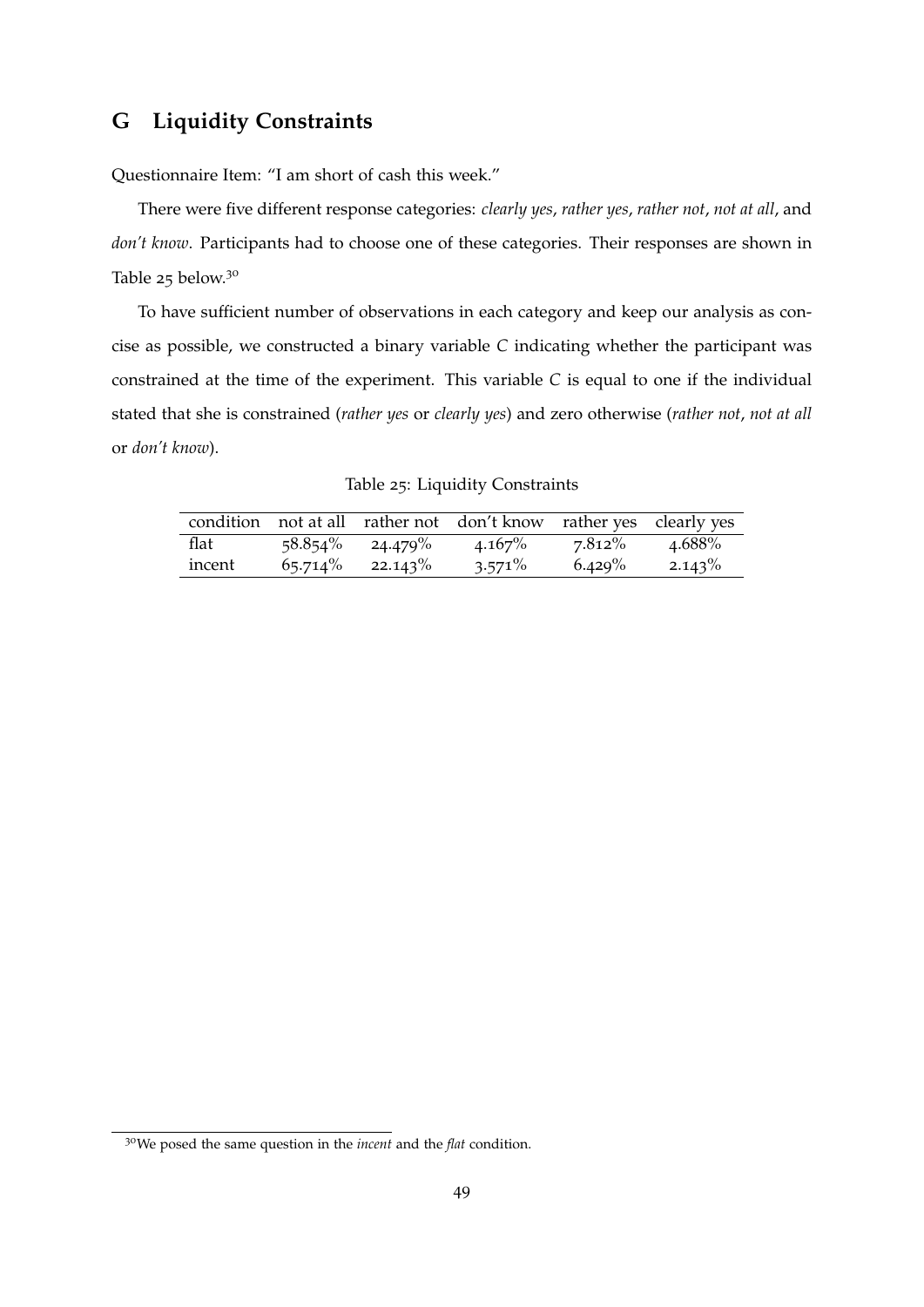#### <span id="page-54-0"></span>**H Econometric Specification**

In this section, we present the econometric specification used for structural estimation of the *hyperbolic preference model*. Besides the intuitions provided earlier, we need a number of additional assumptions to make the model operational and identifiable. In particular, we motivate our approach to account for diminishing marginal utility and present our assumptions on functional forms and error specifications. Our model consists of two components: A *discounting model* and a *risk model*. We are mainly interested in time discounting and use the risk data to allow identification of the concavity of the utility function.

We introduced the general *discounting model* in Section [3](#page-10-0) (see Equation [1](#page-10-1)). In the experiment, we elicited the smaller sooner amount  $x_1$  at  $t_1$  that made participants indifferent to a given larger later amount  $x_2$  at  $t_2$ . The smaller sooner amount  $\hat{x}_{1k}$  for a particular decision situation  $k \in \{1, ..., K\}$  can be written as

<span id="page-54-1"></span>
$$
\hat{x}_{1k} = u^{(-1)} \left[ \frac{d(t_{2k})}{d(t_{1k})} u(x_{2k}) \right],
$$
\n(3)

<span id="page-54-2"></span>where *d* denotes the discount function and *u* denotes the utility of monetary payoffs *x*.

For modeling *d*, we use a function nesting constant time preferences, but flexible enough to capture hyperbolic time preferences as well. The function proposed by [Bleichrodt, Rohde,](#page-62-6) [and Wakker](#page-62-6) ([2009](#page-62-6)) allows for constant, decreasing and increasing impatience.<sup>31</sup> We specify

$$
d(t) = \begin{cases} e^{-\eta t^{1-\gamma}} & \text{if } \gamma < 1\\ t^{-\eta} & \text{if } \gamma = 1\\ e^{\eta t^{1-\gamma}} & \text{if } \gamma > 1 \end{cases}
$$
 (4)

where  $\eta$  reflects the level of impatience, and  $\gamma$  captures how impatience evolves over time.<sup>32</sup> For  $\gamma = 0$ ,  $\eta$  is equal to a continuously compounded discount rate and *d* takes on the typical exponential form. For  $\gamma > 0$  ( $\gamma < 0$ ) the function exhibits discount rates decreasing (increasing) in time horizon.33

 $3<sup>1</sup>A$  subset of this specification of the discount function was originally introduced by [Prelec](#page-63-8) ([2004](#page-63-8)).

 $3<sup>2</sup>$ Note that for the latter two cases the function is only defined for  $t > 0$ . However, this poses no problem here as the earliest payment date was two days after completion of the experiment.

<sup>&</sup>lt;sup>33</sup> $\frac{\gamma}{t}$  corresponds to the Pratt-Arrow convexity of the logarithm of the discount function,  $\gamma = -t \frac{\left[\ln(d(t))\right]''}{\left[\ln(d(t))\right]'}$ , a measure for departures from stationarity (see [Prelec](#page-63-9) ([1989](#page-63-9), [2004](#page-63-8))).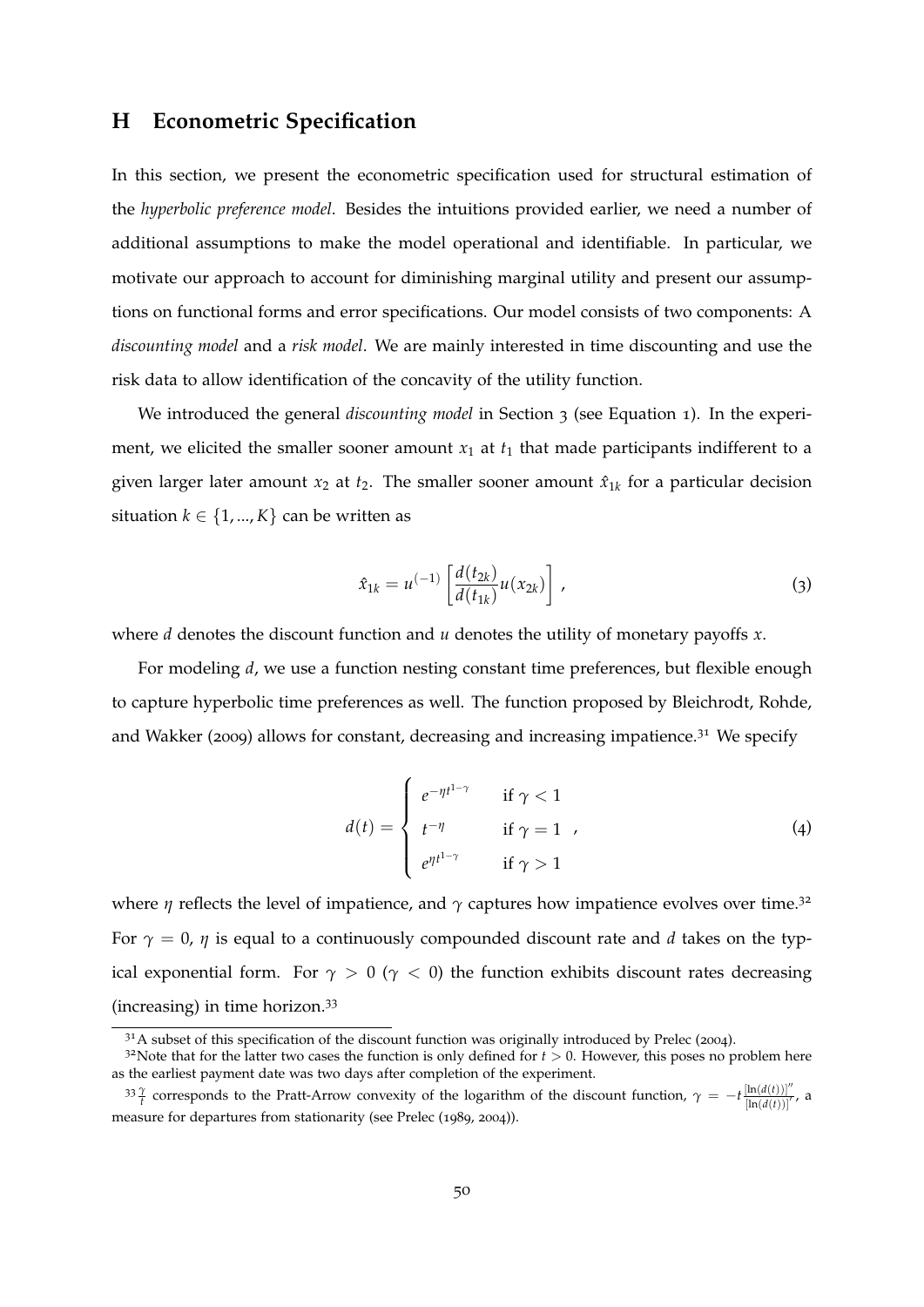Note that the utility function cannot be identified using the data from the time discounting task alone, as there are infinitely many combinations of the rate of time preference and the index of concavity of the utility function fulfilling Equation [3](#page-54-2). We therefore need a suitable procedure to control for nonlinear utility.

To do that, we use the risk data. The choice of our *risk model* is motivated by the empirical literature on decision making in this domain (see e.g. [Starmer](#page-64-4) ([2000](#page-64-4))). We employ a rank-dependent utility model [\(Quiggin,](#page-63-3) [1982](#page-63-3)) capturing both, preferences nonlinear in outcomes and preferences nonlinear in probabilities. This allows decomposing observed risk attitudes into its two components, marginal utility and probabilistic risk aversion. [Wakker](#page-64-2) ([1994](#page-64-2)) motivates this idea by arguing that "utility should describe an intrinsic appreciation of money, prior to probabilities or risk" (p.3). In other words, our instantaneous utility function captures participants' preferences over monetary outcomes, which we assume to be identical in both decision domains. Accounting for such preferences is of particular importance, as the concavity of the utility function can seriously confound measurement of discount rates. When not doing so, one may significantly overestimate the level of impatience as well as its decrease over time.

<span id="page-55-0"></span>In the risk task, we observed certainty equivalents . Following rank-dependent utility theory, the certainty equivalent  $\hat{y}_l$  for a particular prospect  $l \in \{1, ..., L\}$  is equal to

$$
\hat{y}_l = u^{(-1)} \left[ w(\overline{p}_l) u(\overline{x}_l) + (1 - w(\overline{p}_l)) u(\underline{x}_l) \right], \tag{5}
$$

where  $\bar{x}_l > \underline{x}_l$ , and *w* denotes the probability weighting function. Since participants were confronted with prospects over two nonzero outcomes, the utility function *u* is identifiable. We can jointly estimate the two parts of the model defined in Equations [3](#page-54-2) and [5](#page-55-0) to control for diminishing marginal utility in time discounting.

We use a power-specification for the instantaneous utility function *u* [\(Pratt,](#page-63-10) [1964](#page-63-10)).<sup>34</sup> It has <sup>34</sup>See [Wakker](#page-64-5) ([2008](#page-64-5)) for a recent discussion.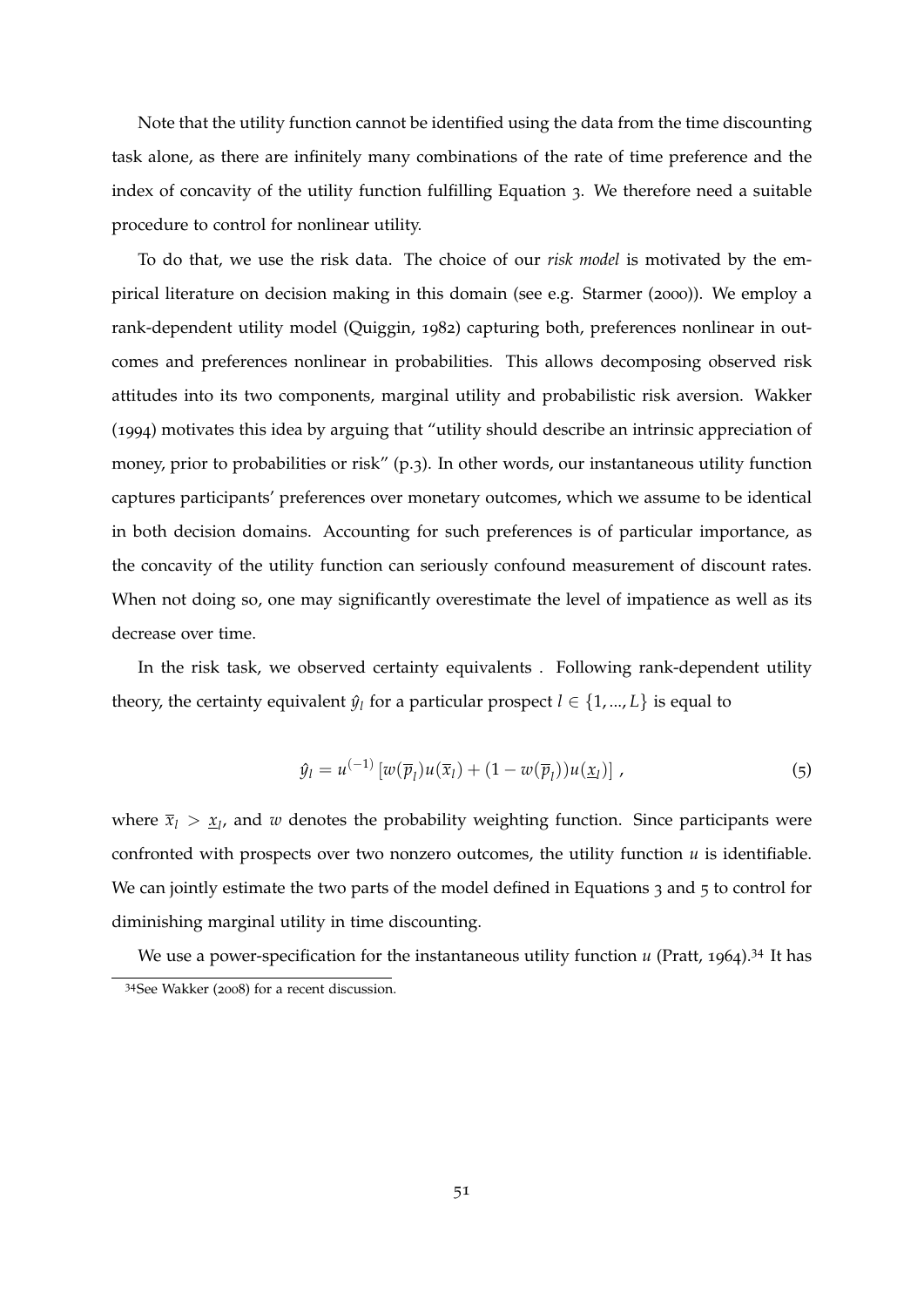the following form:35

$$
u(x) = \begin{cases} x^{1-\rho} & \text{if } \rho < 1 \\ \ln x & \text{if } \rho = 1 \\ -x^{1-\rho} & \text{if } \rho > 1 \end{cases}
$$
 (6)

where concavity is solely captured by  $\rho$ , with  $\frac{\rho}{x}$  being the Arrow-Pratt index of concavity. For  $\rho > 0$  ( $\rho < 0$ ) the function is concave (convex).  $\rho = 0$  reflects the special case where utility is linear in outcomes. Utility *u* links Equations [3](#page-54-2) and [5](#page-55-0).

A potential problem when using such an approach to account for nonlinear utility may be that risk attitudes are not solely driven by the curvature of the instantaneous utility function. Rather, participants may systematically under- or overweight probabilities. Neglecting this source of risk attitudes would lead to biased estimates of the curvature parameter  $\rho$ . Our data is rich enough to separate these two effects. We control for probability weighting by using the following two-parameter function [\(Prelec,](#page-63-11) [1998](#page-63-11)):

$$
w(p) = e^{-(1-\beta)(-\ln p)^{1-\alpha}} \tag{7}
$$

In this specification,  $\alpha$  denotes an index for curvature, where the function is inversely S-shaped for  $\alpha > 0$ . Higher values correspond to stronger departures from linear probability weighting ( $\alpha = 0$ ). On the other hand,  $\beta$  largely governs the elevation of the curve. More risk proneness is associated with larger, positive *b*'s, where the function intersects the identity line at  $p = 1/e \approx 0.37$  for  $\beta = 0$ . Figure [5](#page-57-0) plots exemplary curves for four different configurations of parameter values.

The base *hyperbolic preference model* describes the behavior of an average individual by its utility, discounting and risk parameters  $\rho$ ,  $\eta$ ,  $\gamma$ ,  $\alpha$ ,  $\beta$ . When we examine the effect of inherent uncertainty or liquidity constraints on time discounting, we are interested in the average behavior of specific subgroups of the population who are either sensitive to uncertainty inherent in the future or liquidity constrained. For this purpose, we define binary variables *U* and *C* by setting  $U = 1$  if the individual expresses doubts about the certainty of payment and zero otherwise, and  $C = 1$  if the individual reports to be short of cash and zero otherwise. The

<sup>&</sup>lt;sup>35</sup>Note that  $\ln x$  is not defined for  $x = 0$ . Therefore, estimation is carried out after shifting all outcomes by  $1E - 10$ .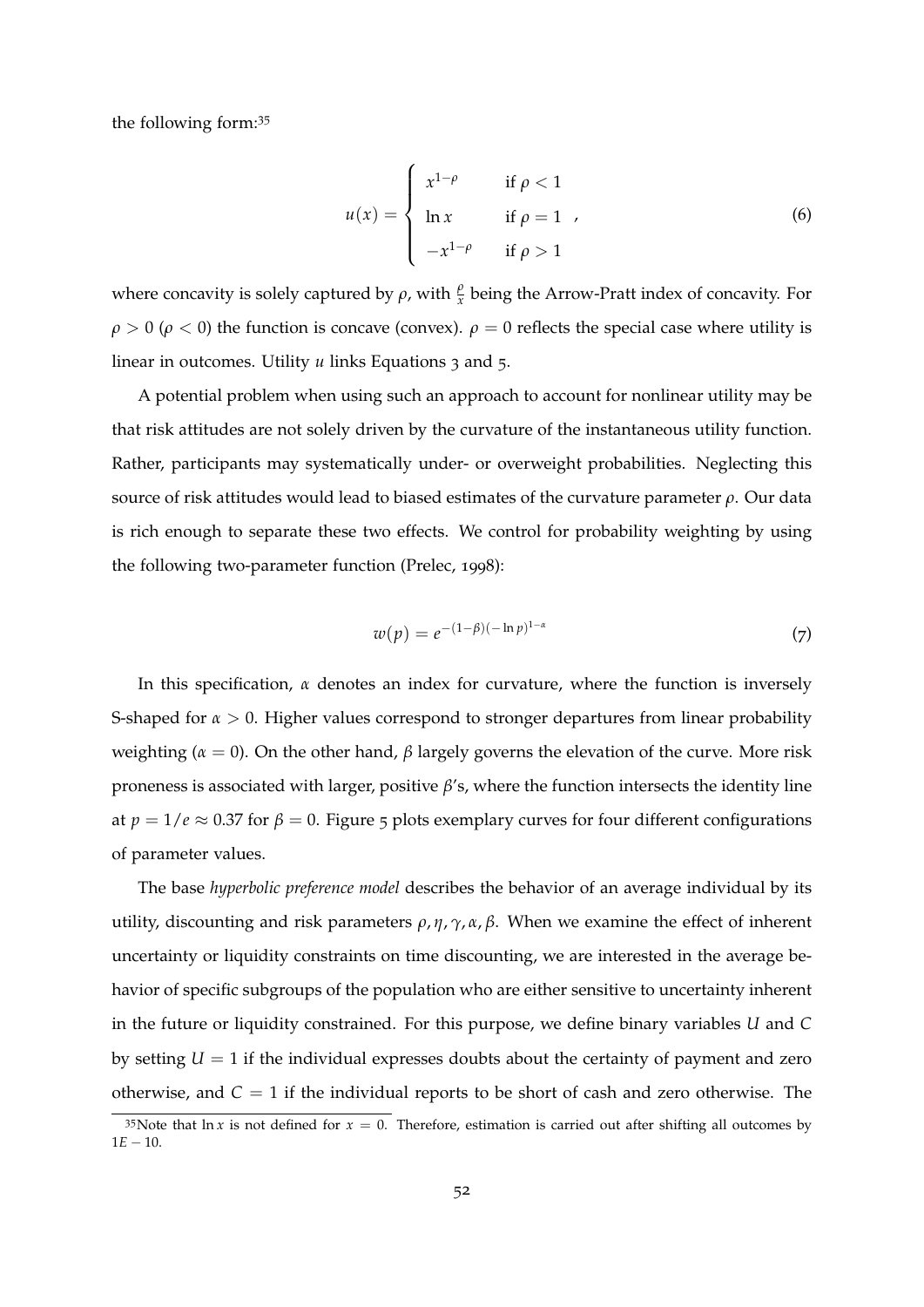<span id="page-57-0"></span>



behavioral parameters  $\theta \in {\rho, \eta, \gamma, \alpha, \beta}$  are then assumed to depend linearly on  $X \in \{U, C\}$ , such that  $\theta = \theta_0 + \theta_X \times X$ .  $\theta_0$  measures average behavior overall, whereas  $\theta_X$  indicates to what extent people with the characteristic  $X = 1$  deviate from average behavior. Therefore, the sum of  $\theta_0 + \theta_X$  measures their group-specific behavior.

So far, our model only explains deterministic choice. However, people may commit errors for various reasons, such as carelessness, hurry or inattentiveness, resulting in accidentally wrong answers [\(Hey and Orme,](#page-62-5) [1994](#page-62-5)). As a consequence, the actual indifference amounts are bound to deviate from predicted indifference amounts by an error. That is, an individual *i* reports  $x_{1ik} = \hat{x}_{1k} + \epsilon_{ik}$  (in the time discounting task) and  $y_{il} = \hat{y}_l + v_{il}$  (in the risk taking task). We assume that the error terms are independent across each individuals' choices and normally distributed.

We allow for two different sources of heteroskedasticity in the error variance. First, for each choice, participants had to consider 21 candidate outcomes, which are equally spaced throughout the prospect's range  $x_{2k}$  (for intertemporal choices) and  $\overline{x}_l - \underline{x}_l$  (for risky choices), respectively. Since the observed equivalents are calculated as the arithmetic mean of the smallest earlier (certain) amount preferred to the temporal (risky) prospect and the subsequent amount of the list, the error is proportional to the prospect range. Second, evaluation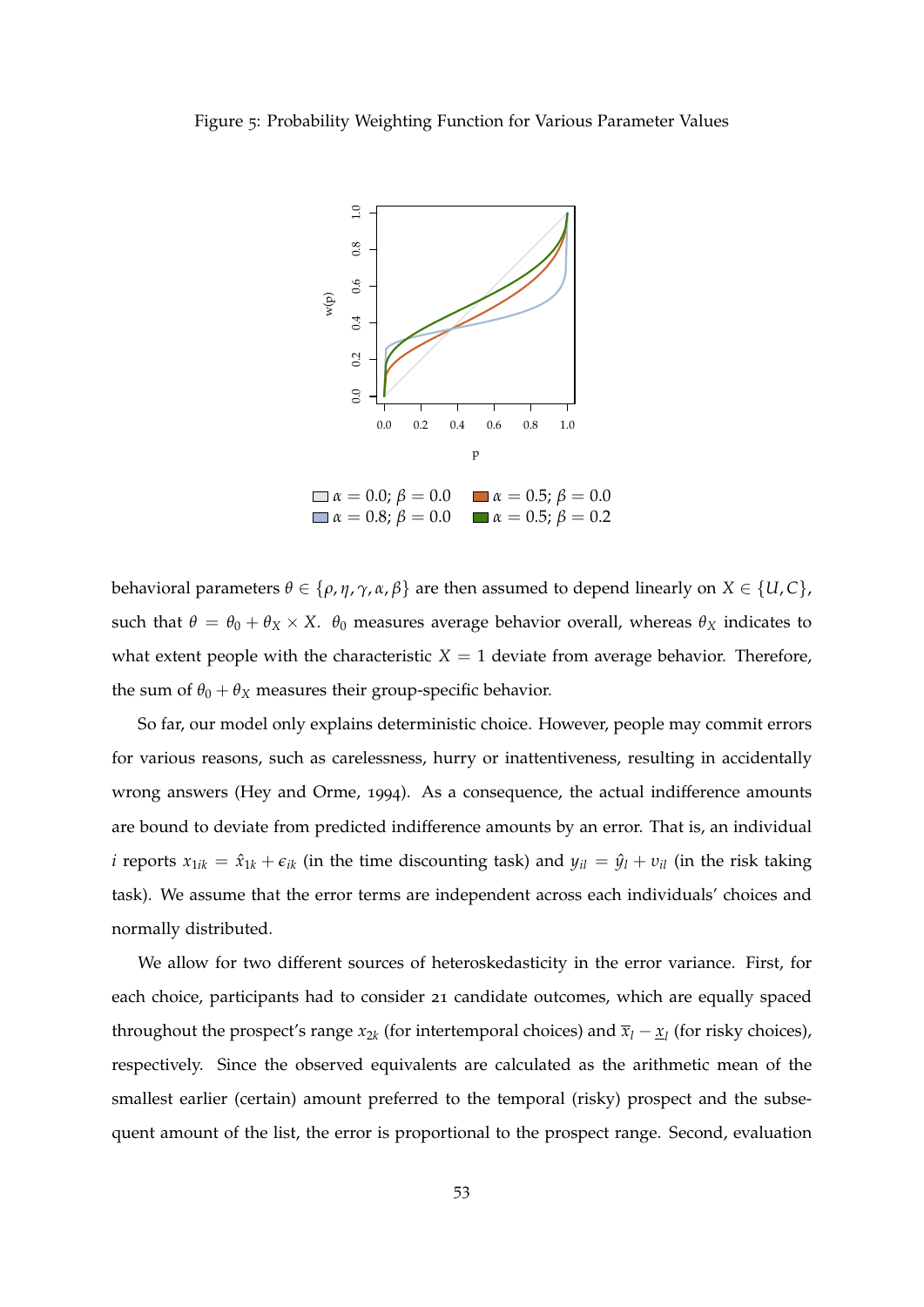of temporal prospects may be differently affected by error proneness than the evaluation of risky prospects. Therefore, we allow for task-specific variances in the error term. This yields the form  $\tau_k = \xi x_k$  for the time task and  $\sigma_l = v(\overline{x}_l - \underline{x}_l)$  for the risk task for the standard deviation of the error term distribution, where  $\zeta$  and  $\nu$  denote the task-specific parameters.

Having discussed all the necessary ingredients, we now turn to model specification. We are interested in the parameter vector  $\theta = (\eta, \rho, \chi, \alpha, \beta)'$ , where  $\theta^{(T)}$  and  $\theta^{(R)}$  extracts the relevant parameters of the time and risk equation from the vector  $\theta$ , respectively, and  $\chi$  either consists of  $\gamma$ , in case of the base *hyperbolic preference model*,  $\gamma_0$  and  $\gamma_X$  in case of the extended versions where their parameters depend on the binary variable  $X \in \{U, C\}$ . Given our assumptions on the distribution of the error term, the density for the *i*-th individual can be expressed as

$$
f(x_{1i}, \mathcal{T}; \theta^{(T)}, \xi) = \prod_{k=1}^{K} \tau_k^{-1} \phi\left(\frac{x_{1ik} - \hat{x}_{1k}}{\tau_k}\right)
$$
(8)

for the time discounting task, and

$$
g(y_i, \mathcal{R}; \theta^{(R)}, \nu) = \prod_{l=1}^{L} \sigma_l^{-1} \phi\left(\frac{y_{il} - \hat{y}_l}{\sigma_l}\right)
$$
(9)

for the risk taking task, where  $\phi(\cdot)$  denotes the density of the standard normal distribution. The log-likelihood of the model is then given by

$$
\ln \mathcal{L}(\theta; x_1, y, \mathcal{T}, \mathcal{R}) = \sum_{i=1}^N \left( \ln f(x_{1i}, \mathcal{T}; \theta^{(T)}, \xi) + \ln g(y_i, \mathcal{R}; \theta^{(R)}, \nu) \right). \tag{10}
$$

The parameters are estimated by maximizing  $\ln \mathcal{L}(\cdot)$  with respect to  $\theta$  using a standard quasi-Newton method. We do this for each condition (*flat* and *incent*) separately, which allows a comparison and interpretation of treatment differences. Standard errors are derived from the observed Fisher information matrix.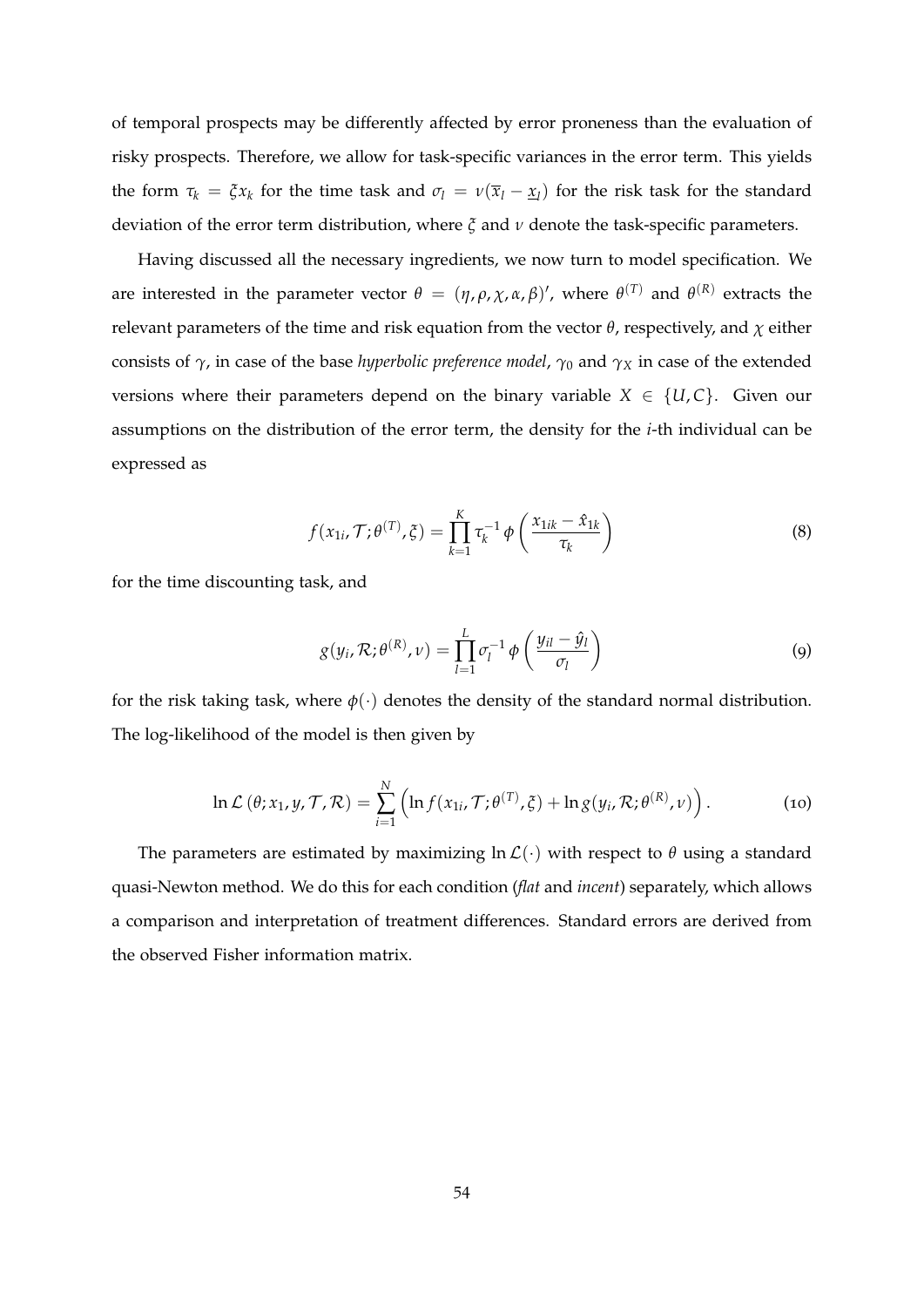#### <span id="page-59-0"></span>**I The Hazard Rate Model**

A different approach to modeling discounting behavior explicitly builds on the idea that the future is inherently uncertain. If this is the case people's risk preferences must also play a role in time discounting. One of the most robust empirical findings on risk taking behavior is people's proneness to probability distortion, i.e. the majority of people's decisions can best be explained by a risk taking model that accounts for nonlinear probability weighting *w* (see the survey by [\(Starmer,](#page-64-4) [2000](#page-64-4))). We now assume that the probability that "something may go wrong", the hazard probability  $\lambda$ , will also be subjectively weighted, yielding an additional discount factor  $w((1 - \lambda)^t)$  to the exponential one. In total the discount function then amounts to

<span id="page-59-1"></span>
$$
d(t) = e^{-\eta t} w((1 - \lambda)^t). \tag{11}
$$

Therefore, probability distortions also affect discounting behavior. It can be shown theoretically that, under specific conditions, the resulting discount function declines hyperbolically, i.e. at a decreasing rate [\(Halevy,](#page-62-2) [2008](#page-62-2); [Epper, Fehr-Duda, and Bruhin,](#page-62-3) [2010](#page-62-3)). This specification is quite flexible as it also allows for exponential discounting if  $w$  is linear.<sup>36</sup>

Even though the *hyperbolic preference model*, discussed above, can be augmented with additional variables it is still a descriptive tool and not based on an underlying theory of behavior. This is not the case for the *hazard rate model*, which imposes structural relationships derived from theory on the variables of interest. In the following, we present estimates of this structural approach which pins down differences in behavior on diverging perceptions of uncertainty. The hazard rate  $\lambda$  is assumed to depend linearly on the binary variable  $U$ , indicating uncertainty-sensitivity, such that  $\lambda = \lambda_0 + \lambda_U \times U$ .

**Result 11 (Hazard Rate Model)** *Estimation results for the hazard rate model indicate that all preference parameters, including the base rate of time preference, do not differ significantly between the flat and incent groups. However, uncertainty-sensitive types in the flat condition perceive the hazard of not receiving future rewards as much higher than insensitive types. This appears not to be the case for*

<sup>&</sup>lt;sup>36</sup>Note that the parameter  $\gamma$  in the *hyperbolic preference model* and the parameter  $\lambda$  in the *hazard rate model* capture a similar property of behavior. It is therefore not possible to estimate a model containing both parameters at the same time.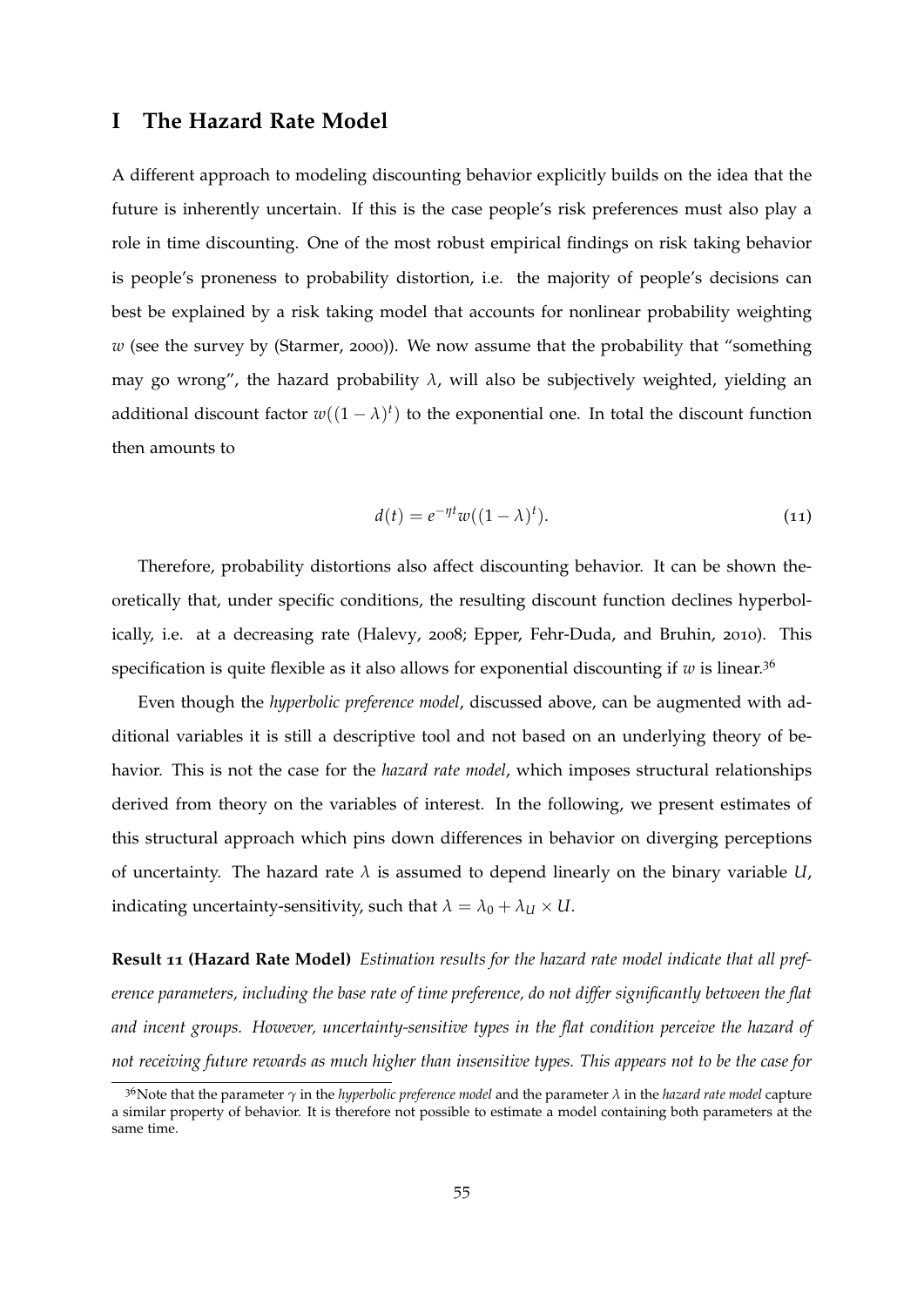<span id="page-60-0"></span>

|              | p.e.  | s.e.  | z      | <i>p</i> -value |
|--------------|-------|-------|--------|-----------------|
| $\rho$       | 0.110 | 0.036 | 3.051  | 0.002           |
| η            | 0.330 | 0.028 | 11.866 | 0.000           |
| $\lambda_0$  | 0.004 | 0.002 | 2.325  | 0.020           |
| $\lambda_U$  | 0.106 | 0.021 | 5.017  | 0.000           |
| $\alpha$     | 0.635 | 0.010 | 62.002 | 0.000           |
| β            | 0.158 | 0.016 | 10.018 | 0.000           |
| participants |       |       |        | 192             |
| parameters   |       |       |        | 8               |
| observations |       |       |        | 8873            |
| logL         |       |       |        | -31276          |

p.e.:parameter estimate, s.e.: standard error.

| ٠٠.<br>Г<br>C | I |
|---------------|---|

|                  | p.e.  | s.e.  | z      | <i>p</i> -value |
|------------------|-------|-------|--------|-----------------|
| $\rho$           | 0.150 | 0.039 | 3.879  | 0.000           |
| η                | 0.283 | 0.023 | 12.582 | 0.000           |
| $\lambda_0$      | 0.003 | 0.001 | 3.177  | 0.001           |
| $\lambda_U$      | 0.010 | 0.007 | 1.444  | 0.149           |
| $\alpha$         | 0.628 | 0.011 | 54.872 | 0.000           |
| β                | 0.166 | 0.017 | 9.650  | 0.000           |
| participants     |       |       |        | 140             |
| parameters       |       |       |        | 8               |
| observations     |       |       |        |                 |
| $log\mathcal{L}$ |       |       |        | -22332          |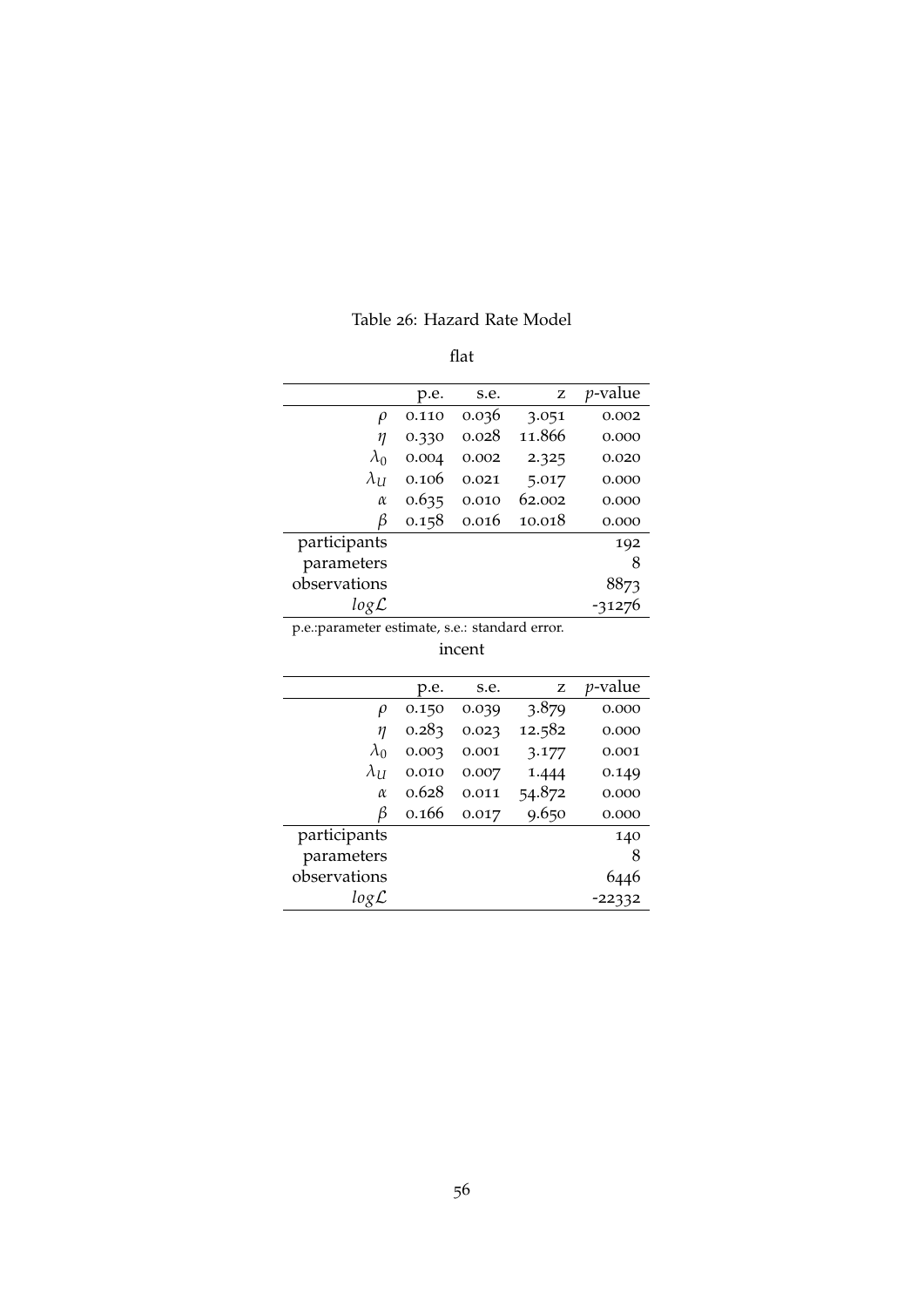#### *participants facing real monetary incentives.*

*Support.* Estimation results for the *hazard rate model* are presented in Table [26](#page-60-0). The risk preference parameters  $\rho$ ,  $\alpha$  and  $\beta$  do not differ significantly between the two groups and by and large show similar values as in the *hyperbolic preference model*. What is new, however, is that the *hazard rate model* captures hyperbolic discounting by the hazard probability, transformed by people's probability weights, rather than by hyperbolicity of time preferences themselves. Irrespective of treatment condition, the base hazard rate  $\lambda_0$  is estimated to be quite small in both groups, namely between  $3$  and  $4\%$ . This parameter estimate captures the hazard rate effect for the *insensitive type*  $(U = 0)$ . However, only in the *flat* condition do *sensitive types*  $(U = 1)$  exhibit a considerably and significantly higher hazard probability of 11%  $(\lambda_0 + \lambda_U)$ . In other words: Participants in this group expect to receive payment only in 89% of all the cases should they actually be entitled to get paid. For the *incent* group, the estimate for  $\lambda$ *U* is not significantly different from zero but shows the expected sign.

*Discussion.* The estimates of the structural model essentially corroborate our findings from the *hyperbolic preference model* accounting for inherent uncertainty. Because it imposes more structure on the data, the *hazard rate model* yields a somewhat different estimate of the rate of time preference  $\eta$  than the corresponding rate  $\eta_0$  in the *hyperbolic preference model*.<sup>37</sup> It brings the rate of time preference down to about 28.3% (*incent*) and 33% (*flat*), respectively, but it does not have higher explanatory power than the corresponding hyperbolic preference model.

<sup>37</sup>The respective confidence interval of the *incent* parameter estimate in the *hazard rate model* does not overlap with the *hyperbolic preference model* confidence interval, it only barely overlaps in the *flat* case.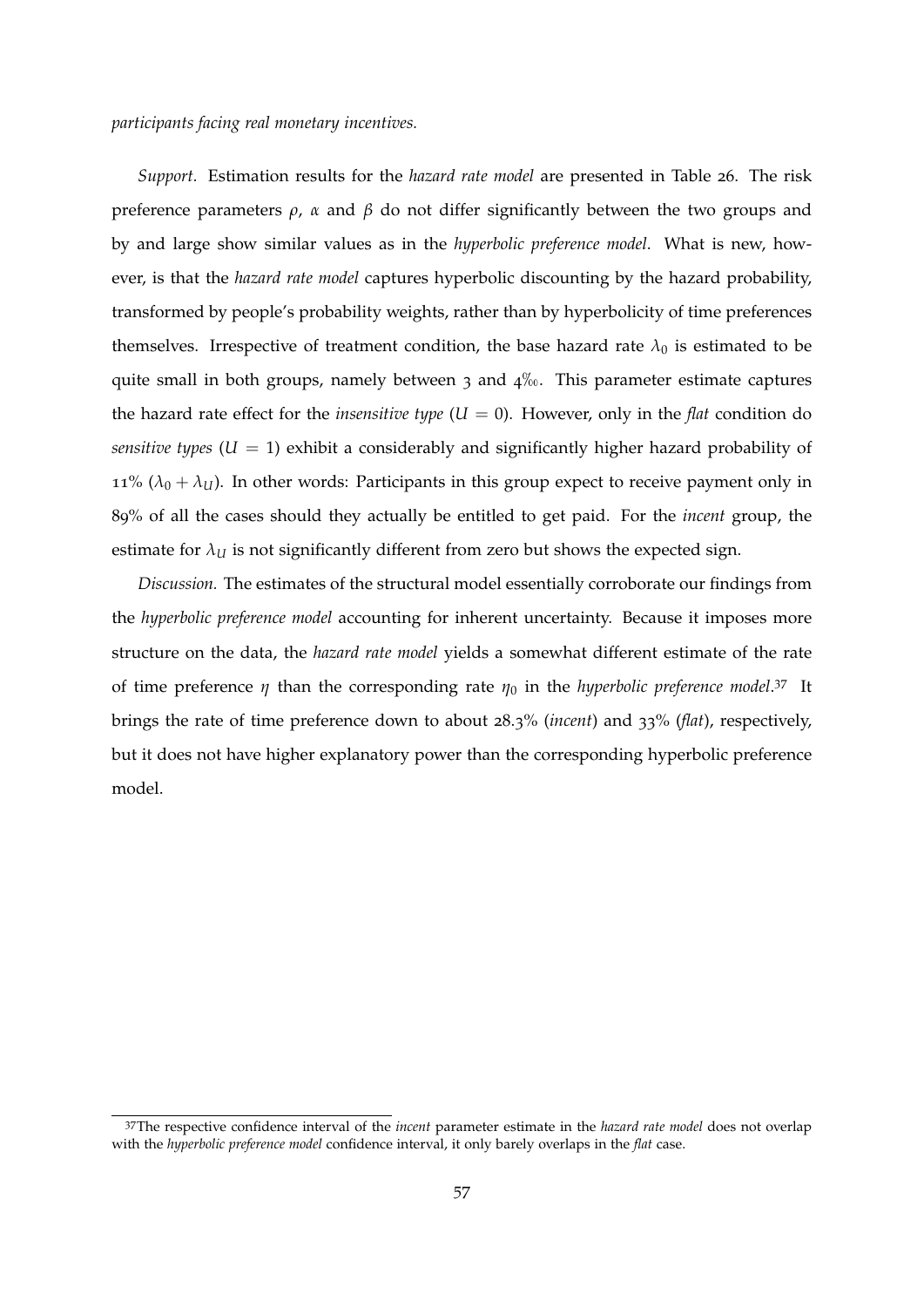### **References**

- <span id="page-62-10"></span>ALLCOTT, H., AND N. WOZNY (2010): "Gasoline Prices, Fuel Economy, and the Energy Paradox," *Center for Energy and Environmental Policy Research Working Paper*, (10-003).
- <span id="page-62-8"></span>ATTARI, S., M. DEKAY, AND C. DAVIDSON (2010): "Public perceptions of energy consumption and savings," *Proceedings of the National Academy of Sciences*, 107, 16054–16059.
- <span id="page-62-6"></span>BLEICHRODT, H., K. I. M. ROHDE, AND P. WAKKER (2009): "Non-Hyperbolic Time Inconsistency," *Games and Economic Behavior*, 66, 27–38.
- <span id="page-62-4"></span>Camerer, C., and R. Hogarth (1999): "The Effects of Financial Incentives in Experiments: A Review and Capital-Labor-Production Framework," *Journal of Risk and Uncertainty*.
- <span id="page-62-7"></span>Deaton, A. (1991): "Saving and Liquidity Constraints," *Econometrica*, 59(5), 1221–1248.
- <span id="page-62-1"></span>DEFRA (2010): "Behavioural Economics and Energy Using Products: Scoping Research on Discounting Behaviour and Consumer Reference Points," *Research Report for the Deparment for Environment, Food and Rural Affairs, GHK Consulting and CeDEx, University of Nottingham and Durham Business School*.
- <span id="page-62-9"></span>Deutsch, M. (2007): "The Effect of Life-Cycle Cost Disclosure on Consumer Behavior," *Graduate School of the University of Maryland, College Park, Dissertation Thesis*.
- <span id="page-62-3"></span>EPPER, T., H. FEHR-DUDA, AND A. BRUHIN (2010): "Viewing the Future through a Warped Lens: Why Uncertainty Generates Hyperbolic Discounting," *Working Paper, Institute for Empirical Research in Economics, University of Zurich*, 510.
- <span id="page-62-0"></span>Frederick, S., G. F. Loewenstein, and T. O'Donoghue (2002): "Time Discounting and Time Preference: A Critical Review," *Journal of Economic Literature*, 40(2), 351–401.
- <span id="page-62-2"></span>Halevy, Y. (2008): "Strotz Meets Allais: Diminishing Impatience and Certainty Effect," *American Economic Review*, 98(3), 1145–1162.
- <span id="page-62-5"></span>HEY, J. D., AND C. ORME (1994): "Investigating Generalizations of Expected Utility Theory Using Experimental Data," *Econometrica*, 62(6), 1291–1326.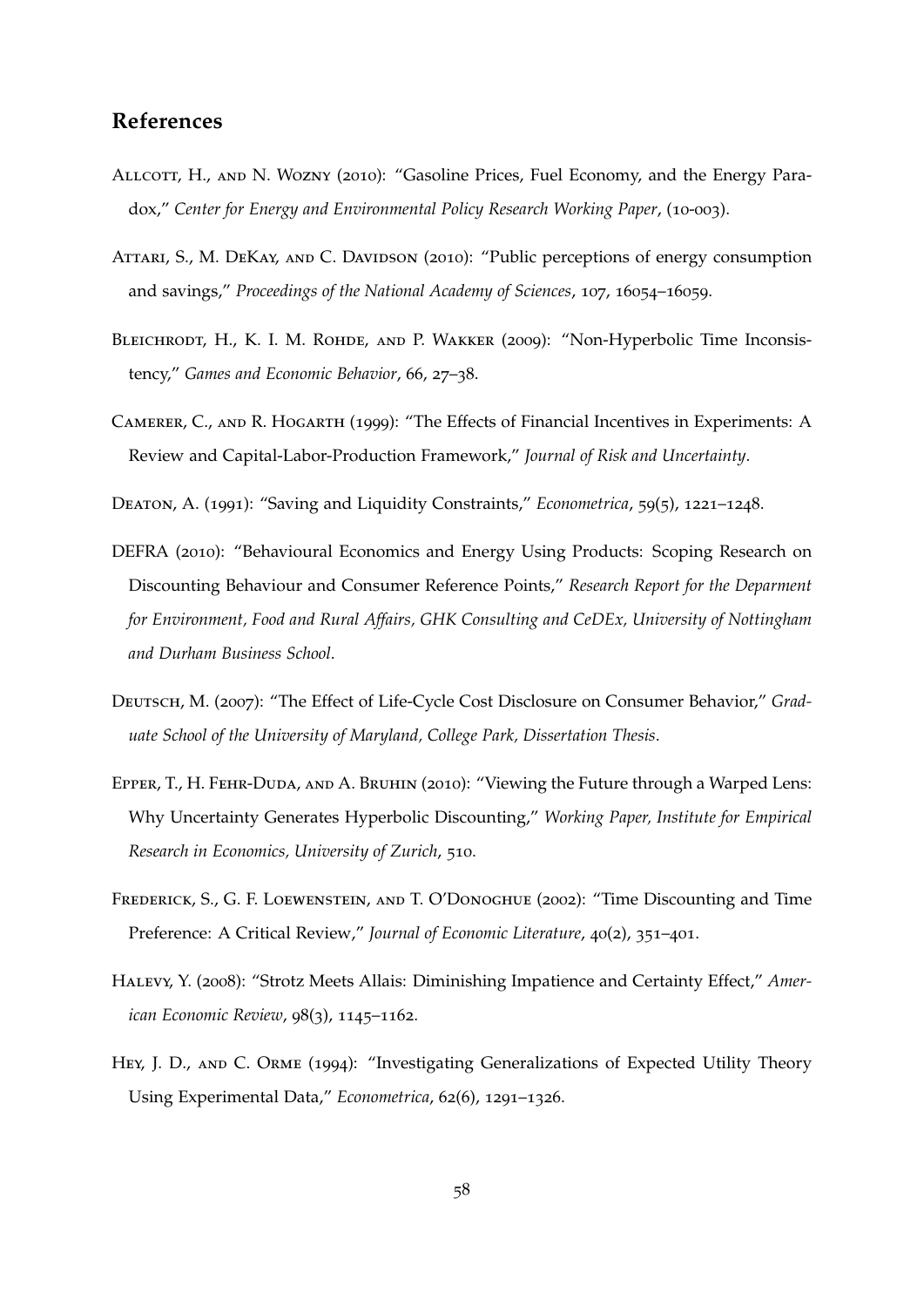- <span id="page-63-4"></span>HOLDEN, S., B. SHIFERAW, AND M. WIK (1998): "Poverty, Market Imperfections and Time Preferences: Of Relevance for Environmental Policy?," *Environment for Development, Discussion Paper Series*, 3, 105–130.
- <span id="page-63-0"></span>Howarth, R. B., and A. H. Sanstad (1995): "Discount Rates and Energy Efficiency," *Contemporary Economic Policy*, 13, 101–109.
- <span id="page-63-5"></span>Kooreman, P. (1995): "Individual Discounting and the Purchase of Durables with Random Lifetimes," *Economics Letters*, 48, 29–32.
- <span id="page-63-1"></span>Lawrance, E. (1991): "Poverty and the Rate of Time Preference: Evidence from Panel Data," *Journal of Political Economy*.
- <span id="page-63-7"></span>Nemry, F., K. Vanherle, W. Zimmer, A. Uihlein, A. Genty, J.-M. Rueda-Cantuche, I. Mongelli, F. Neuwahl, L. Delgado, F. Hacker, S. Seum, M. Buchert, and W. Schade (2009): "Feebate and scrappage policy instruments," *European Comission Joint Research Centre (JRC) Scientific and Technical Report*.
- <span id="page-63-10"></span>PRATT, J. W. (1964): "Risk Aversion in the Small and in the Large," *Econometrica*, 32(1-2), 122–136.
- <span id="page-63-9"></span>Prelec, D. (1989): "Decreasing Impatience: Definition and Consequences," *Harvard Business School Working Paper*, 90(015).
- <span id="page-63-11"></span>(1998): "The Probability Weighting Function," *Econometrica*, 66(3), 497–527.
- <span id="page-63-8"></span>(2004): "Decreasing Impatience: A Criterion for Non-stationary Time Preference and "Hyperbolic" Discounting," *Scandinavian Journal of Economics*, 106(3), 511–532.
- <span id="page-63-3"></span>Quiggin, J. (1982): "A Theory of Anticipated Utility," *Journal of Economic Behavior and Organization*, 3, 323–343.
- <span id="page-63-2"></span>Sayman, S., A. Onculer, and R. Yolu (2007): "An Investigation of Time-Inconsistency," *INSEAD, Working Paper*.
- <span id="page-63-6"></span>Stango, V., and J. Ziman (2009): "Exponential Growth Bias and Household Finance," *Journal of Finance*, 64(6), 2807–2849.